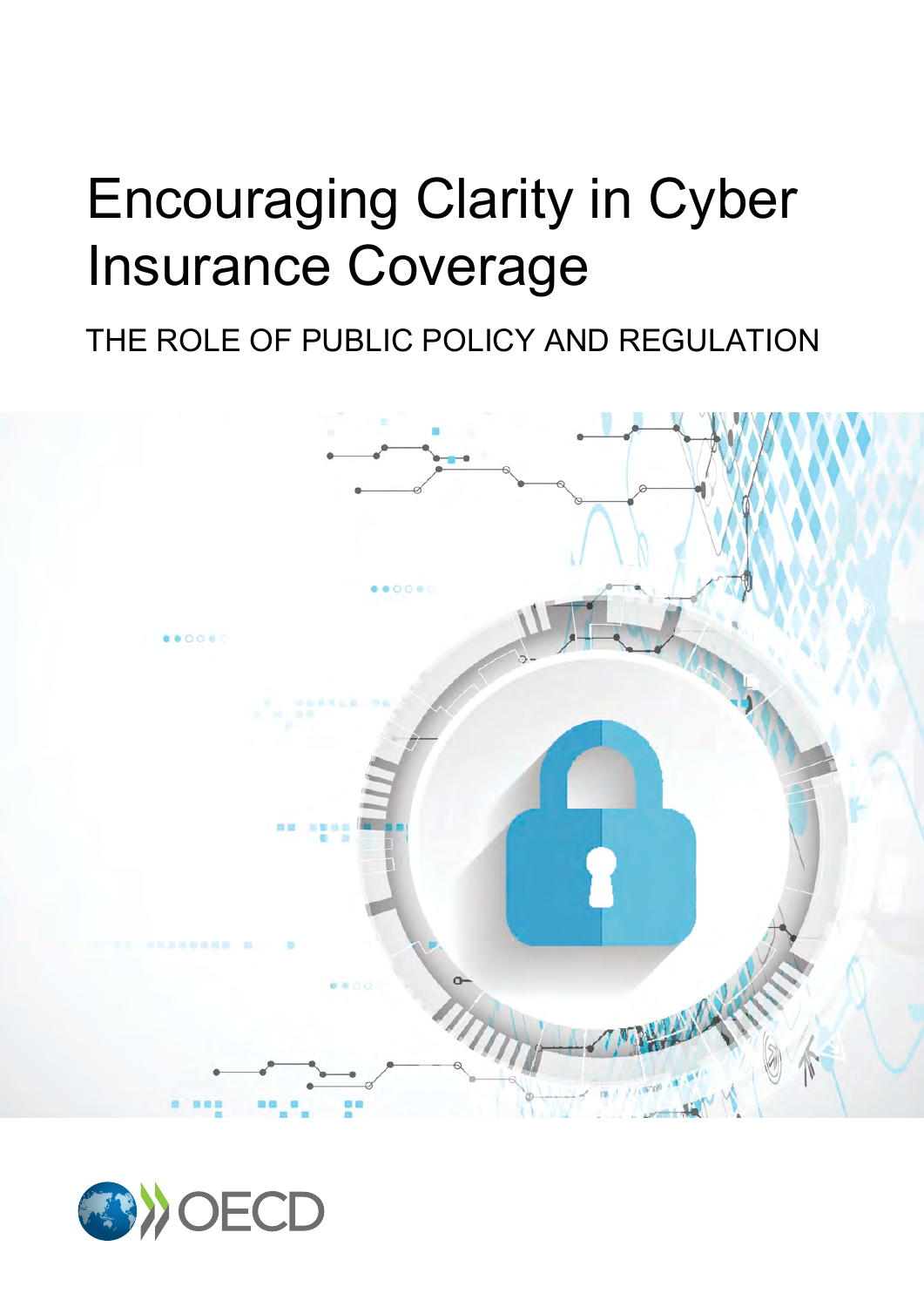### **Encouraging Clarity in Cyber Insurance Coverage**

The Role of Public Policy and Regulation

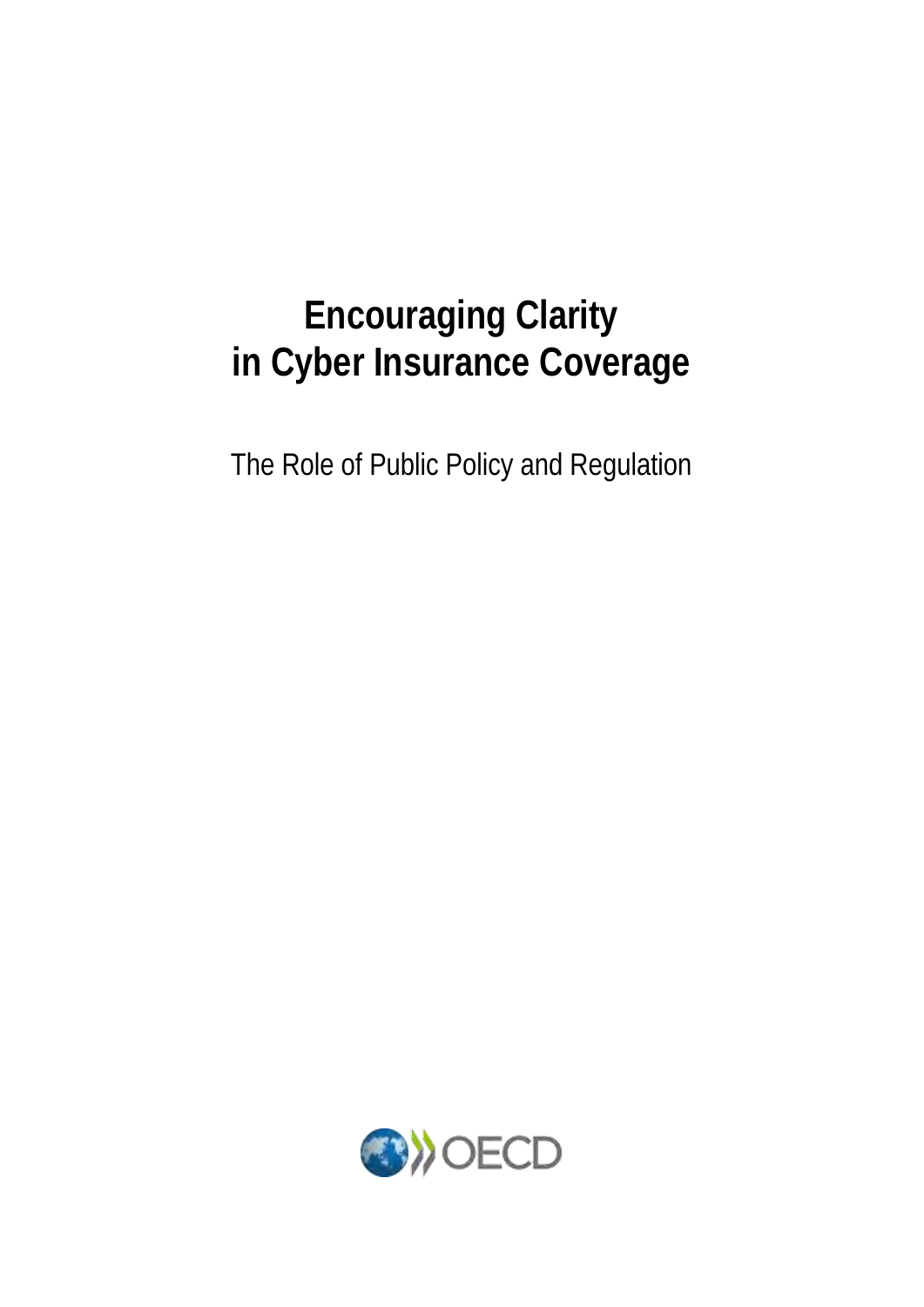#### **Please cite this publication as:**

 OECD (2020), *Encouraging Clarity in Cyber Insurance Coverage: The Role of Public Policy and Regulation,* [www.oecd.org/finance/insurance/Encouraging-Clarity-in-Cyber-Insurance-Coverage.pdf](https://www.oecd.org/daf/fin/insurance/Encouraging-Clarity-in-Cyber-Insurance-Coverage.pdf)

This work is published under the responsibility of the Secretary-General of the OECD. The opinions expressed and arguments employed herein do not necessarily reflect the official views of OECD member countries.

This document, as well as any data and map included herein, are without prejudice to the status of or sovereignty over any territory, to the delimitation of international frontiers and boundaries and to the name of any territory, city or area.

© OECD 2020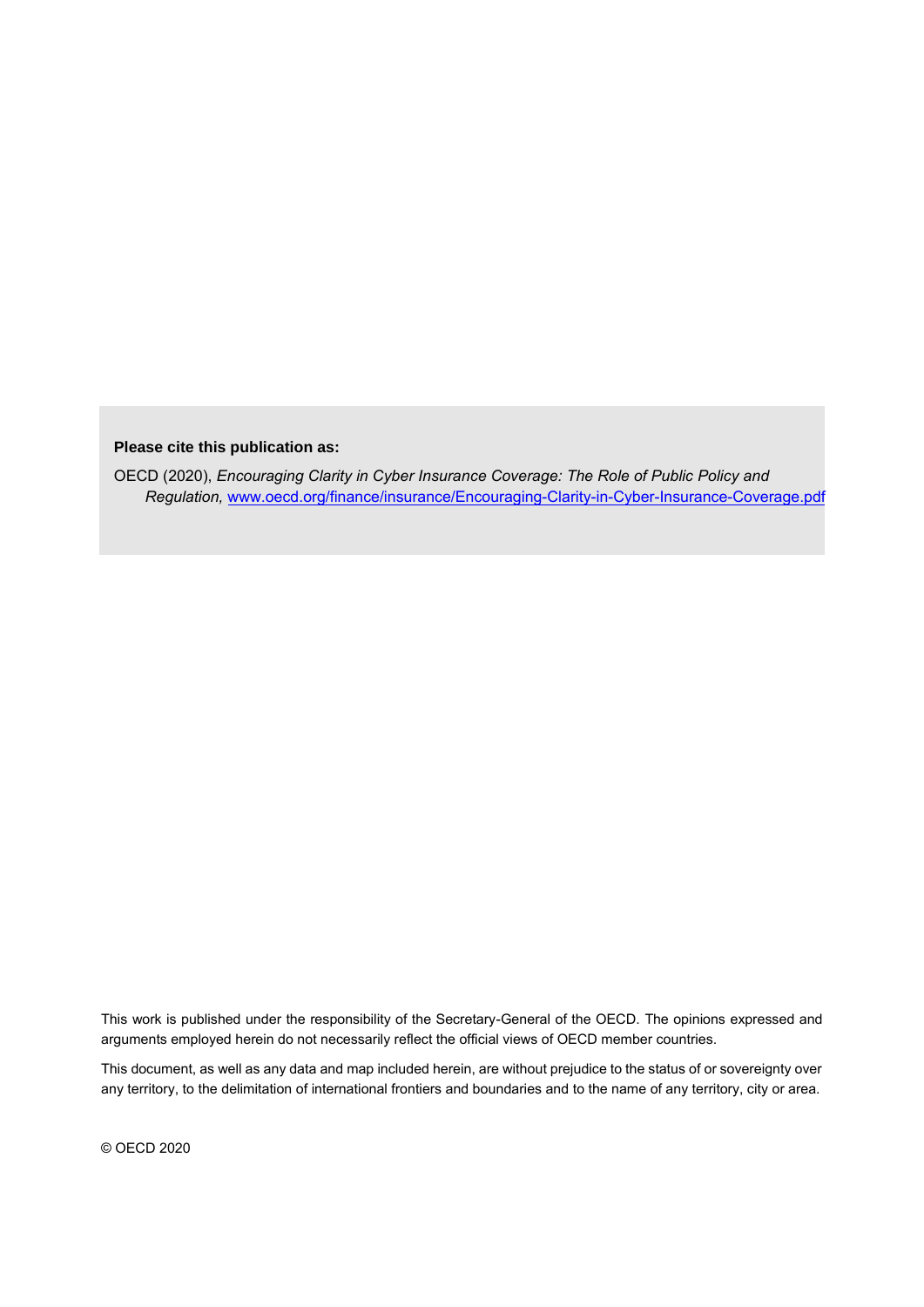## <span id="page-3-0"></span>**Foreword**

The increased reliance on digital technologies has led to increasing digital security and privacy risks and the emergence of a cyber insurance market to provide policyholders with financial protection against many of those risks. The stand-alone cyber insurance market has grown rapidly in recent years and surveys have found an increase in take-up among both large and small businesses. However, despite the growth in premium volume and take-up, the affirmative cyber insurance market remains small relative to other commercial insurance business lines.

In February 2018, the OECD organised a conference (Unleashing the potential of the cyber insurance market) with the aim of building some consensus around how different stakeholders could contribute to addressing the main challenges to the market's development. Providing greater clarity on coverage for cyber risk was identified as one of the most important actions to support the development of the cyber insurance market.

This report examines the potential role of governments (ministries of finance and insurance regulators and supervisors) in: (i) encouraging greater clarity and consistency in the products that are being offered (taking into account the more limited need for government intervention in a corporate insurance market); and (ii) how legislation, regulation, guidance and other public policy measures (henceforth referred to as "public policy and regulation") impact the variation in scope and form of insurance coverage for cyber risk. The development of this report has been informed by responses to a questionnaire provided by OECD member and non-member authorities as well as informal consultations with (re)insurance industry representatives undertaken in September and October of 2019. Responses were received from Argentina, Austria, Belgium, Bermuda, Brazil, Chile, Colombia, Estonia, France, Germany, Italy, Japan, Latvia, Lithuania, Portugal, Russian Federation, Slovak Republic, Slovenia, South Africa, Switzerland, the United Kingdom and the United States.

*Enhancing the Availability of Data for Cyber Insurance Underwriting: The Role of Public Policy and Regulation* is a complementary report focusing on the impact of the lack of data on past incidents necessary for underwriting and the role of governments in facilitating information sharing on cyber threats and incidents. *Insurance Coverage for Cyber Terrorism in Australia* assesses the potential gaps in insurance coverage for cyber-terrorism and other politically-motivated and destructive attacks, both in Australia and internationally.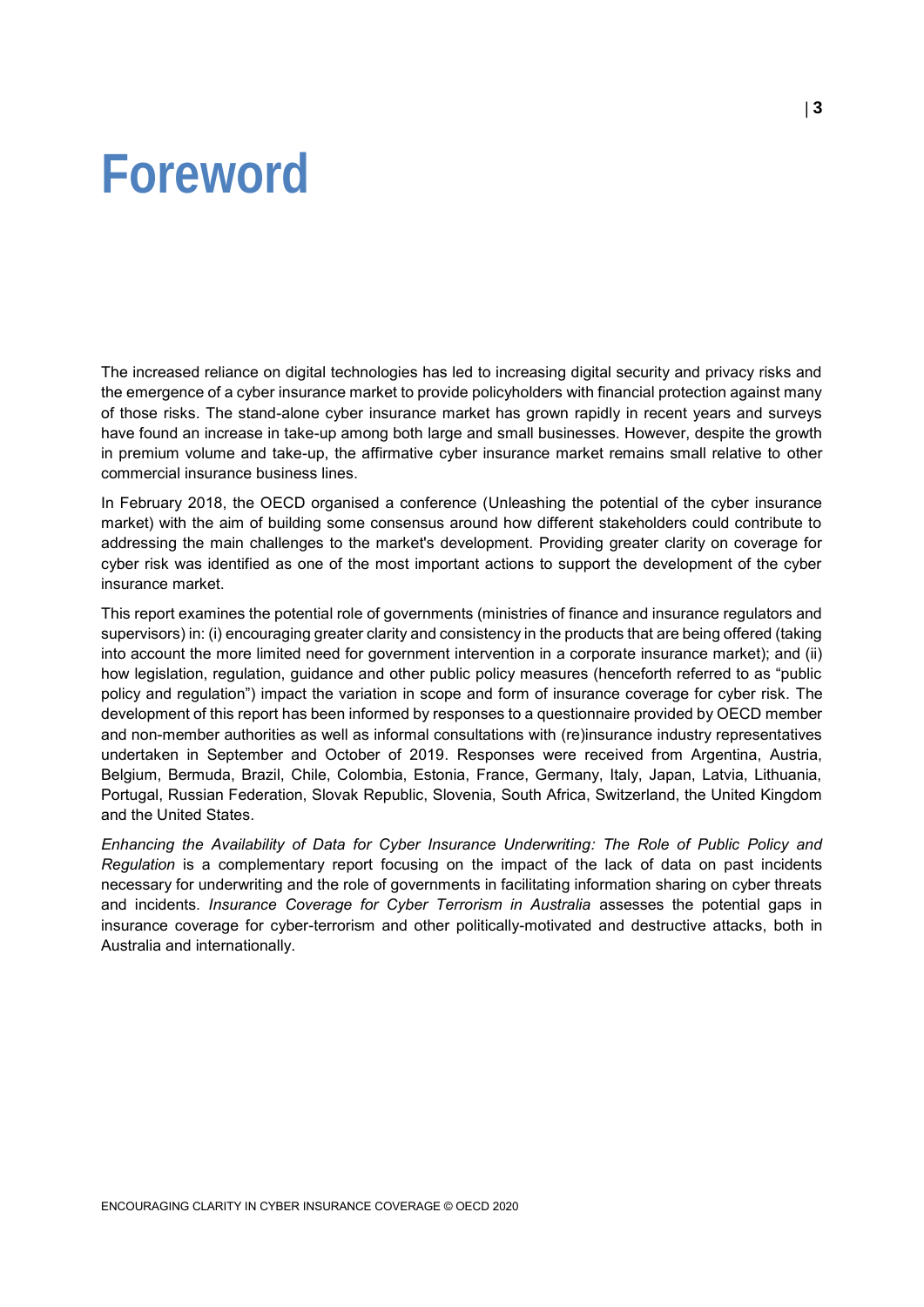# **Table of contents**

| Foreword                                                                                                                                                                                                                                                                                                                                                                                                                                                                                       | 3                                      |
|------------------------------------------------------------------------------------------------------------------------------------------------------------------------------------------------------------------------------------------------------------------------------------------------------------------------------------------------------------------------------------------------------------------------------------------------------------------------------------------------|----------------------------------------|
| 1 Insurance coverage for cyber risks                                                                                                                                                                                                                                                                                                                                                                                                                                                           | 5                                      |
| 2 Where coverage for cyber risk is found<br>Overlaps in coverage for cyber risks<br>Politically-motivated cyber attacks<br>Market developments and perspectives on providing clarity on cyber risk coverage across                                                                                                                                                                                                                                                                             | 8<br>8<br>10                           |
| business lines<br>The potential role of governments in supporting clarity on cyber risk coverage across business<br>lines                                                                                                                                                                                                                                                                                                                                                                      | 11<br>12                               |
| 3 What types of losses are covered<br>Differences in the coverage of cyber losses<br>The implications of public policy and regulation on which cyber losses may be covered<br>Market developments and perspectives on improving consistency in the types of cyber losses                                                                                                                                                                                                                       | 14<br>14<br>16                         |
| covered<br>The potential role of governments in improving consistency in the types of cyber losses covered                                                                                                                                                                                                                                                                                                                                                                                     | 21<br>23                               |
| <b>References</b>                                                                                                                                                                                                                                                                                                                                                                                                                                                                              | 26                                     |
| <b>Notes</b>                                                                                                                                                                                                                                                                                                                                                                                                                                                                                   | 37                                     |
| <b>Tables</b><br>Table 3.1. Comparison of coverage for data confidentiality breach costs (Australia)<br>Table 3.2. Coverage for fines and penalties<br>Table 3.3. Coverage for cyber extortion losses                                                                                                                                                                                                                                                                                          | 14<br>17<br>19                         |
| Figures<br>Figure 1.1. Types of incidents covered by affirmative cyber insurance policies<br>Figure 1.2. The perspective of brokers on cyber insurance coverage clarity<br>Figure 2.1. Coverage for cyber risks across lines of business                                                                                                                                                                                                                                                       | 6<br>7<br>8                            |
| <b>Boxes</b>                                                                                                                                                                                                                                                                                                                                                                                                                                                                                   |                                        |
| Box 2.1. The significance of theft of funds<br>Box 2.2. A first test of the war exclusion for cyber attacks linked to states<br>Box 2.3. Supporting clarity in cyber insurance coverage: recommendations<br>Box 3.1. The implications of public policy on losses resulting from cyber incidents<br>Box 3.2. The significance of regulatory fines and penalties<br>Box 3.3. The significance of ransom payments<br>Box 3.4. Supporting consistency in cyber insurance coverage: recommendations | 10<br>11<br>13<br>15<br>17<br>20<br>25 |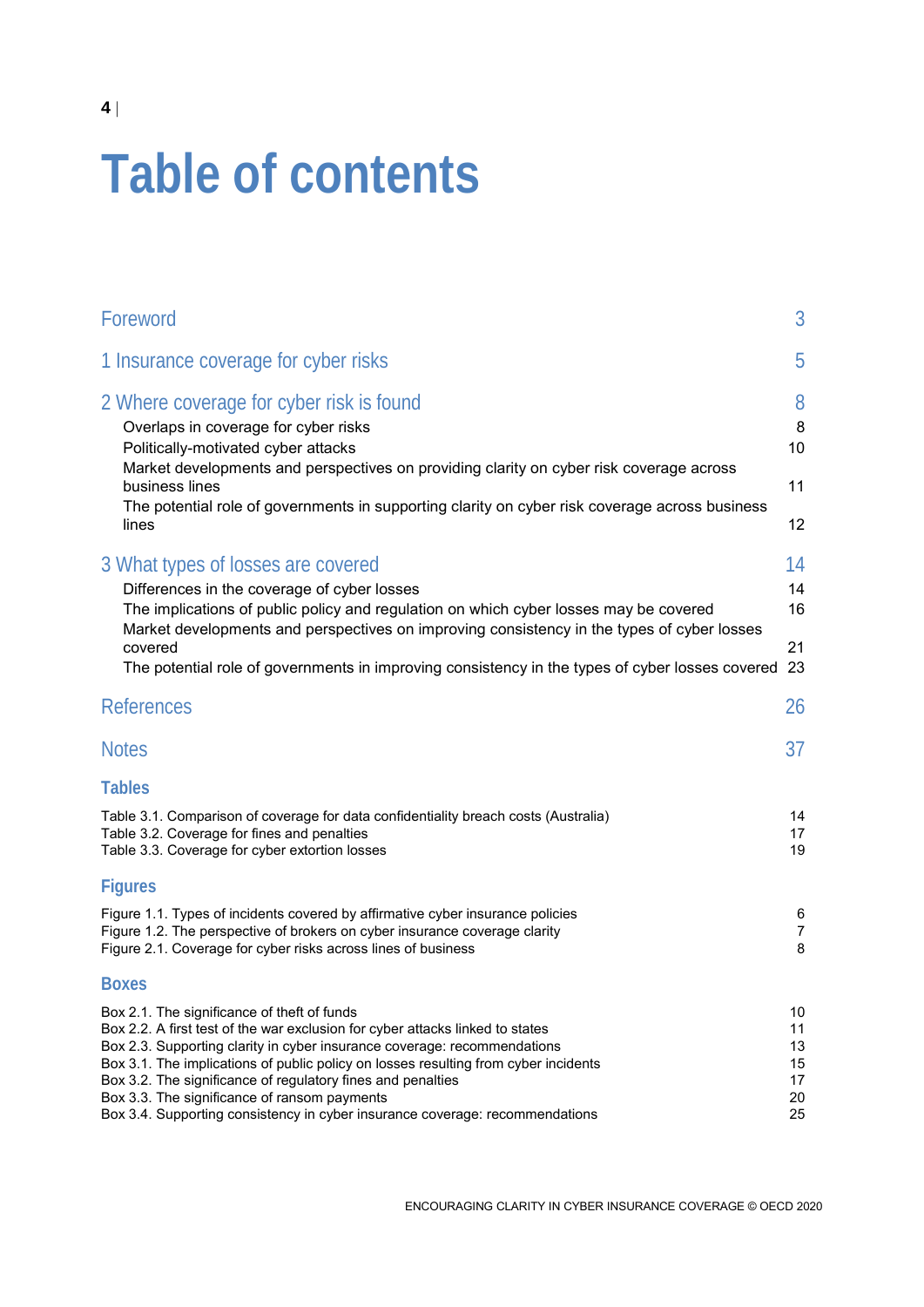# <span id="page-5-0"></span>**1 Insurance coverage for cyber risks**

The increased reliance on digital technologies has led increasing digital security and privacy risks and the emergence of a cyber insurance market to provide policyholders with financial protection against many of those risks. The affirmative cyber insurance market (*i.e.,* stand-alone cyber insurance policies and cyber endorsements added to other policies) is focused on protecting businesses against some of the consequences of six main types of (mostly malicious) cyber incidents: $1$ 

- data confidentiality breaches (including privacy breaches): where a company has allowed (or has not prevented) unauthorised access to the private information (financial, medical, biometric, commercial) of individuals or companies resulting in incident management and notification costs, data, software and hardware<sup>2</sup> restoration costs, legal and defence costs, compensation to injured parties and fines and penalties (regulatory and/or contractual);
- network security liability: where a company has allowed (or has not prevented) the use of its network in a cyber attack on a third party leading to legal and defence costs and compensation to injured parties;
- communication and media liability: where a company's digital communications activities (intentional or accidental) result in defamation, libel, slander or other harm to a third party leading to legal and defence costs and compensation to injured parties;
- technology disruptions: where a company's operations have been disrupted as the result of a technology failure (accidental or malicious) at the company or one of its service providers leading to business interruption losses (or contingent business interruption losses) and potentially data, software and hardware restoration costs;
- cyber extortion: where a company's ability to access its data (or network) has been compromised or breached as part of an extortion (ransomware) attempt, leading to incident management costs, financial losses (ransom payment) and/or business interruption and data, software and hardware restoration costs; and
- cyber fraud and theft: where a company's funds or assets are stolen or fraudulently expropriated, including through social engineering, resulting in financial losses.

While some insurance companies might offer coverage for losses from these types of incidents in other types of policies, such as business interruption coverage in property policies, financial loss coverage in crime/fidelity policies or legal defence and compensation cost coverage in general liability/professional indemnity policies, almost all affirmative cyber insurance policies include coverage aimed at addressing these types of incidents (see Figure 1.1).

The stand-alone cyber insurance market has grown rapidly in recent years. Most estimates suggest written premiums of approximately USD 4-5 billion globally, up from approximately USD 3 billion in 2016, with expectations that the market will double or triple over the next five years (Deloitte Center for Financial Services, 2018 $_{[1]}$ ), (Orbis Research, 2018 $_{[2]}$ ), (OECD, 2017 $_{[3]}$ ), (Howard, 2019 $_{[4]}$ ). In a number of countries, surveys have found an increase in take-up among both large and small businesses.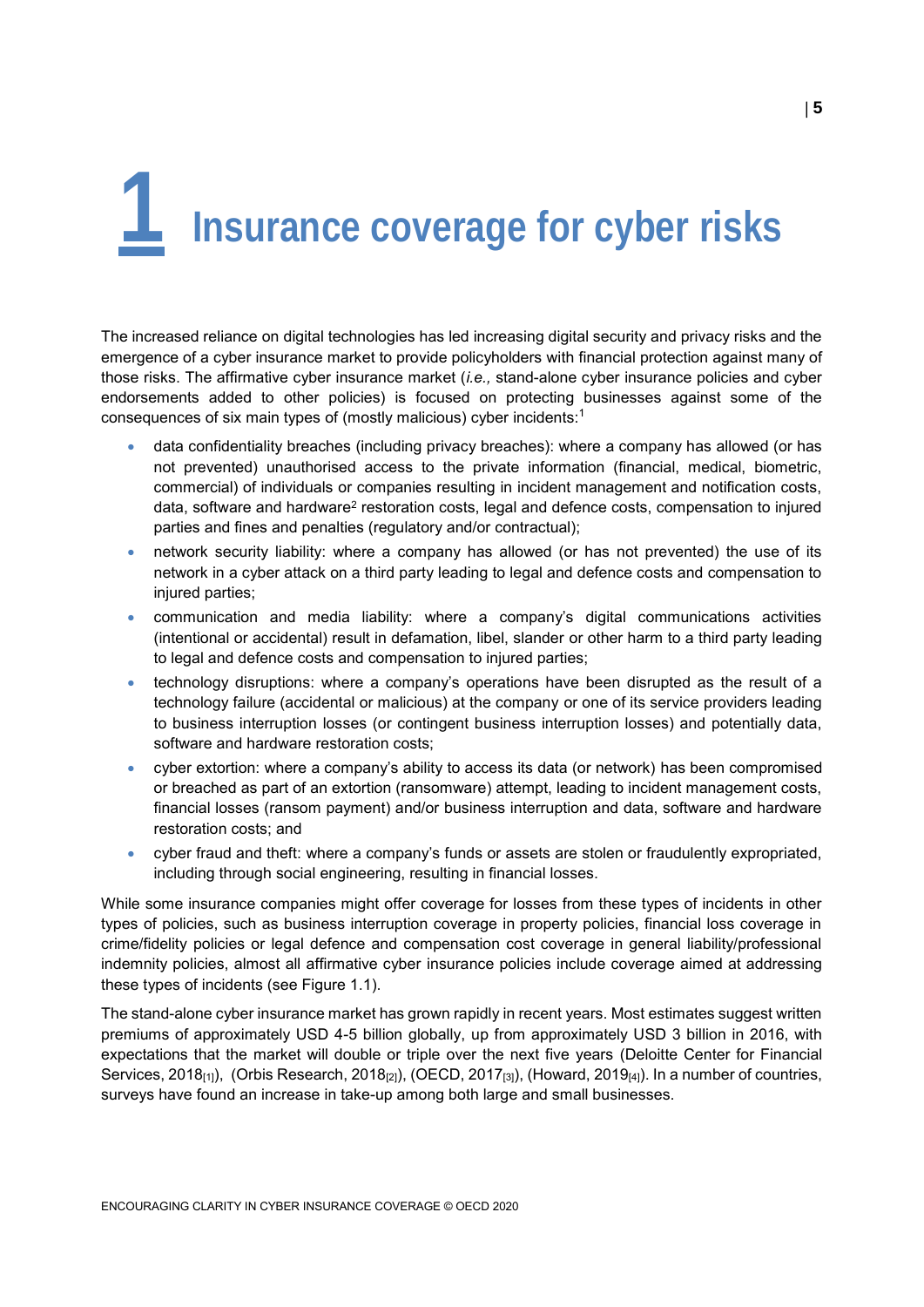

#### <span id="page-6-0"></span>**Figure 1.1. Types of incidents covered by affirmative cyber insurance policies**

**6**

Source: OECD review of 35 publicly-available policy documents or summaries for cyber insurance policies offered in Australia, Canada, Japan, Netherlands, United Kingdom, United States or offered on a regional (Europe) or global basis.

However, despite the growth in premium volume and take-up, the affirmative cyber insurance market remains small relative to other commercial insurance business lines. The development of the affirmative cyber insurance market has been hindered by a number of challenges, including the difficulty in quantifying and underwriting cyber risks, the potential for accumulation risk and a lack of awareness of the need for insurance coverage for cyber risks (see (OECD,  $2017_{[3]}$ ) for a more detailed discussion of these challenges). In February 2018, the OECD organised a conference (Unleashing the potential of the cyber insurance market*<sup>3</sup>* ) with the aim of building some consensus around how different stakeholders could contribute to addressing these challenges to the market's development (OECD, 2018[5]).

Providing greater clarity on coverage for cyber risk was identified as one of the five most important actions to support the development of the cyber insurance market – and the most important action for insurance companies – by participants in the OECD conference. Policyholder misunderstandings about insurance coverage for cyber risk results from: (i) misunderstandings about the extent of coverage for cyber risks in other lines of business (i.e. where cyber risk coverage is found); and (ii) misunderstandings about the types of incidents and losses that are covered in affirmative cyber insurance policies (i.e. what coverage for cyber risk is included).

Periodic surveys of commercial insurance brokers in the United States by The Council of Insurance Agents and Brokers have continued to find that the majority of brokers perceive there to be inadequate clarity on coverage and exclusions in cyber insurance policies (70%, although down from 87% in 2017 - see Figure 1.2). In the United Kingdom, 31% of brokers surveyed in 2018 indicated that they had a poor or very poor understanding of cyber insurance and cyber risks (DAS UK Group, 2018[6]). In a survey of North American (and some international) underwriters and brokers published in 2018, 56% of respondents cited a lack of understanding of the coverage offered as a top obstacle to cyber-insurance take-up (Partner Re and Advisen,  $2018_{[7]}$ ).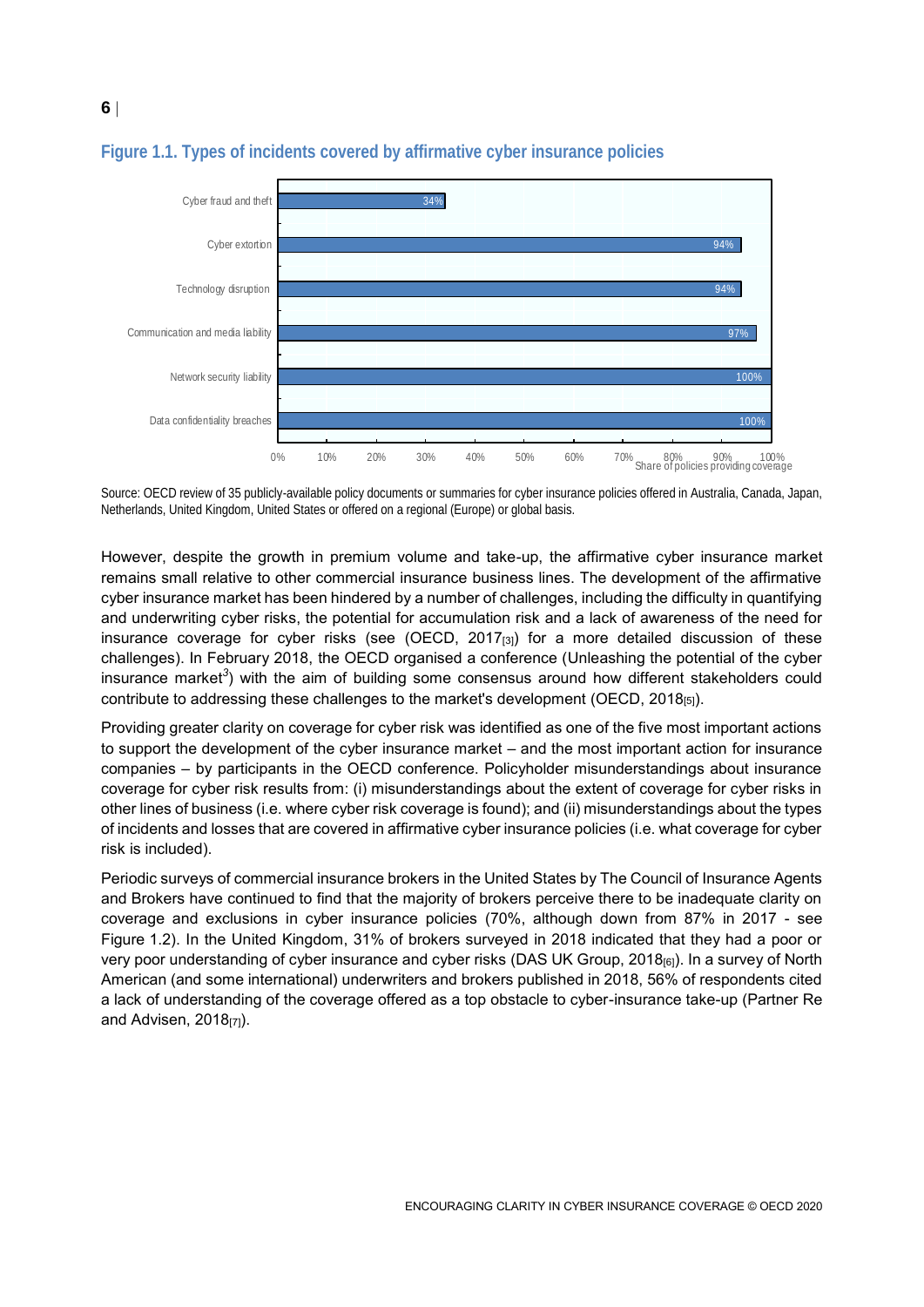

#### <span id="page-7-0"></span>**Figure 1.2. The perspective of brokers on cyber insurance coverage clarity**

Source: (CIAB, 2019[8]), (CIAB, 2018[9]), (CIAB, 2017[10])

The development of this report has been informed by responses to a questionnaire by OECD member and non-member authorities<sup>4</sup> as well as informal consultations with (re)insurance industry representatives undertaken in September and October of 2019.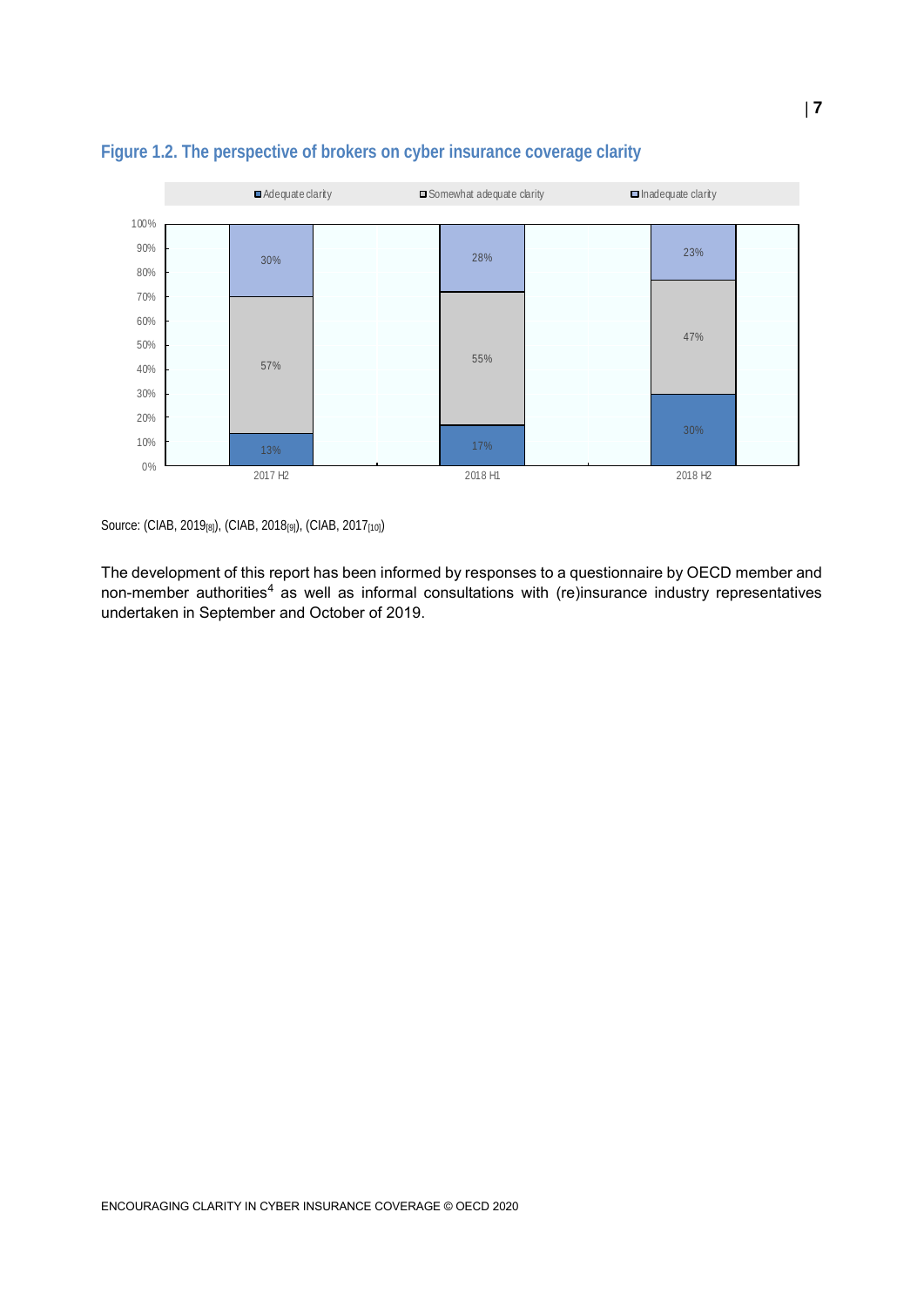# <span id="page-8-0"></span>**2 Where coverage for cyber risk is found**

#### <span id="page-8-1"></span>**Overlaps in coverage for cyber risks**

While cyber risks are insured through stand-alone cyber insurance policies, they may also be covered (either explicitly or implicitly) in various other insurance lines, including property insurance policies, various liability policies and crime/fidelity and kidnap and ransom insurance policies (see Figure 2.1). A survey of mostly North American underwriters and brokers found that, where endorsements for cyber risks are provided, they are most commonly attached to crime, property and various liability policies (particularly errors and omissions/professional indemnity, directors and officers and general liability policies) (Partner Re and Advisen, 2018 $_{[7]}$ ).<sup>5</sup> A number of reports and surveys have suggested that the expectation of coverage for cyber risks in other types of policies is one reason for low levels of take-up of stand-alone cyber insurance coverage (ENISA, 2012 $_{[11]}$ ); (Swiss Re and IBM Institute for Business Value, 2016 $_{[12]}$ ); (Friedman and Thomas, 2017<sub>[13]</sub>); (Ponemon Institute LLC, 2017<sub>[14]</sub>).



#### <span id="page-8-2"></span>**Figure 2.1. Coverage for cyber risks across lines of business**

Note: Some of the costs identified above as liability costs (specifically incident management and notification costs and legal and defence costs) are actually first-party costs incurred by the insurer (rather than the reimbursement of costs incurred by a third-party as a result of a liability). However, they have been classified as such as they will generally only arise as a result of obligations to third parties. Source: Adapted from (OECD, 2017[3]).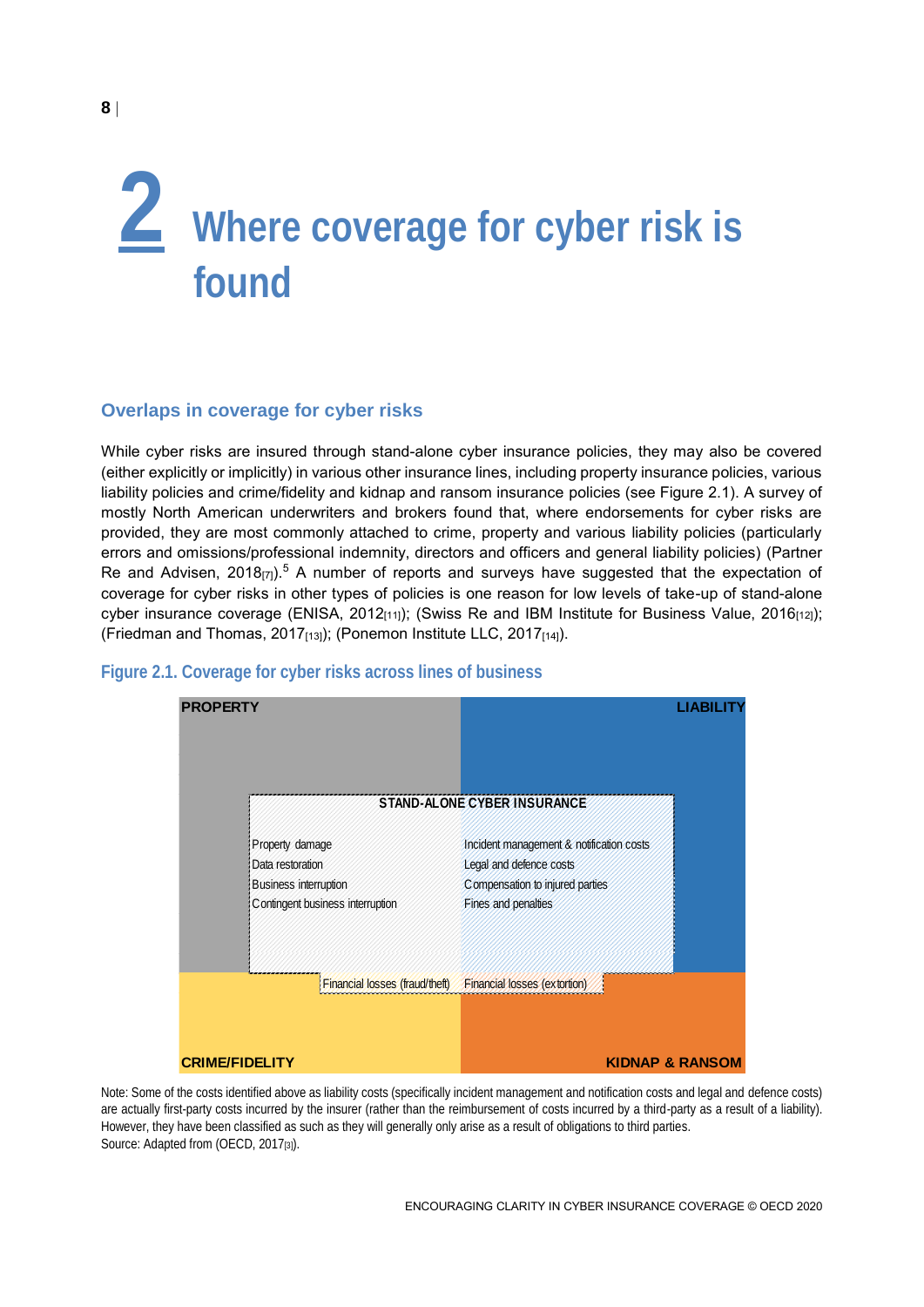In reality, property and liability insurance policies may contain exclusions for losses that result from cyber incidents although there is uncertainty regarding the extent to which these exclusions are applied:

- Commercial property policies: Property insurance policies may apply an exclusion for all losses arising from the use of a "computer, computer system, computer software programme, malicious code, computer virus or process or any other electronic system" to inflict harm (Institute Cyber Attack Exclusion (CL 380)) or a more general exclusion for losses caused by computer malicious acts or human error or system failures affecting computer systems (IMIA Cyber Exclusion 2018 (International Association of Engineering Insurers, 2018[15])). In addition, data is normally not considered as tangible property insured in commercial property insurance policies, reinforced by the application of Electronic Data Endorsements in many policies (NMA 2914 or 2915 (Lloyd's Market Association, 2015 $_{[16]}$ ); (Lloyd's Market Association, 2015 $_{[17]}$ )). The coverage of business interruption losses in property policies is contingent on the occurrence of damage to tangible property covered by the policy (i.e. the losses will also be excluded if the property damage is not covered).
- $\bullet$  Liability insurance policies: In the United States, in response to a number of coverage disputes,  $^6$ standard commercial general liability forms published by the Insurance Services Office (ISO) now contain an exclusion for liability related to loss, damage or loss of access to data and for the disclosure of confidential or personal information. In Australia, some public liability policies exclude liability related to the insured's internet operations. There is also a Lloyd's market exclusion for losses resulting from malicious cyber incidents (LMA5274 (Lloyd's Market Association, 2016[18])), which was developed for casualty treaty reinsurance although is also used in some types of liability policies.
- Crime/fidelity insurance policies: There are no specific exclusions in general use that have been developed to remove cyber fraud and theft from crime/fidelity insurance policies.<sup>7</sup> As a result, crimes committed through the use of computers are often covered (Box 2.1 provides an overview of the increasing significance of these types of attacks). However, some types of cyber fraud and theft (social engineering) may fall outside the scope of traditional crime insurance coverage because employee involvement in the authorisation of the fund transfer coverage following a deception by social engineering may be deemed a voluntary action. This has led some insurers to offer specific endorsements for social engineering fraud as add-ons to crime/fidelity coverage (as well as to cyber insurance coverage) (Godes, 2019<sub>[19]</sub>) (NorthStar Insurance Services, 2018<sub>[20]</sub>). It has also led to coverage disputes and litigation that, at least in the United States, has led to some uncertainty as to whether crime/fidelity policy coverage for social engineering fraud is effective.8
- Kidnap and ransom insurance policies: Similar to crime/fidelity policies, there are no specific exclusions in general use to remove cyber extortion from kidnap and ransom insurance coverage.<sup>9</sup> However, whether coverage is provided will depend on the specific policy language with some policies providing more narrow coverage for extortion demands (e.g. relating only to the kidnap of a person (Skidmore,  $2018_{[21]}$ ) – and some insurers have re-visited policy language in the aftermath of widespread ransomware attacks in 2017 (Barlyn and Cohn, 2017<sub>[22]</sub>). According to one large insurer, many insurers will now only provide coverage for cyber-extortion in kidnap and ransom policies if endorsed.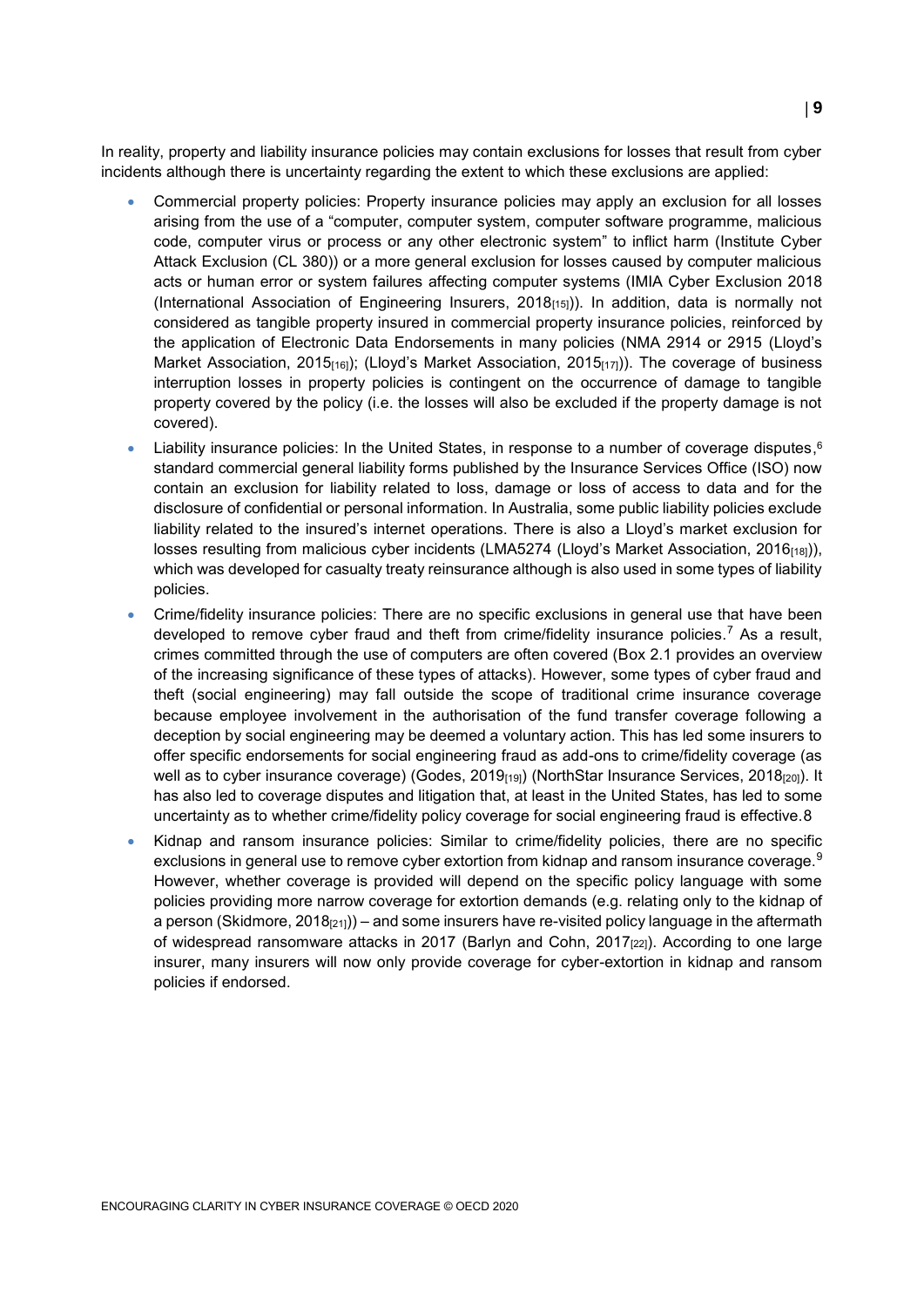#### <span id="page-10-1"></span>**Box 2.1. The significance of theft of funds**

Theft of funds through phishing, business email compromise (BEC), social engineering and other forms of payment diversion is accounting for an increasing share of cyber-related losses and claims. The US Federal Bureau of Investigation received over 20 000 BEC complaints in 2018 with estimated losses of USD 1.2 billion (FBI, 2019<sub>[23]</sub>) (overall losses for the three years since June 2016 have reportedly reached USD 26 billion (Newman, 2019<sub>[24]</sub>)). New technologies, such as voice-synthesis software and other tools that can be used to create "deepfakes", provide new methods for deceiving company employees and have reportedly been used to incite fraudulent fund transfers (successfully for GBP 200 000 in one case) (Harwell, 2019<sub>[25]</sub>) (Best, 2019<sub>[26]</sub>).

Among the insurers and other organisations that provide statistics on cyber claims, theft of funds claims accounted for 10%-29% of all cyber claims in 2017 (CFC Underwriting, 2018 $(z_7)$ ), (Hiscox, 2018 $(z_8)$ ), (Beazley, 2018<sub>[29]</sub>), (NetDiligence, 2018<sub>[30]</sub>). One individual insurer experienced a 133% increase in BEC claims in 2018 (on a global basis) (Beazley, 2019 $_{[31]}$ ). The average amount of funds stolen normally ranges from USD 70 000 to USD 130 000 although one policyholder was paid USD 2.5 million for a BEC claim in 2018 (and some past claims have reached USD 9 million) (Beazley, 2019 $_{[31]}$ ), (NetDiligence, 2018[30]) (Reseller Middle East (UAE), 2019[32]). In August 2019, a European auto parts supplier reportedly lost USD 37 million to a BEC (Matthews, 2019[33]).

Note: Phishing generally refers to broad, indiscriminate and impersonal attempts to trick individuals into transferring funds. Business email compromises refer to targeted attempts using a personalised email message that appears legitimate. Social engineering generally refers to targeted attempts that may involve electronic communication as wells as phone calls (NetDiligence, 2018[30]). Cyber criminals also use social engineering to access user credentials in order to change payment information for the purposes of diverting funds (Beazley, 2019[31]).

#### <span id="page-10-0"></span>**Politically-motivated cyber attacks**

The involvement of politically motivated actors in perpetrating cyber attacks adds a further layer of complexity to questions around where (or whether) cyber losses are covered. War and/or terrorism are often excluded from many types of insurance policies (property, liability) – and served by specialty war and terrorism (or political violence) markets – although this exclusion is driven by insurance market practices rather than any legislative or regulatory requirement.<sup>10</sup>

As a result, coverage for damages and losses from cyber attacks that might be expected to be found in property or liability policies may not materialise if it is determined that the attacks originated from an actor linked to a state or a terrorist organisation.<sup>11</sup> At least two companies affected by the 2017 NotPetya ransomware attacks are reportedly involved in litigation with insurers that denied claims based on war exclusions applied in their property insurance polices. The litigation is being closely watched as the first instance of a war exclusion being applied to deny coverage for a cyber attack (although the circumstances may be relatively unique given the potential link to an ongoing conflict between two nation-states) (see Box 2.2).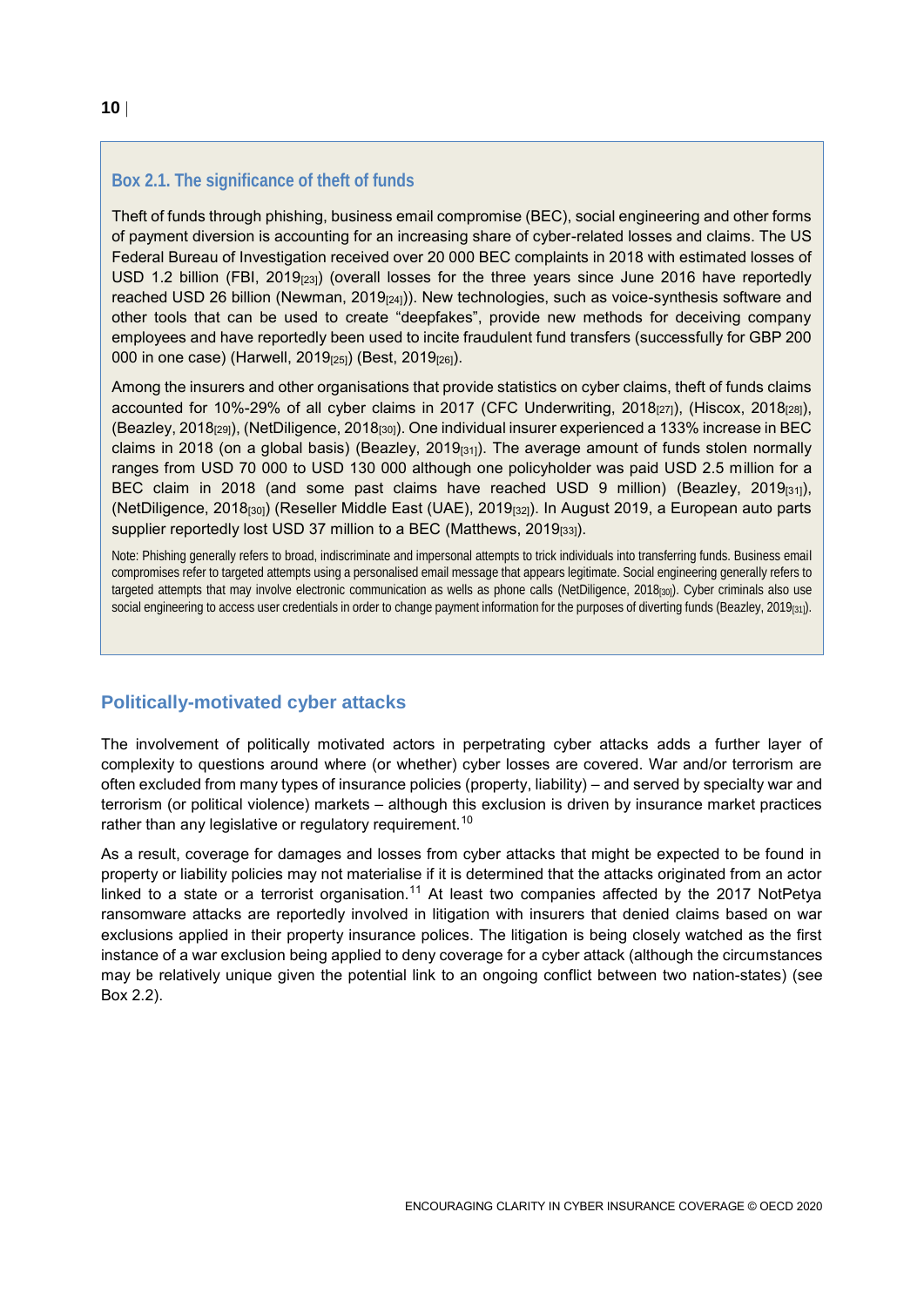#### <span id="page-11-1"></span>**Box 2.2. A first test of the war exclusion for cyber attacks linked to states**

The NotPetya malware attack in 2017 affected a number of companies around the world. It was disseminated through a corrupt software update in a Ukrainian tax software application and resulted in the corruption of data in affected systems (Levine and Ellis, 2019<sub>[34]</sub>). The attack was attributed by a number of governments (including Australia, Canada, United Kingdom and the United States) to Russian attackers – and specifically in some statements to the "Kremlin" as an "effort to destabilize [the] Ukraine" as part of an "ongoing conflict" (Bershidsky, 2019<sup>[35]</sup>).

One of the affected companies, Mondelez International, reportedly faced losses of over USD 100 million as a result of damages to equipment and interruption to its business after being affected by NotPetya. Mondelez had property insurance coverage through Zurich America Insurance for physical loss or damage to electronic data as well as for non-physical losses due to a failure of electronic processing equipment as a result of a cyber attack (Shooter, 2019<sub>[36]</sub>). The claim was (eventually) denied by Zurich as the policy excluded losses resulting from an act of war (the definition of which included "hostile or warlike action in time of peace or war") (Bershidsky, 2019<sub>[35]</sub>). Mondelez has launched litigation against Zurich which, at the time of writing, remains before the courts.

Another affected company, Merck, reportedly made claims of USD 1.3 billion under property insurance coverage provided by a number of insurance companies for damage to computers and business interruption losses. The company has collected from some of its insurers – and entered into settlements with others – although an ongoing dispute is being litigated in a New Jersey court (Voreacos, Chiglinsky and Griffin, 2019[37]).

#### <span id="page-11-0"></span>**Market developments and perspectives on providing clarity on cyber risk coverage across business lines**

Consultations with (re)insurance companies for the development of this report suggested an increasing level of consensus on the need to provide greater clarity on whether cyber is covered in a given policy (i.e. providing affirmative cover for - or clear exclusions of – cyber risk in each relevant line of business). Some large insurance providers (e.g. Lloyd's, AIG, Allianz, FM Global)<sup>12</sup> have made specific commitments to provide clarity on cyber risk coverage by a target date.

There are industry efforts to identify where there may be a lack of clarity on whether cyber risk is covered. The Lloyd's Market Association recently undertook a review of the use of cyber exclusion clauses across a number of business lines (focused on the Lloyd's market). The review found very limited use of cyber exclusions in many lines of business<sup>13</sup> which could indicate that either affirmative coverage is being provided in many policies or that significant silent/non-affirmative coverage remains to be addressed (Lloyd's Market Association, 2018[38]). An annual report on silent cyber risk has found declining concerns about the frequency of cyber claims in some lines of business suggesting that either: (i) cyber is not considered to be a significant peril for property and liability underwriters; or (ii) the use of exclusions in property and liability policies will successfully limit the frequency of cyber claims (Willis Towers Watson, 2019<sub>[39]</sub>).<sup>14</sup>

The insurance industry is also developing standard exclusions for use across business lines where coverage for cyber risk or certain cyber risks is not intended. In June 2019, the International Underwriting Association published two new model clauses for potential use in excluding cyber risks across lines of business – either on an absolute or limited basis (IUA, 2019 $_{[40]}$ ), (IUA, 2019 $_{[41]}$ ).<sup>15</sup> There is also an effort to provide greater clarity on coverage for politically-motivated cyber attacks that is reportedly considering how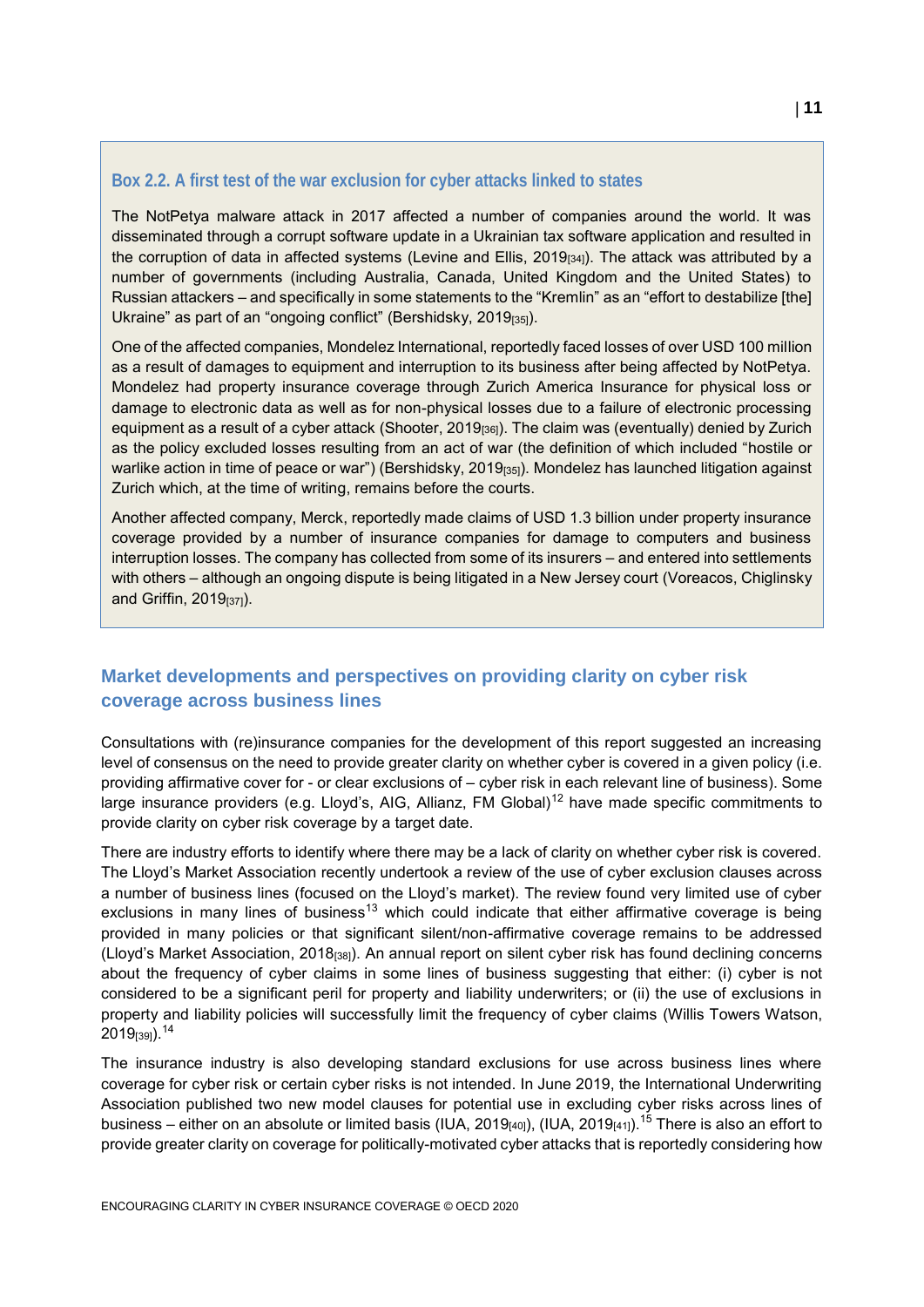to exclude large-scale cyber warfare while providing clarity of coverage for smaller-scale cyber attacks with state involvement (Spoerry, 2019 $_{42}$ ). One UK-based reinsurance broker has published a proposed war exclusion adapted to cyber risk that would limit the scope of the exclusion to cyber-attacks between governments in a state of war (Capiscum Re, 2019<sub>[43]</sub>).

However, a recent EIOPA survey found that there is still significant work to be done by companies in the European Union to accomplish full clarity as 41% of surveyed insurance companies had not taken any action to identify non-affirmative exposures across lines of business (EIOPA, 2019 $_{[44]}$ ).<sup>16</sup> A number of the companies consulted during the development of this report indicated that they expected that the AIG and, particularly, the Lloyd's commitments would drive the market to address this issue (as the Lloyd's market is a major provider of reinsurance for cyber exposure).

Many of the terrorism (re)insurance programmes are also working to prepare for the possibility of cyberterrorism (and potentially other politically-motivated destructive attacks) by examining the coverage they provide and taking steps to clarify or expand their coverage where needed. For example, the Australian Reinsurance Pool Corporation invited the OECD to undertake an assessment of possible gaps in insurance coverage for cyber-terrorism losses in Australia and to provide advice on how to respond to any gaps (OECD, 2020[45]). The Geneva Association and the International Forum for Terrorism Risk (Re)Insurance Pools (IFTRIP) have established a joint task force on cyber terrorism and cyber warfare to conduct research into these issues (The Geneva Association, 2019[46]).

There appears to be some continued debate within the (re)insurance sector (and among insurance buyers) on whether cyber should be considered a peril covered in many lines of business or a line of business on its own (i.e. with all or most types of cyber losses covered by a stand-alone cyber insurance policy).<sup>17</sup> One recent survey found some evidence that the extent of overlapping coverage in cyber insurance and other policies is perceived to be increasing (36% indicated that overlap increased relative to 24% that indicated that overlap decreased) (Partner Re and Advisen,  $2019_{[47]}$ ).

#### <span id="page-12-0"></span>**The potential role of governments in supporting clarity on cyber risk coverage across business lines**

#### *Insurance product development requirements and expectations*

Public policy and regulation can have a direct impact on whether a given type of insurance policy will cover a specific risk where the risks that need to be covered by specific types of policies are prescribed. In some cases, public policy and regulation prescribes that coverage for certain perils be included (or offered) in certain types of policies.<sup>18</sup> Consistent with the IAIS Insurance Core Principle 19 on Conduct of Business, supervisors will also normally have the ability to require insurance companies (and intermediaries) to ensure that the products they offer clearly disclose the risks insured and excluded under a given policy (IAIS, 2019 $_{[48]}$ ) which may be implemented through a product approval requirement<sup>19</sup> or through the establishment of principles for product development. A number of countries (including Brazil, Chile, Colombia, Japan, Russia and European Union members) have legislation or regulation that generally requires policies to clearly define what is included and excluded in a given policy. In Colombia, for example, regulatory requirements oblige insurers to state the primary coverage and exclusions up front in clear and concise language.

Some insurance supervisors have focused specifically on encouraging better disclosure of the scope of coverage for cyber risk in different types of policies. For example, in the United Kingdom, the Prudential Regulation Authority (PRA) issued a supervisory statement outlining its expectations with respect to the management of cyber insurance underwriting risk. Among other expectations, the supervisory statement suggests that companies should either offer explicit cover for cyber risks or introduce robust wording exclusions for those risks (Bank of England Prudential Regulation Authority, 2017<sub>[49]</sub>).<sup>20</sup> The guidance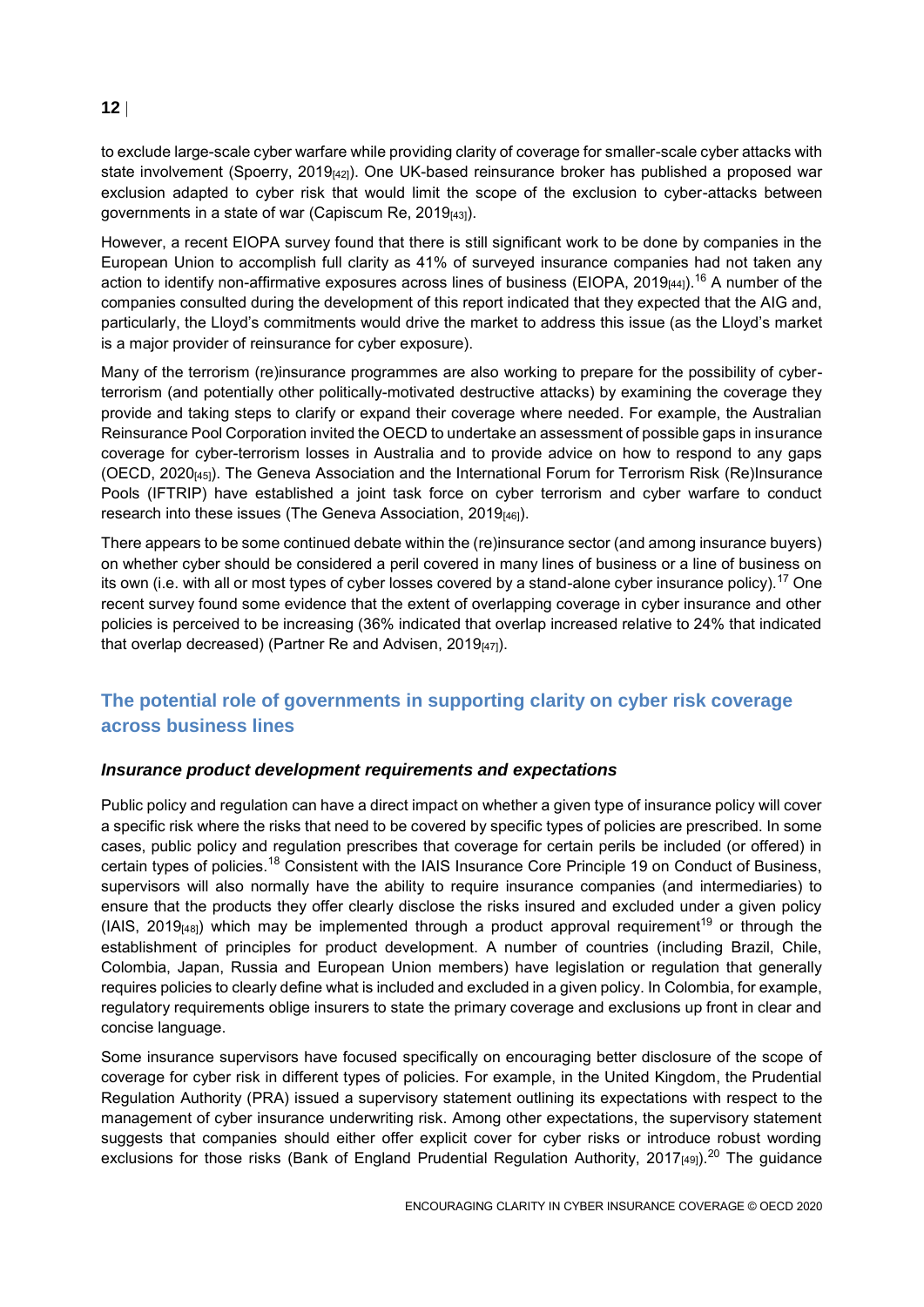developed by the PRA has unquestionably contributed to encouraging the (re)insurance sector to provide greater clarity and could be a model for supervisory guidance in other jurisdictions.

Insurance regulators and supervisors could also require that coverage for cyber risks be included in specific lines of business or prohibit the exclusion of cyber risks from certain policies (as is done in some jurisdictions for natural catastrophe and/or terrorism perils). However, given the continued debate about how best to provide coverage for cyber risks (or some cyber risks - i.e. as a peril or as a separate line of business), it may be better to wait to see how the market develops (and how the needs of policyholders evolve). If the effort by (re)insurers to provide greater clarity on the coverage of cyber risks across lines of business leads to significant exclusions and gaps in coverage, this could be re-visited.

#### *Terrorism insurance programmes*

The involvement of terrorism (re)insurance programmes in providing insurance, co-insurance or reinsurance coverage for terrorism losses could have an impact on how and where cyber-terrorism risk is covered. For example, in the United Kingdom, the reinsurance for terrorism incidents provided by Pool Re has been expanded to cover physical damage from cyber-terrorism, which could encourage coverage for cyber incidents (or cyber-terrorism incidents) in property insurance policies. In France, the definition of terrorism insurance coverage that must be provided in commercial property (and other) policies includes cyber-terrorism (limited to direct property damage and business interruption). In the United States, a requirement for mandatory offer of coverage for terrorism is applicable to cyber insurance policies.

Insurance regulators and supervisors (or governments more generally) are likely to face increasing pressure to address the insurance coverage of politically-motivated attacks (including terrorism), particularly if these attacks lead to more significant losses and the industry develops and applies an (effective and implementable<sup>21</sup>) exclusion for such losses. The Recommendation of the OECD Council on the Establishment of a Check-List of Criteria to define Terrorism for the Purpose of Compensation (2004), which contributed to the development of a common approach to terrorism (re)insurance in the aftermath of the September 11th attacks in the United States, could potentially be updated to play a similar role in addressing politically-motivated cyber attacks.

#### <span id="page-13-0"></span>**Box 2.3. Supporting clarity in cyber insurance coverage: recommendations**

- As some companies have not begun to address non-affirmative (silent) cyber risk across their lines of business, insurance regulators and supervisors should explicitly require insurance companies to clearly state whether cyber risks are covered or not in all relevant policies (i.e. across relevant lines of business). The transition to affirmative coverage for cyber risk should be closely monitored to ensure that significant gaps in coverage do not emerge based on the application of broad exclusions of cyber risk.
- Governments should clarify the availability and scope of (re)insurance coverage through terrorism (re)insurance programmes for cyber-terrorism and other politically-motivated (and destructive) cyber-attacks – and address any gaps that may emerge due to the application of exclusions by the insurance sector.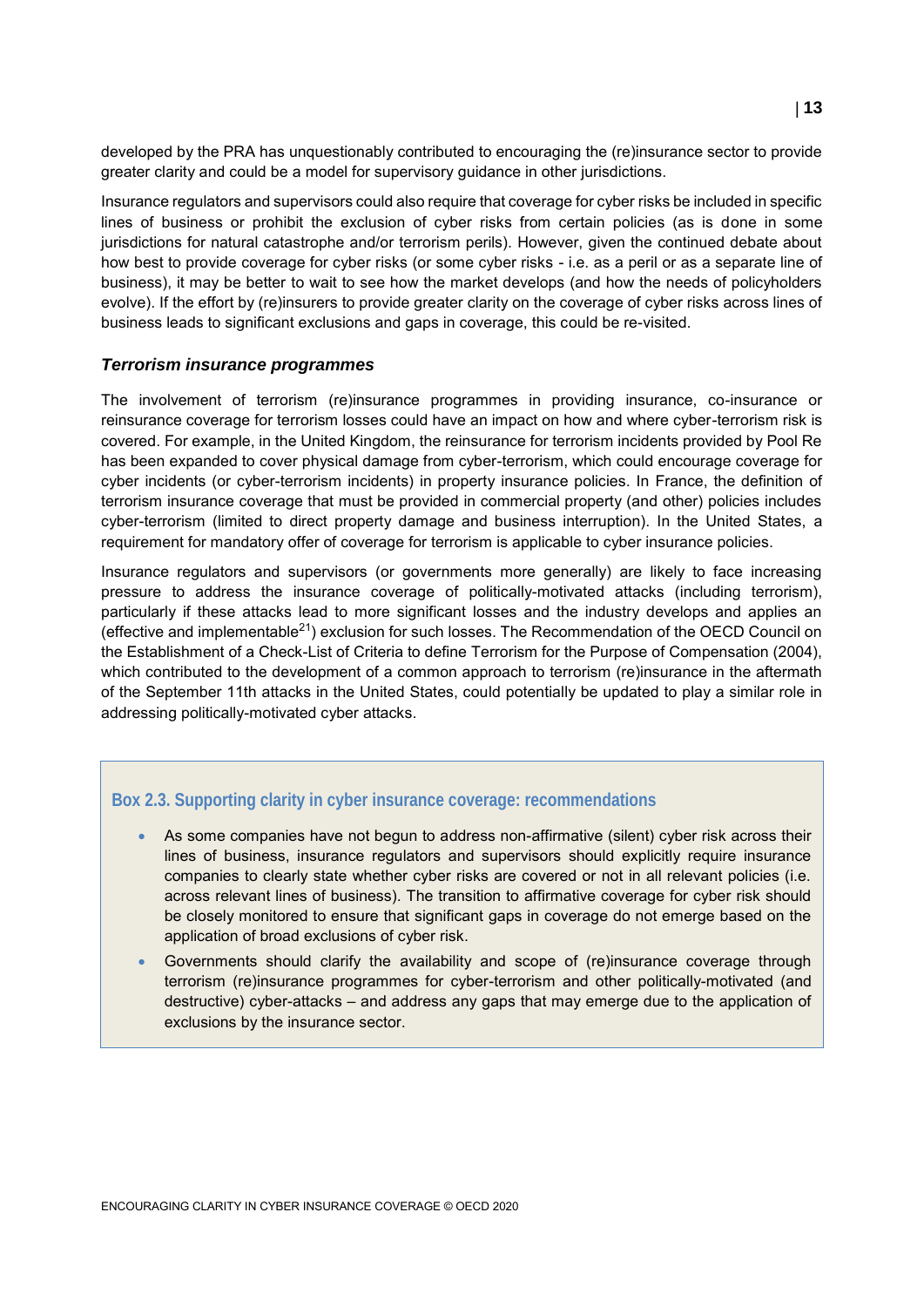# <span id="page-14-0"></span>**3 What types of losses are covered**

#### <span id="page-14-1"></span>**Differences in the coverage of cyber losses**

In addition to differences in terms of which policies provide coverage for cyber risks, there are also differences in terms of the types of losses that affirmative cyber insurance policies will cover (and how that coverage is described). A number of reports and surveys have found significant differences in the scope of coverage, exclusions and conditions found in stand-alone cyber insurance policies (ENISA, 2012 $_{[11]}$ ), (Friedman and Thomas, 2017 $_{[50]}$ ), (Lloyd's and Cyence, 2017 $_{[51]}$ ), (CCRS and RMS, 2017 $_{[52]}$ ). Some have suggested that the variation in coverage has: (i) reduced the number of policies that intermediaries will offer their clients (CIAB, 2016[53]); (ii) drove decisions to not acquire cyber insurance coverage (Ponemon Institute LLC, 2017[14]); and (iii) reduced trust in whether cyber insurance policies would payout on incurred losses (Reeve, n.d.[54])

Much of the variation in coverage results from differences in definitions, conditions and exclusions as policies have evolved very quickly, hindering the emergence of standardised language (Blosfield, 2019[55]). Insurers often use different terminology to describe similar types of covered losses or incidents or applicable conditions (Wraight, 2019 $_{[56]}$ ). Table 3.1 provides an example of how three different policies offered on the Australian market describe the coverage provided for common losses from a data confidentiality breach involving personal information.

|                                                           | Policy #1                                                                                                                                                                                              | Policy #2                                                                                                            | Policy #3                                                              |
|-----------------------------------------------------------|--------------------------------------------------------------------------------------------------------------------------------------------------------------------------------------------------------|----------------------------------------------------------------------------------------------------------------------|------------------------------------------------------------------------|
| Incident management<br>and notification                   | "Privacy Breach Costs"<br>"Data breach notification costs" (sub-limited<br>extension)                                                                                                                  | "Response management costs" (IT<br>services, public relations services,<br>data breach notification costs)           | "Privacy Notification and<br><b>Crisis Management Costs"</b>           |
| Data, software and<br>hardware restoration<br>costs       | Digital Asset Replacement and Betterment<br>Costs                                                                                                                                                      | "Response management costs" (data<br>restoration costs)                                                              | "Data Recovery"                                                        |
| Legal and defence<br>costs                                | "Regulatory proceeding defence costs and<br>penalties" (sub-limited extension)<br>"GDPR Proceedings" (sub-limited extension)                                                                           | "Response management costs" (legal<br>services)<br>"Data Protection Regulatory<br>Obligations" (investigation costs) | "Third Party Liability<br>Coverages" (Regulatory<br>Defence and Fines) |
| Compensation to<br>injured parties                        | "Security and Privacy Liability"                                                                                                                                                                       | "Third Party Liability" (breach of<br>personal or corporate information)                                             | "Third Party Liability<br>Coverages" (Privacy and<br>Security)         |
| Fines and penalties<br>(regulatory and/or<br>contractual) | "Regulatory proceeding defence costs and<br>penalties" (sub-limited extension<br>"PCI Security Standards fines and penalties"<br>(sub-limited extension)<br>"GDPR Proceedings" (sub-limited extension) | "Data Protection Regulatory<br>Obligations" (investigation costs,<br>fines, PCI-DSS fines and penalties)             | "Third Party Liability<br>Coverages" (Regulatory<br>Defence and Fines) |

#### <span id="page-14-2"></span>**Table 3.1. Comparison of coverage for data confidentiality breach costs (Australia)**

Source: Review of publicly-available policy language for three cyber insurance policies offered in Australia by globally-active insurance companies.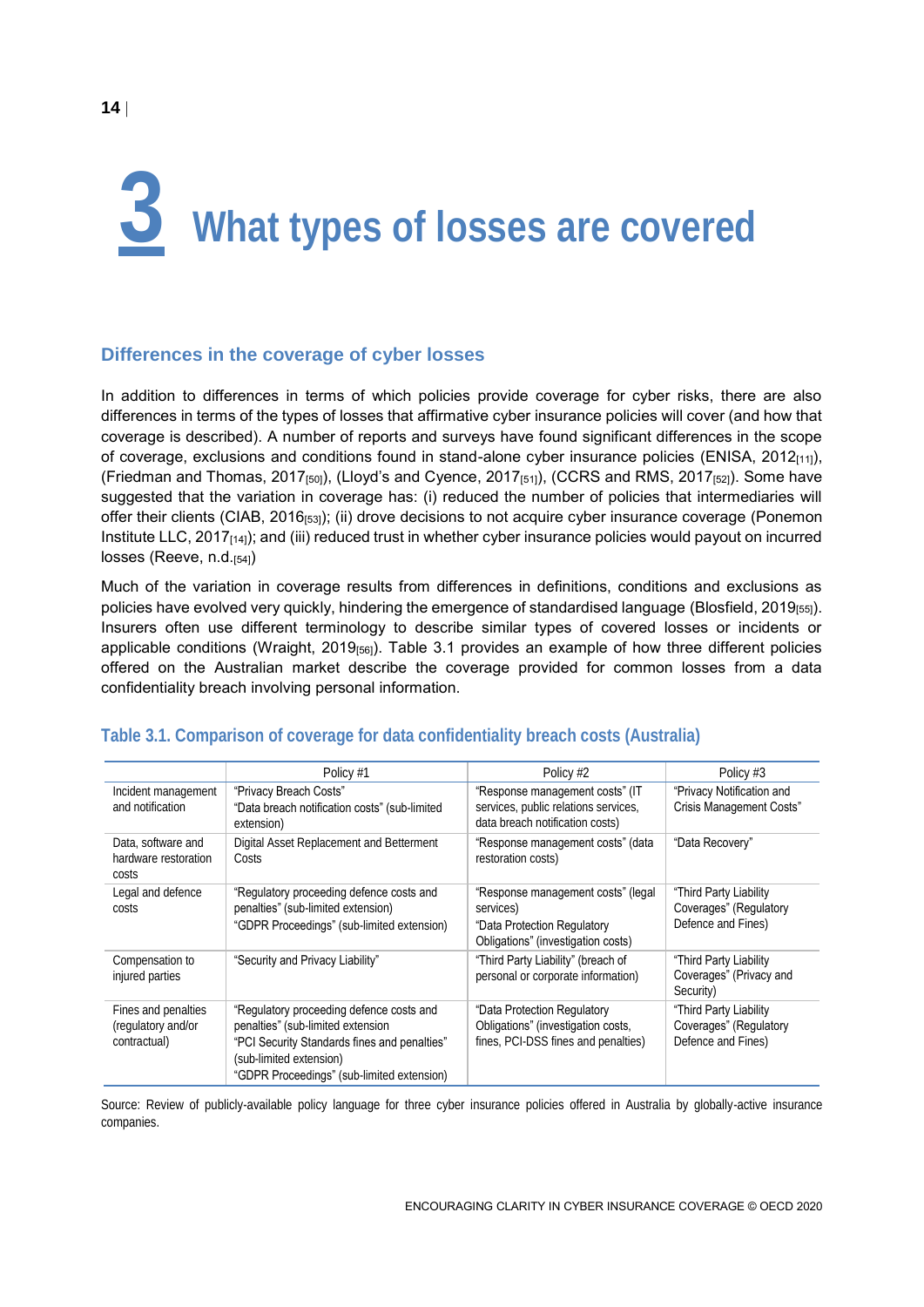In addition, while outside the scope of this report, public policy has important implications for the types of losses that materialise in the aftermath of a cyber incident which adds a layer of complexity based on differences in the obligations established by public policy in different countries (see Box 3.1).

#### <span id="page-15-0"></span>**Box 3.1. The implications of public policy on losses resulting from cyber incidents**

Public policy establishes the obligations of companies to their shareholders in terms of protecting their business against cyber incidents, and to their employees and customers in terms of protecting them from unnecessary collection and disclosure of personal information – as well as the penalties and claims that they will face if these obligations are not met.

Public companies have a general obligation to their shareholders to disclose and manage material risks to their business. In the United States, the Securities and Exchange Commission (SEC) has published interpretive guidance on cybersecurity disclosure which, if not adhered to, could lead to enforcement actions and shareholder claims on directors and officers (Securities and Exchange Commission,  $2018_{[57]}$ ). In addition, the SEC recently undertook an examination of the internal accounting controls at nine companies affected by social engineering fraud losses and suggested that enforcement action could be taken in the future as a result of failures in accounting controls (Johnson, 2018[58]).

Companies (public and private) that collect personal information from employees and customers (that are covered within the scope of privacy protection legislation) have various obligations related to the collection and use of that data – sometimes at both the national and subnational level. In the United States, privacy legislation has been enacted in all states and also for certain types of personal information at the federal level (e.g. health information) (BakerHostetler, 2019<sub>[59]</sub>). In Canada, there is a federal Privacy Act as well as provincial privacy laws in most provinces, covering provincial government employees, health or education information and/or the private sector (Office of the Privacy Commissioner of Canada, n.d.[60]). In Australia, Japan, Mexico and other countries, there is national privacy protection legislation (Office of the Australian Information Commissioner (OAIC), n.d.[61]), (Hayashi and Shimada, 2019[62]) (Montes de Oca and Bandeira, 2019[63]). In Europe, the General Data Protection Regulation (GDPR) is a single set of requirements that applies across all member states.

The obligations imposed on companies vary substantially across (and even sometimes within) countries (BakerHostetler, 2019[59]), (McQuinn and Castro, 2019[64]), in terms of:

- $\bullet$  the types of obligations imposed on companies that are collecting data (e.g. obtaining consent; limitations, disclosures or opt-out provisions related to data use or sale; portability requirements; obligations to delete data upon request);
- the types of personal information that is protected (e.g. specified types of records vs. broad definition of any type of data related (sometimes even indirectly) to an identifiable natural person, inclusion of biometric data $^{\rm 1)}$ ;
- requirements for notifying data protection authorities and affected individuals (e.g. all cases vs. cases where harm is likely);
- the potential magnitude of fines and penalties that can be imposed; and
- the ability of affected individuals to seek compensation for breach of obligations (i.e. private right of action).<sup>2</sup>

The international reach of privacy protection requirements adds a further level of complexity. The EU GDPR imposes obligations on any company that collects data from EU citizens. Similarly, in the United States, state legislation (such as the California Consumer Privacy Act) imposes obligations on any company collecting data on state residents, no matter where the company is based. One law firm that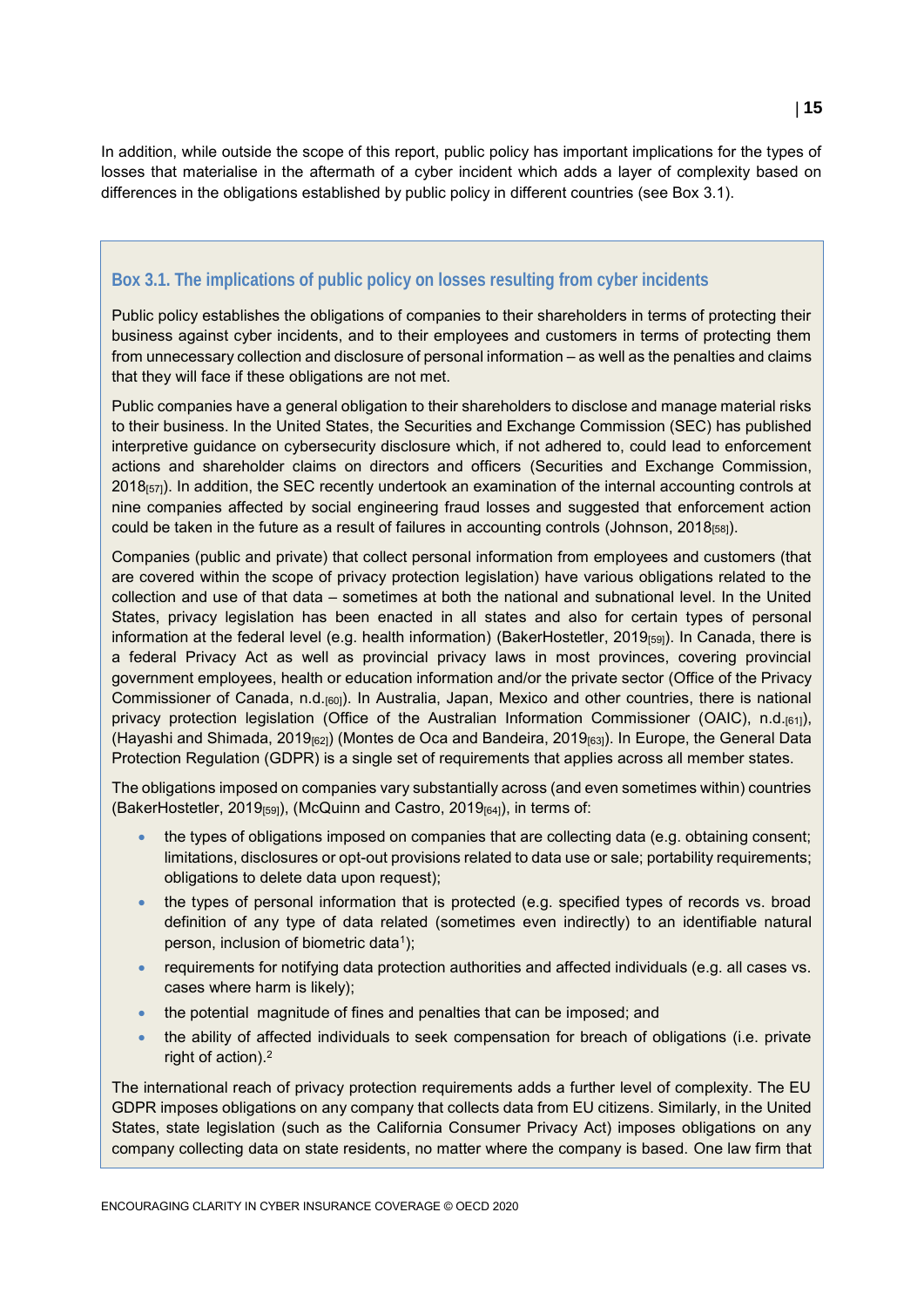provides incident management support estimates that 25% of all the US-based incidents that it manages involved international reporting requirements (BakerHostetler, 2019<sub>[59]</sub>). The Equifax data breach in 2017 led to fines in the United Kingdom and Australia, a compliance agreement in Canada and a financial settlement with two US federal agencies and 50 US states and territories (Saxena,  $2019_{[65]}$ , (Office of the Privacy Commissioner of Canada,  $2019_{[66]}$ ), (FTC,  $2019_{[67]}$ ). A data breach at Uber in 2016 led to fines in the Netherlands, United Kingdom and a settlement with the Attorneys General of all 50 US states (Soylu and Oztoprak, 2019<sub>[68]</sub>).

Although outside the scope of insurance regulators and supervisors mandates, these differences in obligations to shareholders, employees and customers and the ability of those stakeholders to seek compensation for breaches of those obligations are a significant contributor to the complexity of providing coverage for cyber insurance.

1. In some jurisdictions, biometric data is subject to different legislation and protection requirements. In the United States, the state of Illinois was the first to impose requirements for the collection, sale and disclosure, safeguarding and retention of biometric data that has since been replicated in a number of other US states. The Illinois legislation allows a private right of action that has led to a number of class action lawsuits (Kuehner-Hebert, 2019<sub>[69]</sub>).

2. In addition to differences in terms of whether a private right to action exists, there have also been different judicial decisions in the United States as to whether claimants had standing to make claims for damages as a result of data breaches and the requirements for demonstrating harm linked to a specific breach (Navetta, Friedman and Ebrahem, 2019<sub>[70]</sub>) – with important differences across states due to existing or proposed legislation (Duffy, Slawe and Busta, 2019<sub>[71]</sub>). In other countries, including most EU countries and New Zealand, privacy protection requirements providing a private right of action are new (or not yet implemented), creating significant uncertainty about the types of incidents that will lead to compensation and the magnitude of that compensation. In the European Union, affected individuals can notably seek compensation for both material (financial loss) and non-material (emotional distress) damages (Aon and DLA Piper, 2019[72]). In an early test in the United Kingdom, the High Court provided authorisation for customers affected by the British Airways breach to seek compensation (Saunt, 2019[73]).

#### <span id="page-16-0"></span>**The implications of public policy and regulation on which cyber losses may be covered**

In a few areas, public policy and regulation has direct implications on whether losses from cyber incidents can be reimbursed by insurance (whether provided as stand-alone affirmative coverage or in another line of business).

#### *Insurance coverage for fines and penalties*

Fines and penalties may be imposed by a variety of regulatory authorities for breaches of obligations to shareholders, employees and/or consumers. The ability of affected policyholders to be reimbursed by insurance for fines and penalties imposed depends on the terms and conditions of the coverage<sup>22</sup>, the authority imposing the fine and the type of fine (civil/administrative or criminal and whether punitive or compensatory), the specific jurisdiction where the fine is being imposed and the nature of the act being penalised – which could lead to uncertainty regarding which fines and penalties are likely to be reimbursed under an insurance policy.

The OECD reviewed publicly-available policy language (or summaries of coverage) for 35 stand-alone cyber insurance policies offered in Australia, Canada, Japan, Netherlands, United Kingdom, United States and/or on a regional (Europe) or global basis. Some coverage for fines and penalties was found in all but five of the policies reviewed (see Table 3.2). In most countries (with the exception of Japan – which may be due to the limited sample size of one policy), the vast majority of cyber insurance policies offer some coverage for fines and penalties.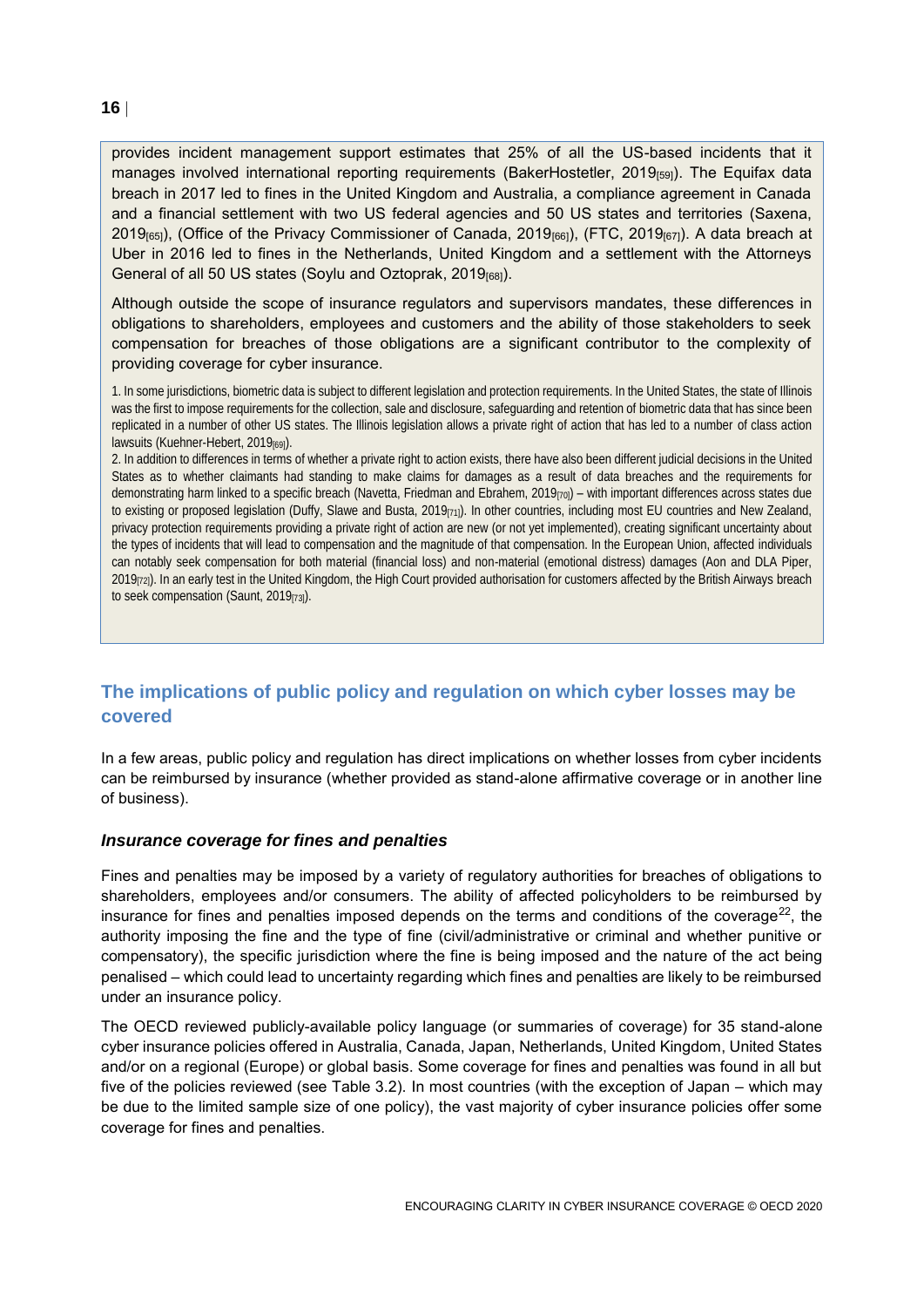#### <span id="page-17-0"></span>**Table 3.2. Coverage for fines and penalties**

|                                      | Advertised coverage for fines and<br>penalties (number of policies) | No advertised coverage for fines<br>and penalties (number of policies) |
|--------------------------------------|---------------------------------------------------------------------|------------------------------------------------------------------------|
| Australia                            |                                                                     |                                                                        |
| Canada                               |                                                                     |                                                                        |
| Japan                                |                                                                     |                                                                        |
| <b>Netherlands</b>                   |                                                                     |                                                                        |
| United Kingdom                       |                                                                     |                                                                        |
| <b>United States</b>                 |                                                                     |                                                                        |
| Europe (offered on a regional basis) |                                                                     |                                                                        |
| Global (offered on a global basis)   | 5                                                                   |                                                                        |

Source: OECD review of publicly available cyber insurance policies

#### <span id="page-17-1"></span>**Box 3.2. The significance of regulatory fines and penalties**

Fines and penalties have not been a significant component of (published) cyber claims. In Europe, only 4% of AIG's claims between 2013 and 2016 were classified as legal and regulatory proceedings due to privacy regulation violations (which would also include notification, investigation and defence costs in addition to any (insurable) fines and penalties) (AIG Europe, 2016[74]). In the (US-focused) NetDiligence claims studies, only 17 claims between 2014 and 2018 reported regulatory defence costs, of which ten reported regulatory fines – with claims payments for fines averaging from USD 5 000 to USD 60 000 in most cases although with one claim related to a USD 3.5 million fine (NetDiligence, 2019[75]).

However, the expansion of privacy protection requirements – in terms of both the scope of requirements and the number of jurisdictions covered – and strengthened enforcement creates a significant potential for an increase in the imposition of regulatory fines and penalties. In the United States, the Federal Trade Commission (FTC) reportedly initiated or resolved 29 data security and consumer privacy actions (Mondaq Business Briefing, 2019<sub>[76]</sub>) while the Department of Health and Human Services Office for Civil Rights (OCR - responsible for enforcing privacy protections for health data) reached ten settlements and obtained one summary judgement in 2018 (Mondaq Business Briefing, 2019<sub>[77]</sub>). Uber agreed to a USD 148 million penalty settlement with all 50 states and the District of Columbia as a result of a 2016 data breach (New York State Attorney General, 2018<sub>[78]</sub>). In Europe, the first 20 months of GDPR implementation has led to more than 160 000 notifications to regulators of personal data breaches according to one estimate (although this includes many minor breaches unlikely to lead to a fine or penalty) (DLA Piper,  $2020_{[79]}$ ).

The magnitude of fines and penalties may also increase. The OCR imposed its largest ever fine (USD 16 million) for a health information privacy violation on a health insurer in October 2018 (Office for Civil Rights, 2018<sup>[80]</sup>) while the FTC approved a USD 5 billion settlement with Facebook for allegedly violating a 2011 consent decree related to the use of collected data (Kang, 2019 $_{811}$ ) (Shepardson, 2019 $_{821}$ ). Under the California Consumer Privacy Act, implemented in 2020, the state Attorney General may impose fines of up to USD 7 500 per record (Jergler, 2019[83]). In the European Union, where the GDPR allows fines and penalties of up to 4% of a company's global turnover, significant (preliminary) fines have been imposed on Google in France (EUR 50 million) and Marriott and British Airways in the United Kingdom (GBP 110 million and GBP 204 million, respectively) with a number of smaller fines imposed in Belgium, Denmark, France, Germany, Greece, Hungary, Italy, Norway, Poland, Portugal, Romania, Spain and Sweden, amongst others (Rosemain, 2019<sub>[84]</sub>), (MamoTCV Advocates, 2019[85]), (Latham & Watkins LLP, 2019[86]), (Aon and DLA Piper, 2019[72]). In many cases, the fines imposed were equivalent to 1% or more of the company's worldwide turnover (Latham & Watkins LLP, 2019<sub>[87]</sub>), (Kadar and Gaillard, n.d.<sub>[88]</sub>). In Australia, the government recently announced changes that would allow for fines and penalties for Privacy Act violations of up to AUD 10 million with the possibility of imposing fines of more than AUD 100 million for some companies (Breakspear et al., 2019[89]).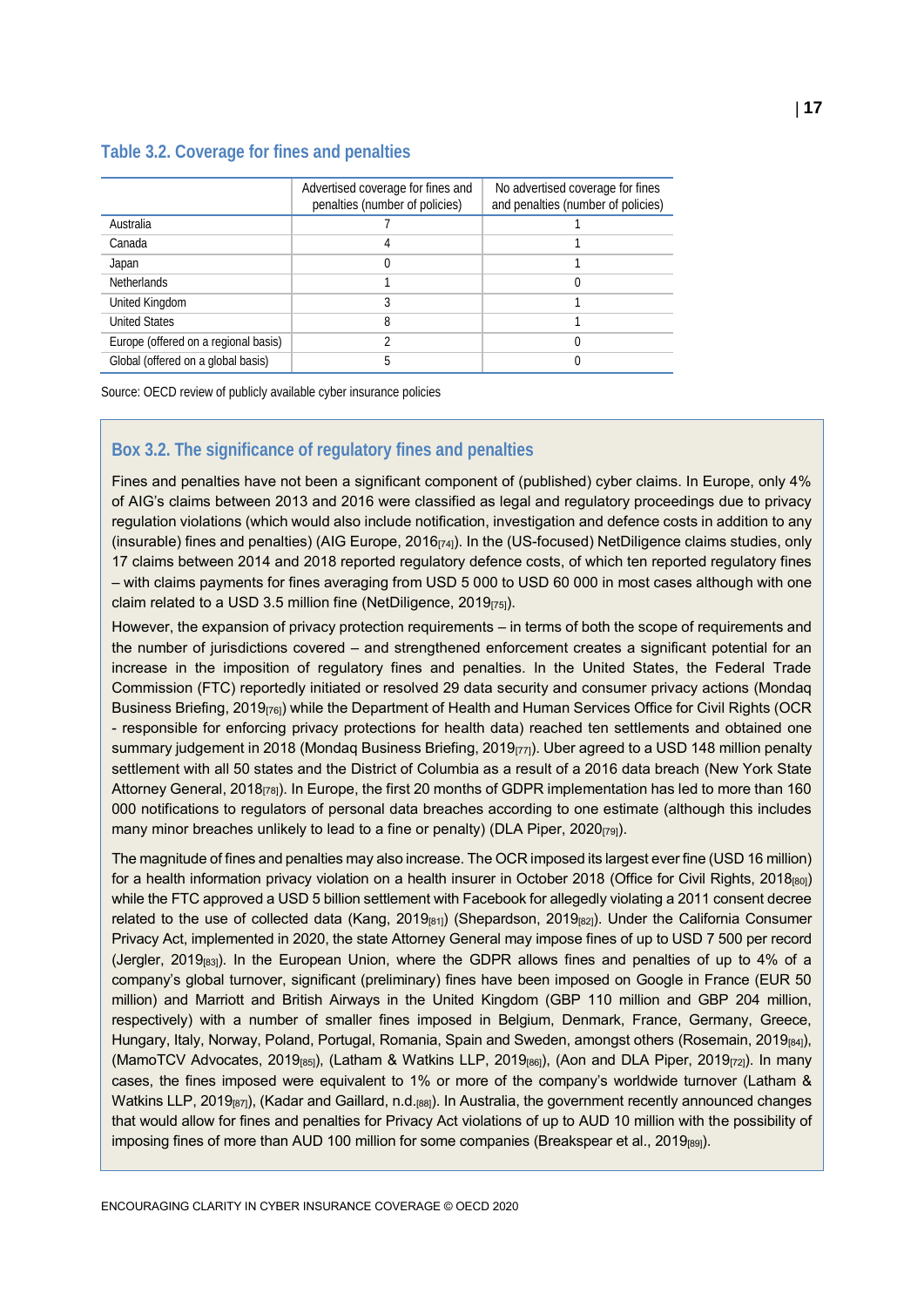However, in all of the policies reviewed, any coverage for fines and penalties is subject to conditions:

- The reviewed policies offered in Australia limit reimbursement to fines that are "insurable" or "insurable under applicable law". Two of the policies specifically exclude civil and criminal fines and penalties (although in one case, only civil and criminal fines other than regulatory fines are excluded). Most of the policies also refer to "regulatory" fines and penalties with some policies referring more specifically to data protection or privacy regulation.
- In Canada, the reviewed policies offer coverage for fines and penalties imposed as a result of regulatory actions (in one case, "privacy regulatory action") where insurable under applicable law.
- In the United Kingdom, the reviewed policies limited coverage to civil or regulatory fines and penalties imposed by (or payable to) a government authority (national or sub-national, including EU authorities) or resulting from an investigation by a government, regulatory, law enforcement or statutory body - and where insurable under applicable law. In one case, the coverage only included fines following a "privacy investigation". For reviewed policies offered across Europe, reimbursement is also limited to fines and penalties imposed by a government or public authority.
- The reviewed policies offered in the United States tend to apply a general exclusion for any civil or criminal fines or penalties except those for which explicit coverage is provided. Explicit coverage is provided for "privacy regulatory fines" or fines resulting from "regulatory action" where insurable under applicable law.

The insurability of regulatory fines and penalties varies across jurisdictions and is also dependent on the nature of the violation being penalised and the type of fine being imposed. The insurability of fines and penalties imposed under specific legislation or by a specific regulatory authority is not normally directly addressed in the statute or by the regulatory authority (with some exceptions, such as the UK Financial Conduct Authority's prohibition of insurance payments to reimburse the cost of financial penalties it imposes (FCA, 2018[90])). As a result, assessments of the insurability of regulatory fines and penalties will often require interpretation with reference to jurisprudence or other public policy and regulation (including insurance legislation):

- In many countries, regulatory fines and penalties can be imposed (or interpreted) as either criminal penalties or administrative penalties. In the EU, GDPR fines for non-compliance are administrative fines although each member state may establish additional rules on penalties for infringements that may be either criminal or administrative in nature (Intersoft Consulting, n.d.[91]), (European Union, n.d.<sub>[92]</sub>). A number of countries in the EU (at least fourteen23) are expected to allow for criminal fines (Aon and DLA Piper, 2018[93]), (Aon and DLA Piper, 2019[72]).
- In most (if not all) countries, criminal fines and penalties are not insurable based on the principle that a person (legal or natural) that has committed a (by definition) intentional and malicious (criminal) act should be required to bear the consequences (penalties) of that act. Otherwise, the deterrent effect of the penalty would be reduced (Anthony, 2019[94]).
- In some countries (Austria, Denmark, France, Italy, Luxembourg, Portugal, Russia, Switzerland), all regulatory fines and penalties (whether criminal or administrative) are not insurable either as a result of legislation or existing jurisprudence that has found such insurance to be unlawful or counter to public order (Aon and DLA Piper, 2018<sup>[93]</sup>). In a number of other EU countries,  $24$ administrative fines imposed under GDPR may be found to be uninsurable as counter to public order or to the principle that the negligent party should bear the cost, although there is no specific legislation or clear jurisprudence. In a few jurisdictions, administrative or civil fines might be uninsurable in certain circumstances depending on the nature of the act (such as whether there is intent or malice in the case of Croatia, Greece, Netherlands, Sweden) or the purpose of the fine (such as whether the fine is meant to be punitive or dissuasive, in the case of Ireland, Norway, United Kingdom, some US states) (Anthony, 2019<sub>[941</sub>), (Iole and Divelbiss, 2015<sub>[951</sub>) (Aon and DLA Piper, 2018<sub>[93]</sub>), (Aon and DLA Piper, 2019<sub>[72]</sub>).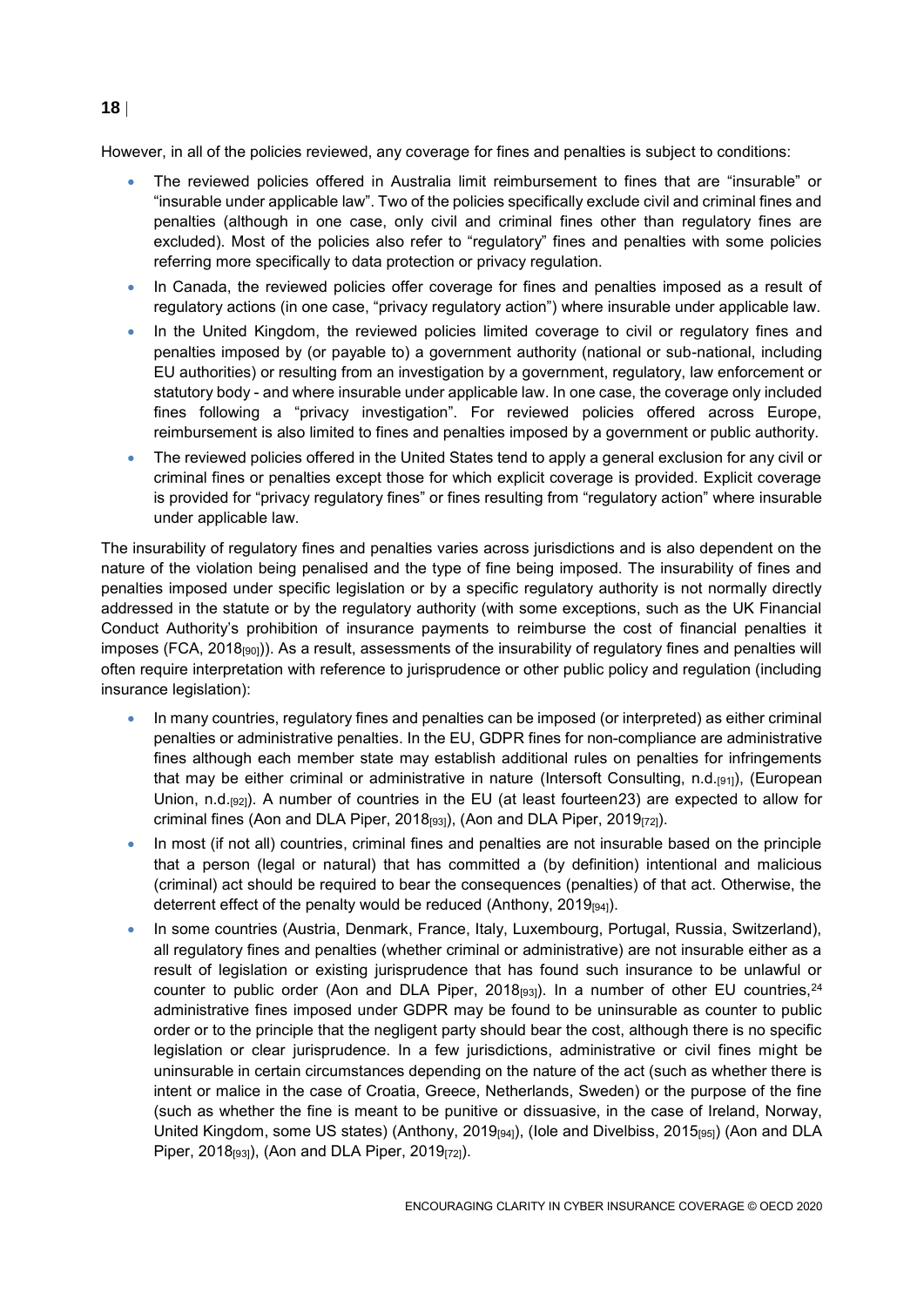Insurance legislation, regulation or supervisory practice may specifically deem (or confirm) that insurance contracts that indemnify policyholders for any type of fine or penalty are impermissible, invalid, a violation of public order principles or counter to the purpose of insuring only random/unintentional events (Argentina, Austria, Bulgaria, Colombia, Croatia, Estonia , Finland, Germany, Hungary, Italy, Latvia, Portugal, Romania, Spain, California (United States)<sup>25</sup>) (Aon and DLA Piper, 2018[93]), (Marsh, 2018[96]) (Greene et al., 2019[97]). 26

A further complexity is introduced by the possibility that companies with operations in more than one jurisdiction could seek to assert coverage in a jurisdiction where public policy and regulation is more favourable to allowing such coverage – even if the fine and penalty is imposed in another jurisdiction (in fact, some legal advisors recommend that policyholders should aim to confirm coverage in favourable jurisdictions (Oehninger and Moura, 2019<sub>[98]</sub>)). Three of the policies reviewed explicitly allowed for the reimbursement of fines and penalties *where insurable under the laws of an applicable jurisdiction most favourable to the insured* suggesting that the applicable law may not specifically be the law of the jurisdiction where the fine was imposed or where the policy was underwritten. A number of cyber policies offered in North America (and other non-EU jurisdictions) provide specific coverage for GDPR fines (Marsh, 2018[96]). Only one of the policies reviewed explicitly indicated that fines would not be reimbursed if uninsurable under the law of the jurisdiction imposing the fine or penalty. $27$ 

Insurance coverage for fines and penalties might also be limited to incidents that trigger coverage in the policy, such as an actual data breach incident, whereas privacy protection regulation in various jurisdictions allow for fines and penalties for non-compliance of regulatory requirements more broadly, including in cases where no specific network breach has occurred (Aon and DLA Piper, 2019 $\sigma$ <sub>[72]</sub>).

Ultimately, where there are no direct or specific legal or regulatory impediments to providing coverage, insurability or uninsurability is subject to interpretation by the insurer and potentially to disputes and litigation (LaCroix,  $2018_{[99]}$ ).

#### *Insurance coverage for ransom payments*

Cyber extortion attacks (whether ransomware or other types of extortion) could lead to a number of losses, including business interruption (where the extortion impedes access to data that is necessary for operations), incident (crisis) management costs, data (and hardware) restoration and potentially ransom payments to terminate the attack or threat of attack.

The OECD reviewed publicly-available policy language (or summaries of coverage) for 35 stand-alone cyber insurance policies offered in Australia, Canada, Japan, Netherlands, United Kingdom, United States and/or on a regional (Europe) or global basis. In almost all countries, the vast majority of cyber insurance policies (if not all) offer some coverage for expenses resulting from cyber extortion (see Table 3.3).

|                                      | Advertised coverage for cyber<br>extortion (number of policies) | No advertised coverage for cyber<br>extortion (number of policies) |
|--------------------------------------|-----------------------------------------------------------------|--------------------------------------------------------------------|
| Australia                            |                                                                 |                                                                    |
| Canada                               |                                                                 |                                                                    |
| Japan                                |                                                                 |                                                                    |
| <b>Netherlands</b>                   |                                                                 |                                                                    |
| United Kingdom                       |                                                                 |                                                                    |
| <b>United States</b>                 |                                                                 |                                                                    |
| Europe (offered on a regional basis) |                                                                 |                                                                    |
| Global (offered on a global basis)   |                                                                 |                                                                    |

#### <span id="page-19-0"></span>**Table 3.3. Coverage for cyber extortion losses**

Source: OECD review of publicly available cyber insurance policies.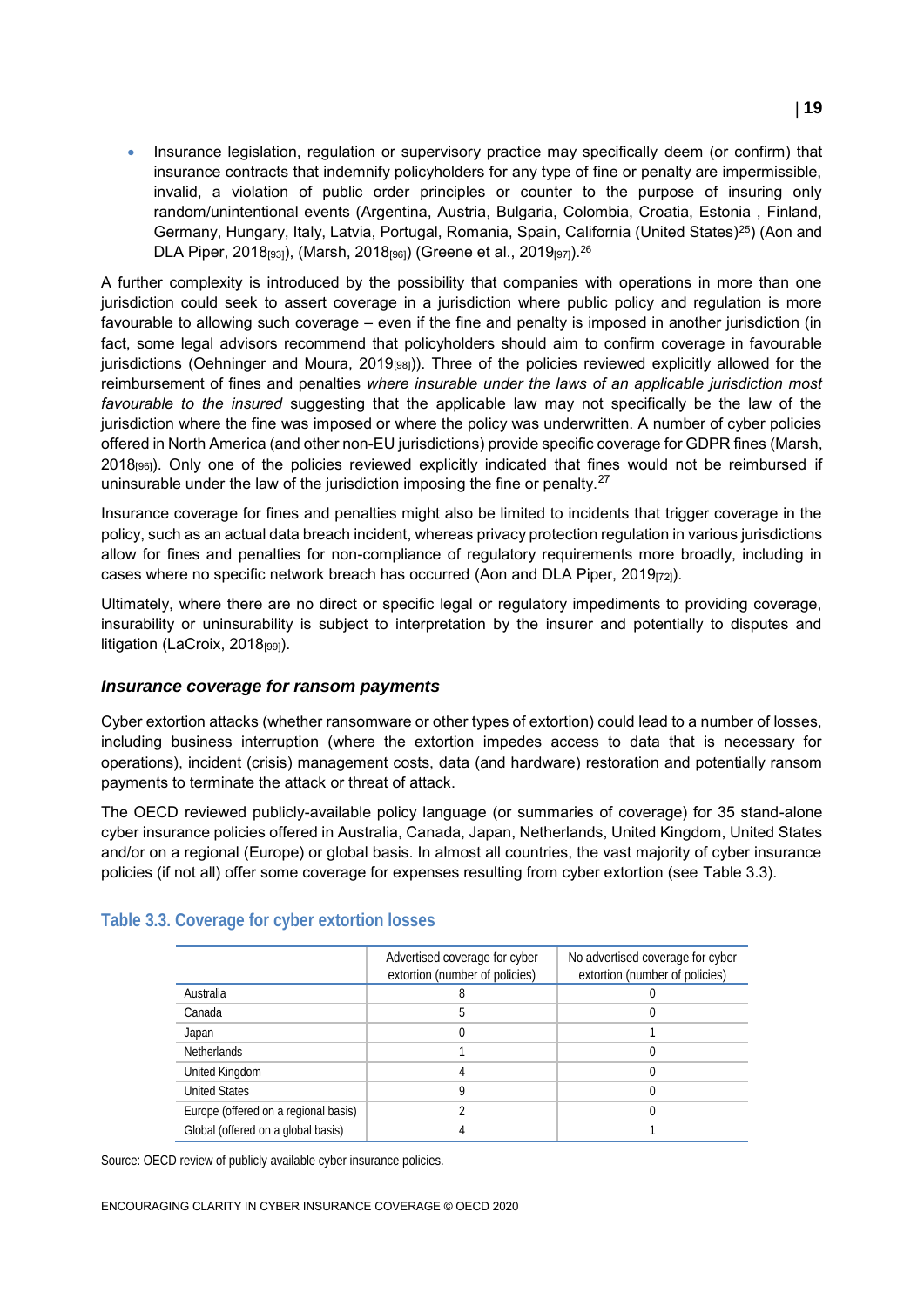#### <span id="page-20-0"></span>**Box 3.3. The significance of ransom payments**

Demands for ransom payments can result from the installation of malware on a company's network that makes data or systems inaccessible or inoperable until the ransom demand is met (i.e. ransomware) or from a threat to release confidential data, unleash a distributed denial-of-service attack or even post a number of bad customer reviews unless a payment is made. Ransomware and other types of cyber extortion accounted for approximately 10% to 20% of cyber insurance claims (including ransom payments as well as crisis management costs) prior to 2017 when the global WannaCry and Not Petya ransomware attacks led to a significant increase in the claims accounted for by cyber extortion (ranging from 21% to 31% among insurers and other organisations that published claims data) (CFC Underwriting, 2018<sub>[27]</sub>), (Hiscox, 2018<sub>[28]</sub>), (NetDiligence, 2018<sub>[30]</sub>) (Burns, 2018<sub>[100]</sub>).

While most ransom demands and payments have been for relatively small amounts (USD 10 000 to 30 000 (NetDiligence, 2018<sub>[30]</sub>), (NAS Insurance, 2019<sub>[101]</sub>), (BakerHostetler, 2019<sub>[59]</sub>)), 2018 and 2019 have witnessed a shift towards targeted attacks on more critical information technology assets and much more significant ransom demands (Iram, 2019<sub>[102]</sub>). A number of companies reported an increase in ransom demands to more than USD 50 000 with a handful of demands reaching USD 1 million or more (and some being paid) (BakerHostetler, 2019<sub>[59]</sub>), (Beazley, 2019<sub>[31]</sub>), (NAS Insurance, 2019<sub>[101]</sub>), (Burns, 2018[100]). In 2019, municipal governments (and local government services) have been particularly targeted (966 government agencies in the United States in 2019, according to one report (Emsisoft, 2019[103])). As a result, some insurance companies have reportedly begun examining their exposure to ransomware and considering possible coverage limitations and/or premium increases (Barlyn, 2020[104]).

A global contagious ransomware scenario developed by the public-private Cyber Risk Management (CyRiM) project estimated that total economic losses of USD 85 billion to USD 193 billion (depending on level of severity) could be incurred, including USD 200 to USD 400 million in insured cyber extortion costs (Cambridge Centre for Risk Studies, Lloyd's of London and Nanyang Technological University, 2019[105]).

However, public policy and regulation has implications for one of the expenses commonly incurred in cyber extortion attacks – the payment of ransoms to the perpetrators of the attack. In some jurisdictions, ransom payments could be considered inconsistent with public policy as such payments could encourage further extortion attempts. Some countries, such as Australia and the United States, have explicit policies against paying ransoms (Wesson, 2015<sub>[106]</sub>). Other countries, including Brazil, Colombia, Italy, Portugal and Russia, specifically prohibit insurance coverage and/or indemnification for kidnapping (and related ransom payments). In Portugal and Russia, this prohibition applies only to the kidnapping of persons, not cyber extortion. In Germany, where guidance has been issued to ensure that kidnap and ransom insurance practices are consistent with public policy, the German Financial Supervisory Authority (BaFin) has issued a specific clarification indicating that the reimbursement of ransom payments related to cyber-extortion is permitted (Schaloske and Feldmann, 2017<sub>[107]</sub>) – but cannot be advertised. In France and Japan, there are no explicit restrictions on reimbursing the costs of ransoms paid as a result of cyber extortion although such payments might be considered counter to public order and coverage for ransom payments may not be included in cyber insurance policies.

Many of the policies reviewed provided explicit coverage for ransom payments, sometimes with conditions related to insurability or legality:

 Among the eight reviewed cyber insurance policies offered in Australia, all provided explicit coverage for ransom payments, although three applied a condition related to either the insurability of those payments or the consistency of payments with local legal requirements;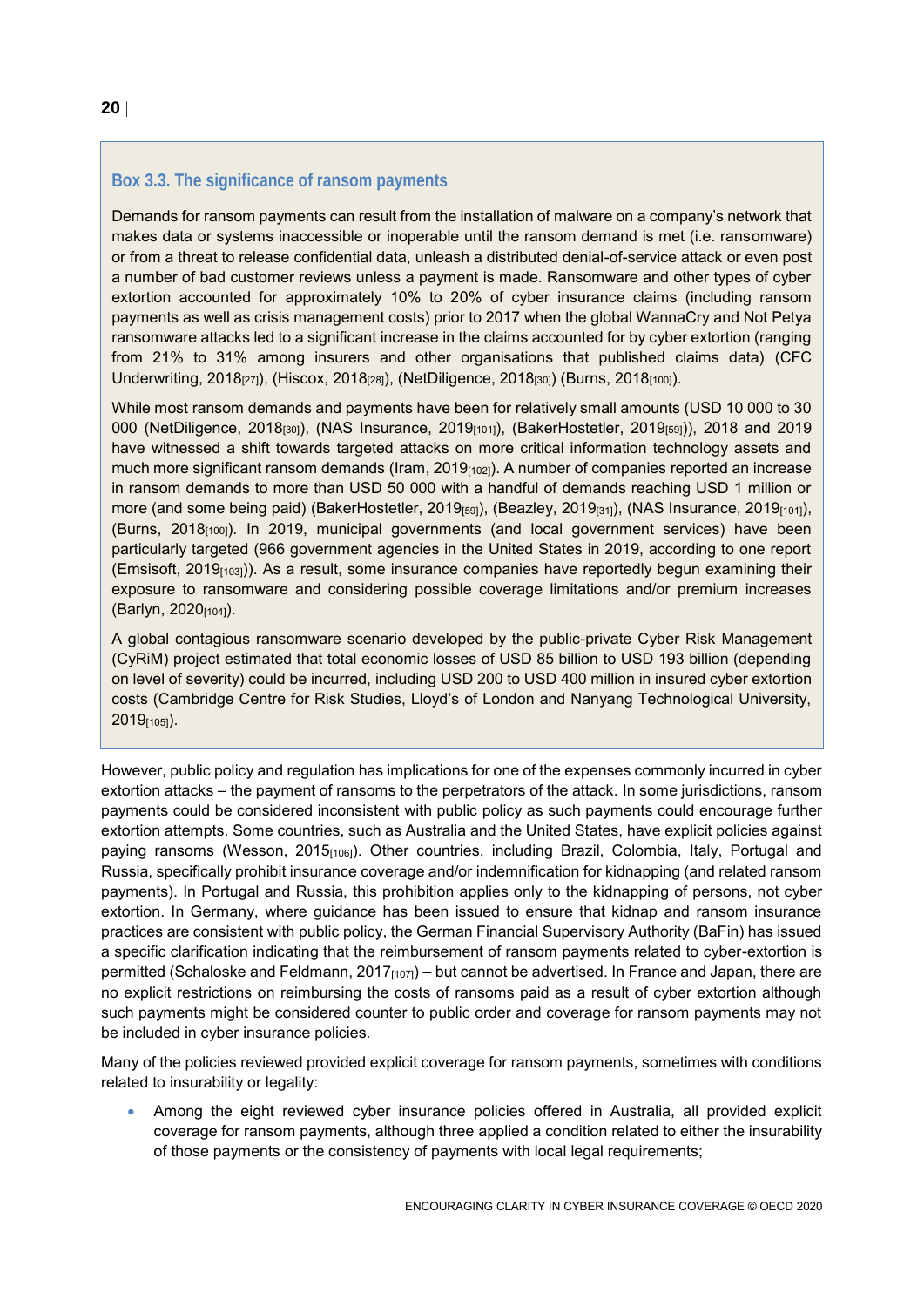- For Canada, all of the reviewed policies explicitly included coverage for ransom payments (although the specific policy wordings were not available to examine whether any conditions were applied);
- In the United Kingdom, all of the policies reviewed provided explicit coverage for ransom payments with one policy applying a condition on where such coverage is insurable;
- In the United States, there was sufficient information available to find explicit coverage for ransom payments for six of the policies reviewed (full policy wordings were not generally available);
- The two policies reviewed that offered coverage across Europe also provided explicit coverage for ransom payments (although full policy wordings were not available).

In addition to general public policy or regulatory impediments to reimbursing ransom payments, the anonymity of the perpetrators of cyber extortion attacks could also limit the ability of insurers to reimburse ransom payments in cases where the perpetrators could potentially be persons or entities subject to sanctions. Sanctions may be imposed by the United Nations or individual jurisdictions (as supplemental sanctions) and may involve broad restrictions that apply to countries as a whole or to specific listed individuals. The sanctions imposed might involve restrictions on trade in goods and services or providing financing or financial assistance.

Insurance companies apply an exclusion for the payment of any claim that would violate sanctions policy across a number of lines of business. There are a variety of market and company-specific exclusion clauses, but many are similar to a standard Lloyd's Market Association sanctions clause (LMA 3100) – "*No (re)insurer shall be deemed to provide cover and no (re)insurer shall be liable to pay any claim or provide any benefit hereunder to the extent that the provision of such cover, payment of such claim or provision of such benefit would expose that (re)insurer to any sanctions, prohibition or restriction under United Nations resolutions or the trade or economic sanctions, laws or regulations of the European Union, United Kingdom or United States of America*" (a more recent version also includes trade or economic sanctions, laws or regulations of Australia) (Wragg, 2015<sub>[108]</sub>). Many of the cyber insurance policies reviewed, across all jurisdictions where policy wordings were available, applied a similar sanctions exclusion clause (with some differences in terms of the list of countries whose sanctions would be recognised).

In the context of cyber extortion, the sanctions imposed on terrorist organisations (Al-Qaeda, ISIL/Daesch) and specific countries (North Korea, Russia) might be relevant based on the attribution of past events (see Box 3.4).<sup>28</sup> A key challenge for insurance companies' ability to apply restrictions on making payments that benefit sanctioned entities may be the difficulty in attributing cyber extortion attacks. A number of recent ransomware attacks have been attributed to specific entities or countries by official sources.<sup>29</sup> However, other wide-ranging ransomware campaigns have been more challenging to attribute. For example, attribution of the Ryuk ransomware, which has been among the costliest ransomware attacks in terms of ransom payments, has been the subject of debate among cyber security firms (Fokker and Beek, 2019<sub>[109]</sub>), (Arghire, 2019 $_{[110]}$ ), (Brewster, 2019 $_{[111]}$ ). Clear attribution remains subject to a number of challenges, including the possibility that the underlying code, which is often used to compare one attack with past incidents for the purpose of attribution, has been copied or intentionally manipulated (O'Brien, 2018[112]).

#### <span id="page-21-0"></span>**Market developments and perspectives on improving consistency in the types of cyber losses covered**

Almost all of the (re)insurance underwriters and intermediaries consulted indicated that there has been a significant increase in the level of consistency of terminology, coverage terms and conditions offered in cyber insurance policies in recent years. A number of market providers, especially smaller insurers and new entrants, offer policies developed by intermediaries, other insurers or reinsurers (often combined with proportional reinsurance) which has had a positive impact on reducing differences in policy language. In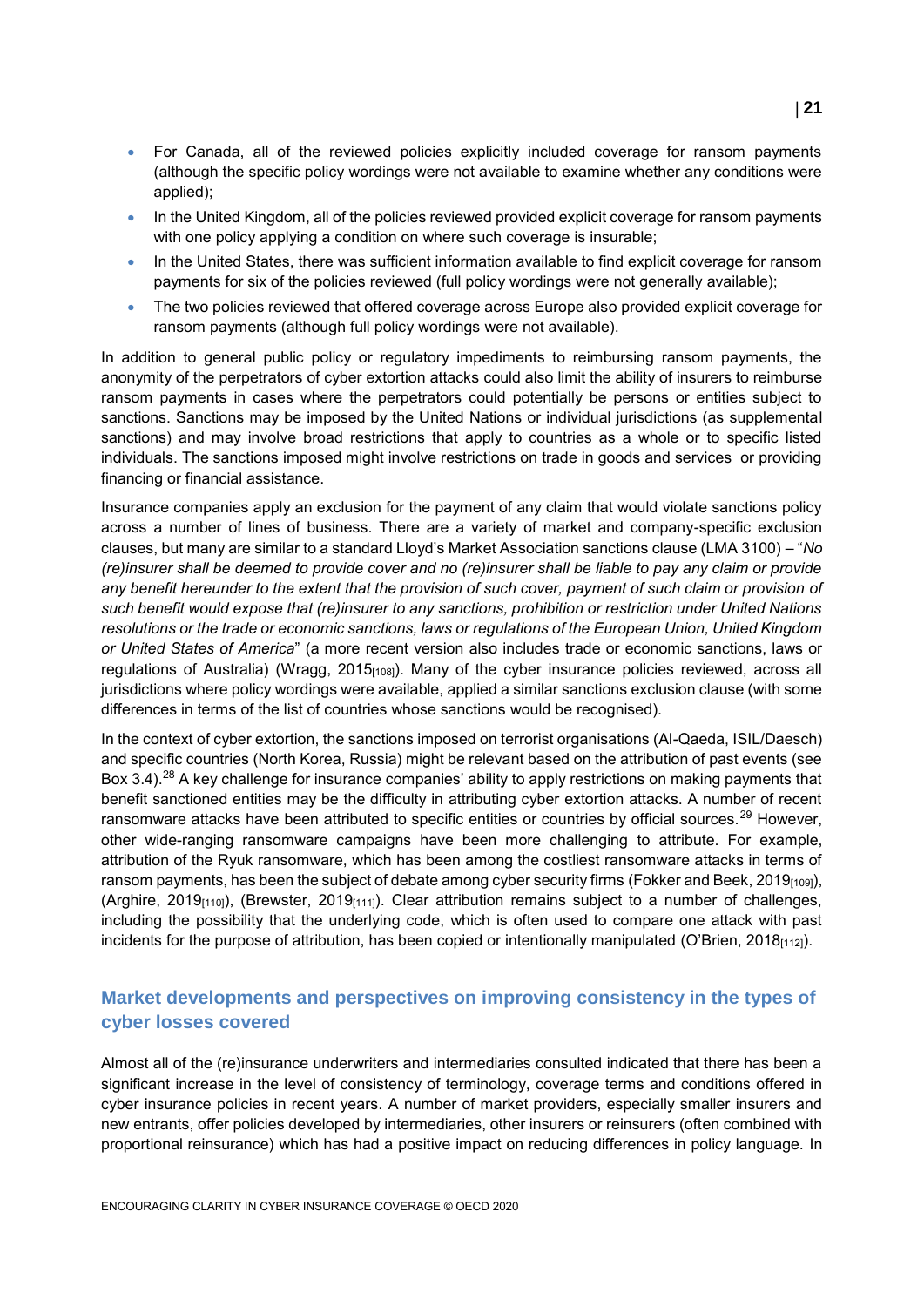#### the United States, the Insurance Services Office (ISO) has developed a standardised cyber insurance policy form for SMEs and a menu-based policy form for larger commercial entities (Verisk Analytics, n.d.<sub>[113]</sub>) which is available (approved) in at least 42 states (ISO, 2018<sub>[114]</sub>). The German Insurance Association (GDV) has developed a standard cyber insurance policy form for SMEs which is reportedly used by 50% of insurance companies.

Most market participants are aware of the need to develop greater consistency in terminology although are concerned that any requirement for standardisation could stifle innovation. New coverages, conditions and exclusions are being applied continuously as new policyholder needs emerge (e.g. bricking) or as new (potentially uninsurable) risks arise. In some cases, coverage is changing on an annual basis (Blosfield,  $2019$ [55]).

#### *Fines and penalties*

Insurers and reinsurers operating in the US market seem to have a fairly clear understanding of which types of fines and penalties are insurable (and in which states, as insurability varies across states). The practice of filing policies in each state where the policy is offered was identified by some as a means to ensure clarity on this issue as states where fines are not insurable will not approve a policy that provides coverage for fines.

However, in the European Union, there is confusion about the insurability of fines imposed under the GDPR. The GDPR does not explicitly state whether fines are insurable and most national privacy regulators have not provided any clarity. The possibility that some GDPR fines would be considered criminal fines seems to be one source of the confusion. There also appears to be confusion about the insurability of regulatory fines in many Asian countries. Most (re)insurance companies indicated that they would aim to reimburse fines and penalties where allowed, unless the reimbursement of the fine would create reputational risks for the (re)insurer. $^{30}$ 

There were differing views on whether fines that are uninsurable in the jurisdiction where they are imposed could (or would) be reimbursed to a policyholder in another jurisdiction where reimbursement of fines is permitted. Some insurance companies suggested that reimbursement in a favourable jurisdiction is a relatively common practice while others indicated that they would be reluctant to reimburse a fine anywhere if the imposing jurisdiction did not allow a reimbursement.

In general, and particularly outside the United States, there was limited experience with claims for fines and penalties as many jurisdictions have only begun imposing fines for breaches of privacy regulation and the fines have often been a small share of the overall cost of responding to a privacy breach. However, as noted in Box 3.2, many privacy regulators have been given the authority to impose more large fines and some recent fines have been significant.

#### *Ransom payments*

Most insurance companies indicated that they (or the responsible underwriters) were aware of where ransom payments are not insurable. However, discussions with insurance companies suggested that their might be some lack of clarity.<sup>31</sup>

Among some insurance companies, it is generally understood that restrictions on payments to sanctioned entities apply not only to payments made by policyholders (direct payments) but also to reimbursements of ransom payments made by insurers (indirect payments). For example, in its guidance on the use of sanctions clauses by its syndicates, Lloyd's indicates that for sanctions involving asset freezes, the "insurer (and/or the broker) may not be able, directly or indirectly, to make payments to or for the benefit of, or receive payments from, the individual or entity designated under sanctions" (Wragg, 2015<sub>[108]</sub>). Similarly, a brief on sanctions compliance by Munich Re from the perspective of a reinsurer indicates that the "reinsurer is obliged to vet all possible beneficiaries (insofar as they are known) who might profit from a payment by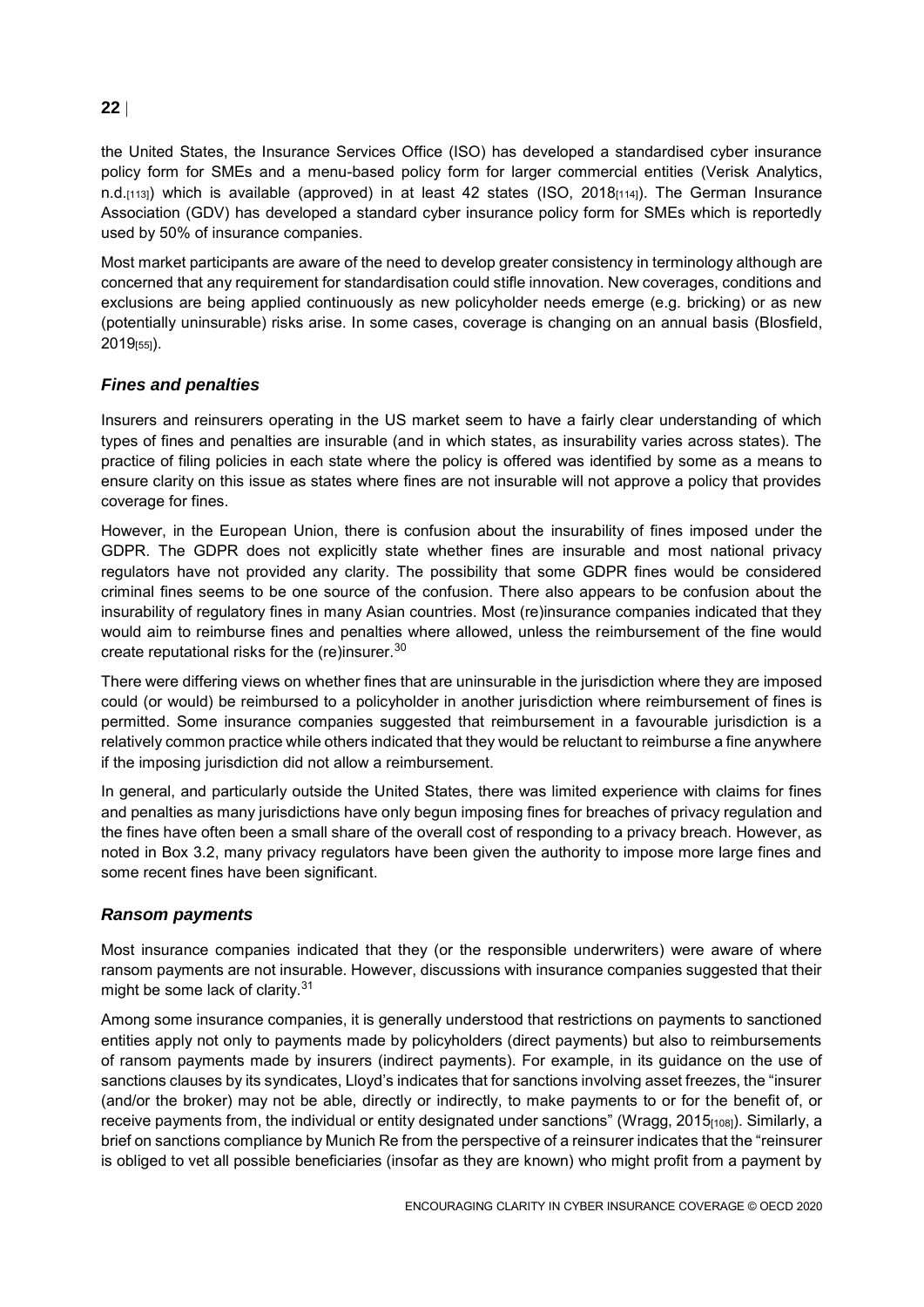the cedant in order to ascertain whether any relevant sanctions are in force" (Mayer, 2016<sub>[115]</sub>). The International Association of Insurance Supervisors has also noted that ransom payments made to a named terrorist organisation, for example, could be considered a violation of United Nations sanctions (a criminal offense in most countries). 32

Many of the (re)insurance companies consulted during the development of this study clearly take into account the potential for sanctions restrictions to be applicable to insurance reimbursements of ransom payments (and recognised the inherent difficulty in ensuring that that ransom payments were not directed to sanctioned entities). However, this understanding (that sanctions restrictions might also be applicable to insurance reimbursements of ransom payments) does not appear to be universally shared by all insurance companies. Some of the companies consulted noted that they will often (if not always) consult law enforcement agencies as part of the response to extortion attempts and that decisions to make payments were made by the policyholder, not the insurance company.

As in the case of coverage for fines and penalties, in the absence of clear rules or guidance, the implementation of the sanctions exclusion clause would be at the discretion (based on the interpretation) of the insurer, potentially resulting in claims disputes and/or litigation. It would normally be up to the insurer to prove that the sanctions exclusion clause would apply (Wesson, 2015 $_{\left[106\right]}$ ). $^{33}$ 

One particular area where this issue could arise is in the coverage for cyber-terrorism provided in many cyber insurance policies (across all regions reviewed). Many of the policies reviewed applied a general exclusion of terrorism (and war) losses although with cyber-terrorism carved-out of that exclusion. The definition of cyber terrorism included in these policies often captured all of the relevant types of incidents covered under the policy, including cyber extortion (where it should, by definition, be a breach of sanctions if a ransom payment were reimbursed).

#### <span id="page-23-0"></span>**The potential role of governments in improving consistency in the types of cyber losses covered**

Insurance regulators and supervisors do not normally become involved in the development of standard policy language or terms and conditions – particularly not for policies targeting sophisticated corporate policyholders. However, as noted above, supervisors have a role in overseeing business conduct which, under IAIS Insurance Core Principle 19 on Conduct of Business, would normally include the ability to require companies to ensure that the information provided to potential policyholders is clear and drafted in plain language (IAIS, 2019[48]). If harmonisation of terminology, coverages and exclusions does not improve as the market develops, supervisors could consider whether additional guidance is required.

In the case of coverage for fines, penalties and ransoms, the insurance regulators and supervisors can support greater consistency by clarifying whether these losses are insurable in their jurisdiction (and/or under what conditions) – and encouraging insurance companies to reflect any national position on insurability in their policy language. As noted above, some regulators or supervisors have specifically provided clarity on the (un)insurability of fines and penalties and/or ransoms (e.g. Finland for fines and penalties). Where uninsurable, a clear statement could also reduce the possibility that coverage would be provided in another jurisdiction.<sup>34</sup>

A clear statement would, of course, require insurance regulators or supervisors to develop a position on the conditions for insurability. In the case of fines and penalties, the development of a position would have to consider whether fines and penalties unrelated to cyber incidents are insurable (and if unclear, provide clarity on all types of fines and penalties, not just those related to privacy breaches or cyber security requirements). As noted above, the main issues that will generally affect insurability across countries are the nature of the fine (criminal vs. civil/administrative) and the purpose of the fine (whether it is meant to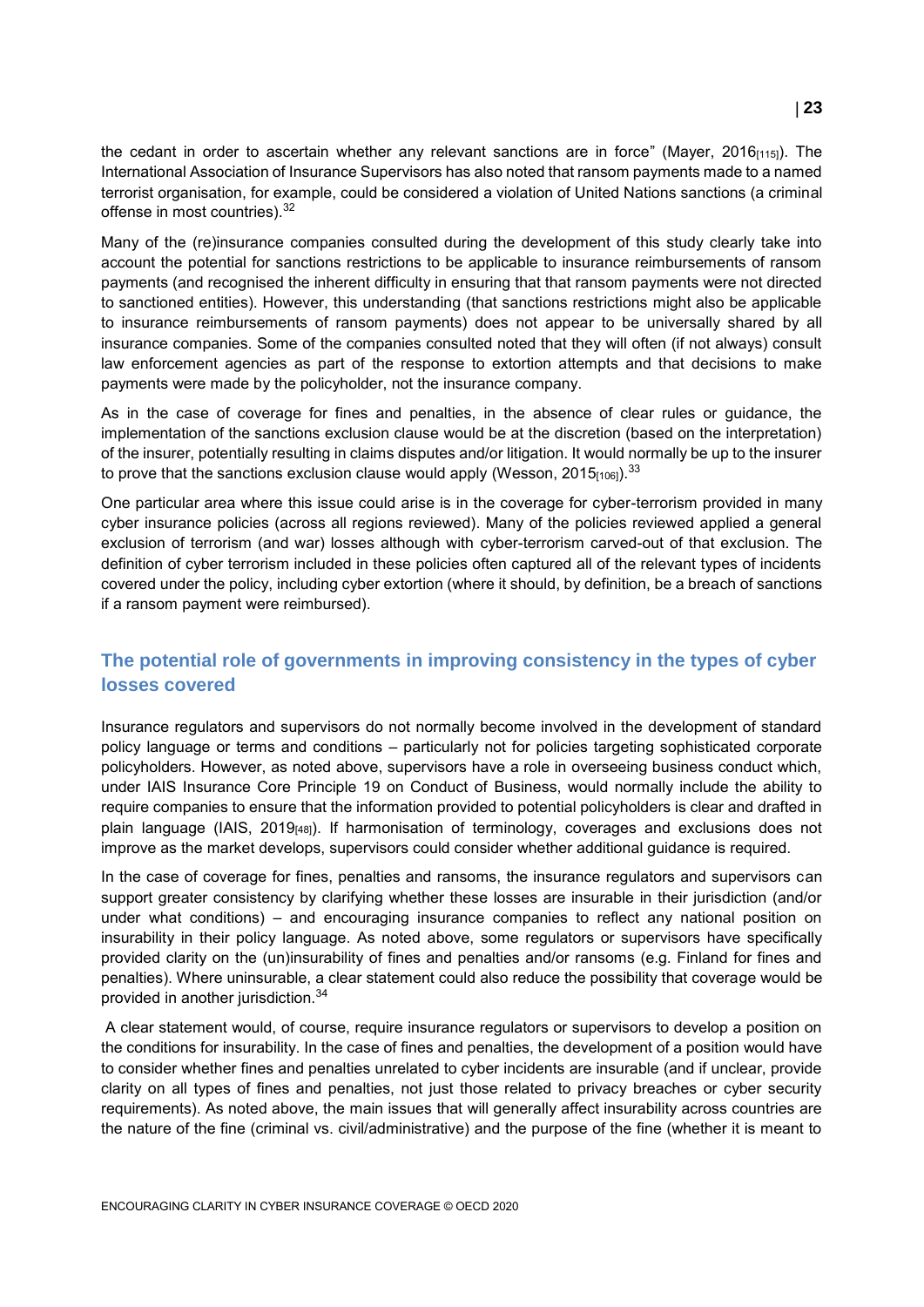be punitive). Other considerations might include the degree of negligence of the affected policyholder or the degree of intent.<sup>35</sup>

Any further restriction on the insurability of fines and penalties would likely have some impact on the demand for cyber insurance coverage. One recent survey of insurance buyers (global, although mostly from the United States) found that coverage for fines and penalties was expected by a vast majority of policyholders (71%) and, for many, an explicit motivation for acquiring cyber insurance coverage (35%) (Advisen and Zurich North America, 2019<sub>[116]</sub>). It could also reduce the incentive for insurance companies from supporting and advising policyholders on compliance with privacy and cyber security regulations – although this would be mitigated as long as other costs of regulatory actions (such as required investigations) remained insurable.

In the case of ransom payments, the development of a position would have to consider the approach taken for ransom demands related to physical kidnapping. In general, countries that have taken a policy position against paying ransoms have done so to avoid contributing to the profitability of extortion – which is also a relevant consideration for cyber-extortion. There have been some suggestions that insurance reimbursements of ransom payments may be fuelling the rise in cyber-extortion and that (re)insurance companies may be incentivised to encourage ransom payments to avoid costly business interruption and data restoration claims (Dudley, 2019 $_{[117]}$ ) (which, according to one recent study, are usually multiples (23x) of the average ransom demand (Datto, 2019 $_{[118]}$ ). The involvement of (re)insurance companies might also potentially facilitate the ransom transaction by bringing in experts with experience in negotiating with extortionists and successfully meeting ransom demands. One report suggested that a public list of cyber insurance policyholders may have led to the targeting of some of those policyholders with cyber extortion demands (Dudley,  $2019_{[117]}$ ).

The (re)insurance companies consulted are aware of these issues. It was noted that decisions on ransom payments were made by policyholders, sometimes in consultation with law enforcement. Many also noted their own reluctance to encourage policyholders to respond to ransom demands as there was no guarantee that the extortionist would restore access once payment was made while a ransom payment might encourage another attack against the policyholder in the future.<sup>36</sup> There was also a recognition that cyberextortion is a (somewhat) avoidable loss if robust back-up procedures are in place. Partly as a result of these considerations, some companies will not provide coverage for ransom payments even where such coverage is allowed. However, it was also clear that (re)insurers would find it difficult to remove coverage for ransom payments unilaterally as they would lose business to others willing to provide that coverage.

A broad restriction on the reimbursement of ransom payments would allow (re)insurance companies to remove that coverage without being left at a competitive disadvantage – although there will continue to be scenarios where making a payment might provide the most desirable outcome (for example, in the case of a cyber-extortion attack against a hospital that limits access to critical patient records or against a municipal government that limits the availability of critical local government services)<sup>37</sup>. This would be consistent with the advice of law enforcement in many countries.<sup>38</sup>

Some have suggested that a set of criteria could be developed for when a ransom payment might be reimbursable – potentially linked to the likelihood of significant risks to life or property (Lubin, 2019<sub>[119]</sub>). Ultimately, the most effective approach would be a commitment by companies and governments to not pay ransoms. The United States Conference of Mayors passed such a resolution earlier this year (United States Conference of Mayors, n.d.[120]).

Where ransom payments remain insurable, there will be a need for greater clarity on whether insurance reimbursements of ransom payments to a sanctioned entity are illegal. As noted, (re)insurance companies have differing views on whether insurance reimbursements are subject to sanctions-related restrictions.

As in the case of fines and penalties, restrictions on ransom payments could reduce the incentive for insurance companies to support mitigation of this risk – which has been cited as an important benefit of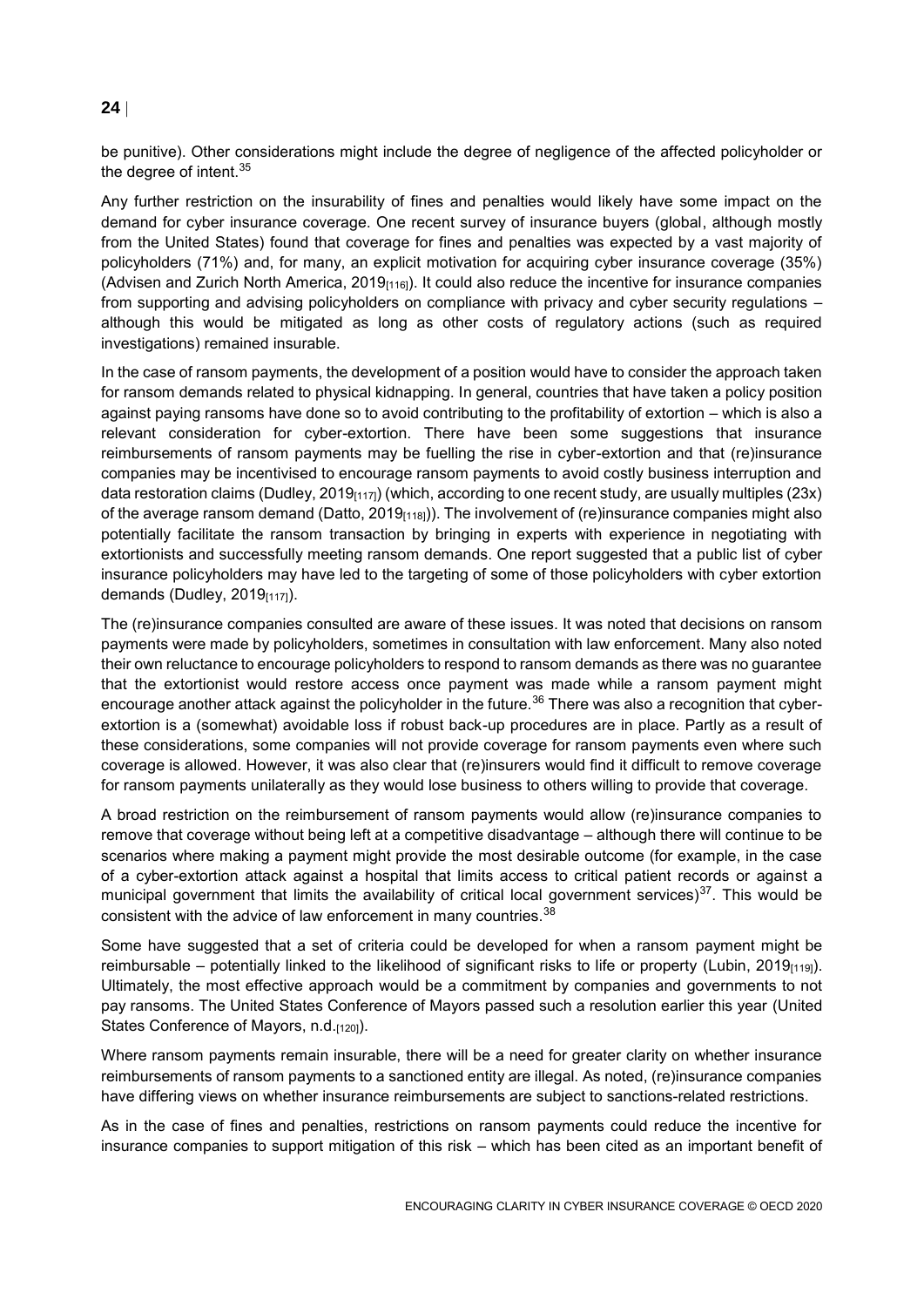insurance coverage for cyber extortion (Marsh JLT Specialty, 2019<sub>[121]</sub>). However, insurers that provide coverage for other impacts of ransomware (business interruption, data restoration) would still have an interest in ensuring that policyholders are well-protected. Consideration would also need to be given to how any restriction on ransom payment insurability would impact SMEs, as SMEs are clearly targeted by ransomware attacks but might not have the resources to invest in ensuring proper back-up procedures. That said, allowing ransom payments to be insurable might also have negative implications for SMEs if ransom demands continue to rise (as described in Box 3.3) and insurers decide to limit the availability of full coverage for payments.

#### <span id="page-25-0"></span>**Box 3.4. Supporting consistency in cyber insurance coverage: recommendations**

- Insurance regulators and supervisors should encourage the harmonisation of coverage definitions and exclusions applied to cyber risks and monitor the level of claims disputes that arise due to ambiguous policy language – while taking into account the risk that any forced standardisation could stifle innovations in coverage. If sufficient convergence is not achieved in the near-term, governments should encourage industry associations to develop standardised language for voluntary use.
- Governments should provide a clear statement on the insurability of fines, penalties and ransoms in their jurisdiction. Any decision limiting insurability should consider the possibility of exceptions for: (i) situations where the insured was not directly negligent (in the case of fines); and/or (ii) in the case of ransom payments, where the payment of a ransom is necessary to avoid significant harm to life or property. A consistent approach to these issues across jurisdictions would reduce the risk of insurers providing coverage for uninsurable losses on a cross-border basis and support a level-playing field for insurance providers and policyholders.
- Where ransoms payments are insurable, governments should clarify (or confirm) the responsibility of insurance companies for ensuring compliance with relevant sanctions. Insurance companies' implementation of international sanctions in the context of cyber-extortion claims may require increased attention in supervisory reviews.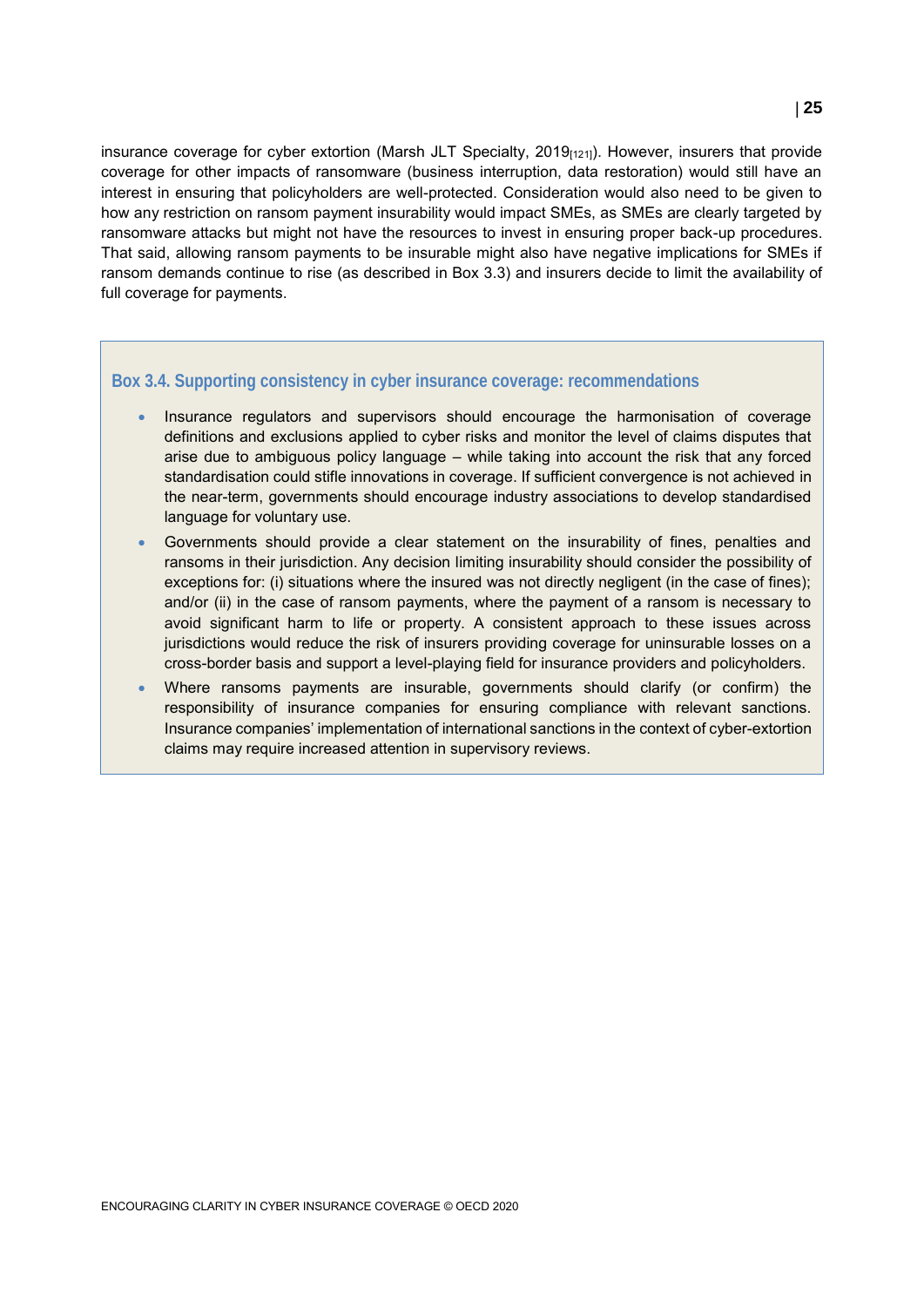## <span id="page-26-0"></span>**References**

| Advisen and Zurich North America (2019), 2019 Information Security and Cyber Risk Management Survey,<br>Advisen and Zurich North America, https://www.advisenltd.com/2019-information-security-and-cyber-<br>risk-management-zurich-cyber-survey/.                                                                                                                                                                                                                              | [116]  |
|---------------------------------------------------------------------------------------------------------------------------------------------------------------------------------------------------------------------------------------------------------------------------------------------------------------------------------------------------------------------------------------------------------------------------------------------------------------------------------|--------|
| AFP (2019), "EU adopts powers to respond to cyberattacks", France24,<br>https://www.france24.com/en/20190517-eu-adopts-powers-respond-cyberattacks.                                                                                                                                                                                                                                                                                                                             | [143]  |
| AIG Europe (2016), Behind the numbers: Key drivers of cyber insurance claims,<br>https://www.aig.co.uk/content/dam/aig/emea/united-kingdom/documents/Insights/aig-claims-<br>intelligence-cyber.pdf.                                                                                                                                                                                                                                                                            | $[74]$ |
| Analytical Support and Sanctions Monitoring Team (2014), Letter dated 27 October 2014 from the Chair of<br>the Security Council Committee pursuant to resolutions 1267 (1999) and 1989 (2011) concerning Al-<br>Qaida and associated individuals and entities addressed to the President of the Security Council<br>(S/2014/770), United Nations Security Council,<br>http://www.securitycouncilreport.org/atf/cf/%7B65BFCF9B-6D27-4E9C-8CD3-<br>CF6E4FF96FF9%7D/s 2014 770.pdf | [152]  |
| Anthony, G. (2019), Can English Law Insurance Policies Cover Fines Imposed Under GDPR?, Squire<br>Patton Boggs Insurance and Reinsurance Disputes Blog,<br>https://www.inredisputesblog.com/2019/01/can-english-law-insurance-policies-cover-fines-imposed-<br>$under-gdpr/\#page=1$ .                                                                                                                                                                                          | $[94]$ |
| Aon and DLA Piper (2019), The Price of Data Security (Second Edition), Aon and DLA Piper,<br>https://www.dlapiper.com/fr/france/insights/publications/2019/07/updated-guide-on-the-insurability-of-<br>gdpr-fines-across-europe/                                                                                                                                                                                                                                                | $[72]$ |
| Aon and DLA Piper (2018), The price of data security: A guide to the insurability of GDPR fines across<br>Europe, Aon and DLA Piper, http://www.aon.com/attachments/risk-services/Aon_DLA-Piper-GDPR-<br>Fines-Guide Final May2018.pdf.                                                                                                                                                                                                                                         | $[93]$ |
| Arghire, I. (2019), Was North Korea Wrongly Accused of Ransomware Attacks?, Security Week,<br>https://www.securityweek.com/was-north-korea-wrongly-accused-ransomware-attacks.                                                                                                                                                                                                                                                                                                  | [110]  |
| BakerHostetler (2019), Managing Enterprise Risks in a Digital World: Privacy, Cybersecurity, and<br>Compliance Collide (2019 Data Security Incident Response Report), BakerHostetler,<br>https://f.datasrvr.com/fr1/419/17257/2019 BakerHostetler DSIR Final.pdf?cbcachex=990603.                                                                                                                                                                                               | $[59]$ |
| Bank of England Prudential Regulation Authority (2017), Cyber insurance underwriting risk (Supervisory<br>Statement SS4/17), Bank of England, https://www.bankofengland.co.uk/-<br>/media/boe/files/prudential-regulation/supervisory-statement/2017/ss417.pdf.                                                                                                                                                                                                                 | $[49]$ |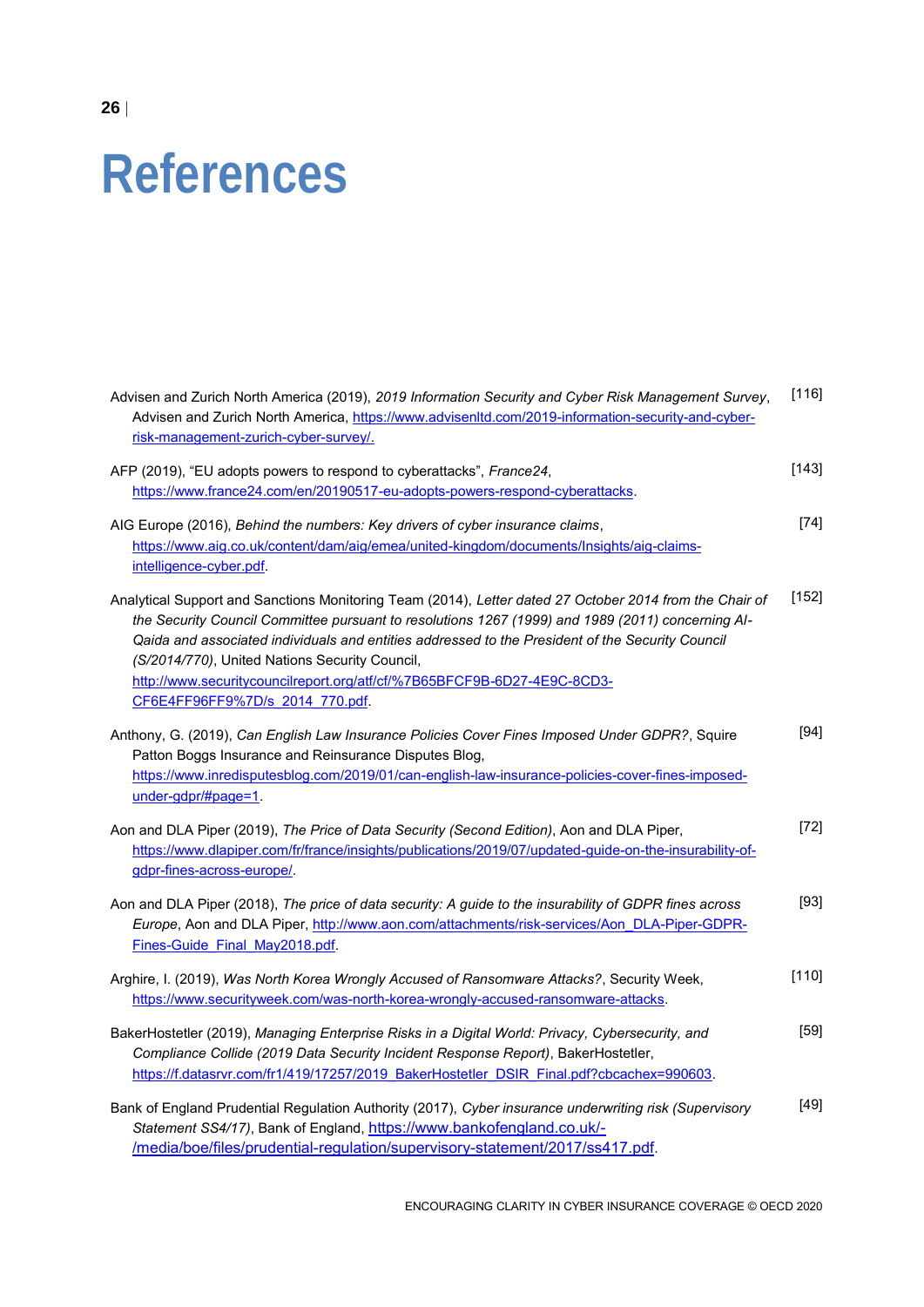| Barlyn, S. (2020), "Insurers look to curb ransomware exposure as U.S. cyber rates rise", Reuters,<br>https://www.reuters.com/article/us-ransomware-insurance/insurers-look-to-curb-ransomware-<br>exposure-as-u-s-cyber-rates-rise-idUSKBN1ZL1J2.                                                                             | $[104]$ |
|-------------------------------------------------------------------------------------------------------------------------------------------------------------------------------------------------------------------------------------------------------------------------------------------------------------------------------|---------|
| Barlyn, S. and C. Cohn (2017), "Companies Without Cyber Cover Relying on Kidnap Insurance to Recoup<br>Ransomware Losses", Carrier Management,<br>https://www.carriermanagement.com/news/2017/05/19/167321.htm.                                                                                                               | $[22]$  |
| Bear, D. (2018), "Court: Travelers Insurer Off the Hook in Florida Hotel Chain Data Breach Suit", Insurance<br>Journal, https://www.insurancejournal.com/news/southeast/2018/11/21/509313.htm.                                                                                                                                | $[127]$ |
| Beazley (2019), Beazley 2019 Breach Briefing, Beazley,<br>https://www.beazley.com/Documents/2019/beazley-breach-briefing-2019.pdf.                                                                                                                                                                                            | $[31]$  |
| Beazley (2018), Beazley 2018 Breach Briefing, Beazley,<br>https://www.beazley.com/documents/Whitepapers/201802-beazley-breach-briefing.pdf.                                                                                                                                                                                   | $[29]$  |
| Bershidsky, L. (2019), "New world of cyberattacks: \$100 million lawsuit against Zurich", Property & Casualty<br>360, https://www.propertycasualty360.com/2019/01/11/new-world-of-cyberattacks-100-million-<br>lawsuit-against-zurich/?slreturn=20200125101417.                                                               | $[35]$  |
| Best, S. (2019), "Cybercriminals scam £200,000 out of energy firm by using AI to mimic CEO's voice",<br>Mirror Online, https://www.mirror.co.uk/tech/cybercriminals-scam-200000-out-energy-19167075.                                                                                                                          | $[26]$  |
| Blosfield, E. (2019), "How to Turn Today's Confusion Into a Sustainable Cyber Insurance Market",<br>Insurance Journal, https://www.insurancejournal.com/news/national/2019/03/26/521646.htm.                                                                                                                                  | $[55]$  |
| Breakspear, B. et al. (2019), It's no secret - \$10 million penalties to be introduced for privacy law breaches,<br>McCullough Robertson, http://www.mccullough.com.au/2019/04/09/its-no-secret-10-million-penalties-to-<br>be-introduced-for-privacy-law-breaches/.                                                          | [89]    |
| Brewster, T. (2019), "Mistaken For North Koreans, The 'Ryuk' Ransomware Hackers Are Making Millions",<br>Forbes, https://www.forbes.com/sites/thomasbrewster/2019/02/20/mistaken-for-north-koreans-the-ryuk-<br>ransomware-hackers-are-making-millions/#242e223875f4.                                                         | $[111]$ |
| Burgess, M. (2017), "Bad Rabbit ransomware: everything you need to know", Wired,<br>https://www.wired.co.uk/article/bad-rabbit-ransomware-flash-explained.                                                                                                                                                                    | $[150]$ |
| Burns, J. (2018), "The changing face of cyber claims", Property Casualty 360,<br>https://www.propertycasualty360.com/2018/10/15/the-changing-face-of-cyber-claims/.                                                                                                                                                           | $[100]$ |
| Cambridge Centre for Risk Studies, Lloyd's of London and Nanyang Technological University (2019),<br>Bashe attack - Global infection by contagious malware (CyRiM Report 2019), Cambridge Centre for<br>Risk Studies, https://www.lloyds.com/~/media/files/news-and-insight/risk-<br>insight/2018/cyrimbasheattack final.pdf. | $[105]$ |
| Capiscum Re (2019), Cry cyber and let slip the dogs of war: Exploring the issues of attribution in the<br>context of war and cyber, Capiscum Re, https://www.capsicumre.com/wp-<br>content/uploads/2019/07/Capsicum-Re-Cry-Cyber.pdf.                                                                                         | $[43]$  |
| Carrier Management (2019), "AIG Will Finalize Transition to Affirmative Cyber Coverage in January 2020",<br>Carrier Management, https://www.carriermanagement.com/news/2019/09/06/197494.htm.                                                                                                                                 | $[135]$ |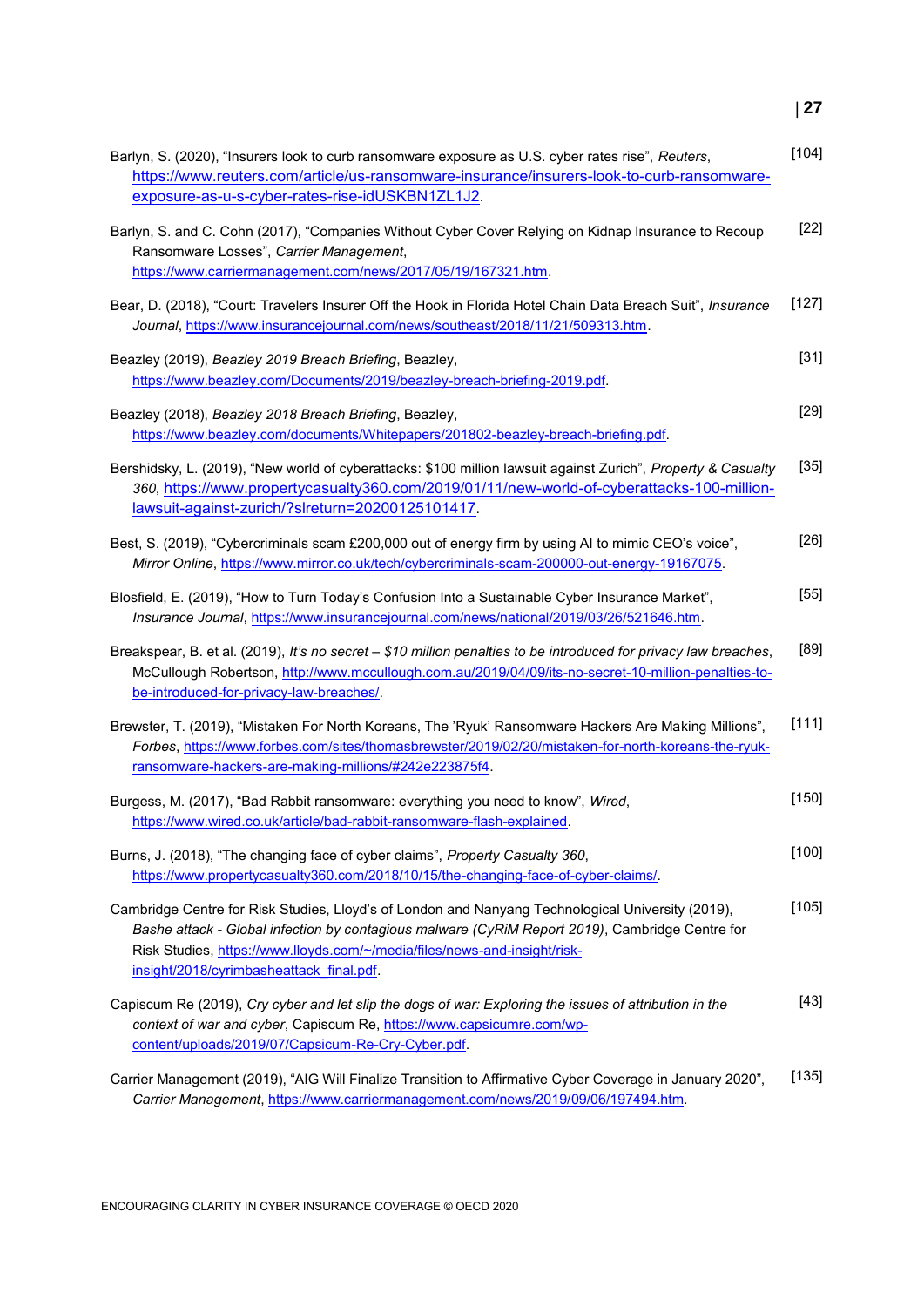| CCRS and RMS (2017), 2017 Cyber Risk Landscape, University of Cambridge Centre for Risk Studies and<br>Risk Management Solutions,<br>https://www.jbs.cam.ac.uk/fileadmin/user_upload/research/centres/risk/downloads/crs-rms-cyber-risk-<br>landscape-2017.pdf. | $[52]$ |
|-----------------------------------------------------------------------------------------------------------------------------------------------------------------------------------------------------------------------------------------------------------------|--------|
| CFC Underwriting (2018), Cyber Insurance Guide, CFC Underwriting, https://cfcunderwritingblog.com/wp-<br>content/uploads/2018/07/Cyber-Guide July-2018.pdf.                                                                                                     | $[27]$ |
| CIAB (2019), Cyber Insurance Market Watch Survey: Executive Summary (February 2019), The Council of<br>Insurance Agents & Brokers, https://www.ciab.com/download/16876/.                                                                                        | [8]    |
| CIAB (2018), Cyber Insurance Market Watch Survey: Executive Summary (July 2018), The Council of<br>Insurance Agents & Brokers, https://www.ciab.com/download/15077/.                                                                                            | $[9]$  |
| CIAB (2017), Cyber Insurance Market Watch Survey: Executive Summary (December 2017), The Council<br>of Insurance Agents & Brokers, https://www.ciab.com/download/11984/.                                                                                        | $[10]$ |
| CIAB (2016), Cyber Insurance Market Watch Survey: Executive Summary (April 2016), The Council of<br>Insurance Agents & Brokers, https://www.ciab.com/wp-<br>content/uploads/2017/04/2ndCyberMarketWatch ExecutiveSummary FINAL.pdf.                             | $[53]$ |
| Collins, S. (2019), "FM Global to charge for data cover and clarify cyber wordings", Commercial Risk,<br>https://www.commercialriskonline.com/fm-global-charge-cyber-data-cover-clarify-wordings/.                                                              | [137]  |
| Congressional Research Service (2019), Iran Sanctions, Congressional Research Service,<br>https://crsreports.congress.gov.                                                                                                                                      | [145]  |
| CYBEREDGE Group (2019), 2019 Cyberthreat Defense Report, CYBEREDGE Group, https://cyber-<br>edge.com/wp-content/uploads/2019/03/CyberEdge-2019-CDR-Report.pdf.                                                                                                  | [154]  |
| DAS UK Group (2018), DAS Market Barometer: Cyber, DAS UK Group and HSB Engineering Insurance.                                                                                                                                                                   | [6]    |
| Datto (2019), The Global State of the Channel Ransomware Report, Datto,<br>https://www.datto.com/resources/dattos-global-state-of-the-channel-ransomware-report.                                                                                                | [118]  |
| Deloitte Center for Financial Services (2018), 2019 Insurance Outlook: Growing economy bolsters insurers,<br>but longer-term trends may require transformation, Deloitte,                                                                                       | $[1]$  |
| https://www2.deloitte.com/content/dam/Deloitte/us/Documents/financial-services/us-fsi-dcfs-2019-<br>insurance-industry-outlook.pdf.                                                                                                                             |        |
| DLA Piper (2020), DLA Piper GDPR Data Breach Survey (January 2020), DLA Piper,<br>https://www.dlapiper.com/~/media/files/insights/publications/2020/01/dla-piper data-breach-report-<br>2020.pdf.                                                               | $[79]$ |
| Dudley, R. (2019), "The Extortion Economy: How Insurance Companies Are Fueling a Rise in Ransomware<br>Attacks", ProPublica, https://www.propublica.org/article/the-extortion-economy-how-insurance-<br>companies-are-fueling-a-rise-in-ransomware-attacks.     | [117]  |
| Duffy, S., S. Slawe and J. Busta (2019), "Divergent State Privacy Laws Show Need For Federal Solution",<br>Mondaq,<br>http://www.mondaq.com/unitedstates/x/840000/Data+Protection+Privacy/Divergent+State+Privacy+Law<br>s+Show+Need+For+Federal+Solution.      | $[71]$ |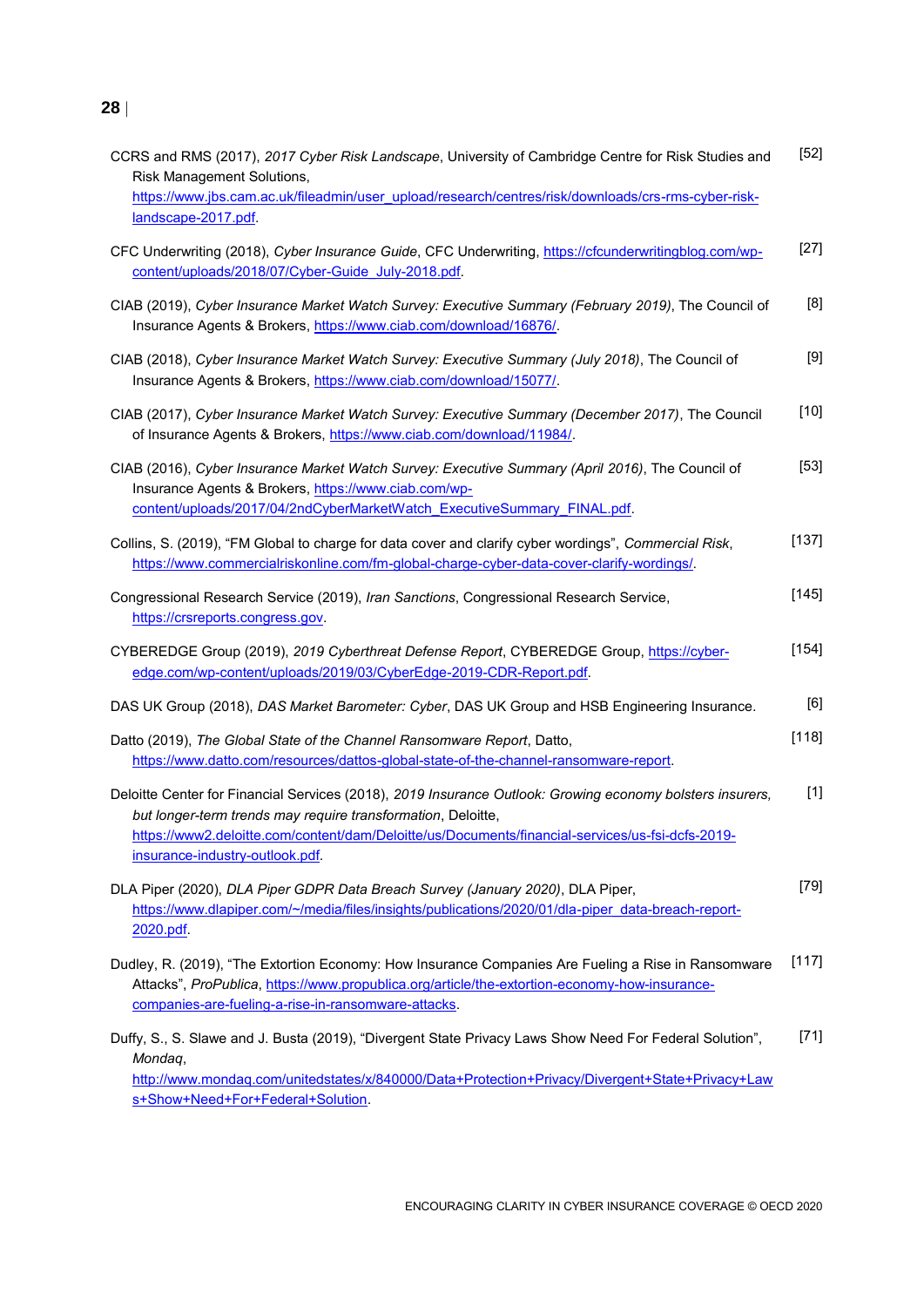| EIOPA (2019), Cyber Risk for Insurers - Challenges and Opportunities, European Insurance and<br>Occupational Pensions Authority,<br>https://eiopa.europa.eu/Publications/Reports/EIOPA Cyber%20risk%20for%20insurers Sept2019.pdf.                                                                                                                                                                                                    | $[44]$  |
|---------------------------------------------------------------------------------------------------------------------------------------------------------------------------------------------------------------------------------------------------------------------------------------------------------------------------------------------------------------------------------------------------------------------------------------|---------|
| Emsisoft (2019), The State of Ransomware in the US: Report and Statistics 2019, Emsisoft Security Blog,<br>https://blog.emsisoft.com/en/34822/the-state-of-ransomware-in-the-us-report-and-statistics-2019/.                                                                                                                                                                                                                          | [103]   |
| ENISA (2012), Incentives and barriers of the cyber insurance market in Europe, European Network and<br>Information Security Agency, https://www.enisa.europa.eu/publications/incentives-and-barriers-of-the-<br>cyber-insurance-market-in-europe/at download/fullReport.                                                                                                                                                              | $[11]$  |
| European Union (2019), EU Sanctions Map, European Union, https://sanctionsmap.eu/#/main.                                                                                                                                                                                                                                                                                                                                              | [142]   |
| European Union (n.d.), Regulation (EU) of the European Parliament and of the Council of 27 April 2016 on<br>the protection of natural persons with regard to the processing of personal data and on the free<br>movement of such data, and repealing Directive 95/46/EC (General Data Protection Regulation), Official<br>Journal of the European Union, https://eur-lex.europa.eu/legal-<br>content/EN/TXT/PDF/?uri=CELEX:32016R0679 | $[92]$  |
| Europol (n.d.), Tips & advice to prevent ransomware from infecting your electronic devices, Europol<br>Public Awareness and Prevention Guides, https://www.europol.europa.eu/activities-services/public-<br>awareness-and-prevention-quides/tips-advice-to-prevent-ransomware-infecting-your-electronic-devices.                                                                                                                      | [157]   |
| Faulkner, M. (2020), "Lloyd's specifies further phases of 'silent' cyber crackdown", Insurance Day,<br>https://insuranceday.maritimeintelligence.informa.com/ID1130229/Lloyds-specifies-further-phases-of-<br>silent-cyber-crackdown.                                                                                                                                                                                                 | [158]   |
| Faulkner, M. (2019), "Lloyd's moves to rein in 'silent' cyber exposures", Insurance Day,<br>https://insuranceday.maritimeintelligence.informa.com/ID1127905/Lloyds-moves-to-rein-in-silent-cyber-<br>exposures.                                                                                                                                                                                                                       | $[134]$ |
| FBI (2019), 2018 Internet Crime Report, Federal Bureau of Investigation.                                                                                                                                                                                                                                                                                                                                                              | $[23]$  |
| FCA (2018), FCA Handbook of rules and guidance: Chapter 6 (Insurance against financial penalties),<br>http://www.handbook.fca.org.uk.                                                                                                                                                                                                                                                                                                 | [90]    |
| Foggan, L. (2019), Brief of Amici Curiae (United States Court of Appeals for the Eleventh Circuit, St. Paul<br>Fire & Marine Ins. Co. v. Rosen Millennium, Inc.), Complex Insurance Claims Litigation Association<br>and the American Property Casualty Insurance Association,<br>https://www.huntoninsurancerecoveryblog.com/wp-content/uploads/sites/27/2019/03/Brief.pdf.                                                          | $[126]$ |
| Fokker, J. and C. Beek (2019), Ryuk Ransomware Attack: Rush to Attribution Misses the Point, McAfee<br>Blogs, https://securingtomorrow.mcafee.com/other-blogs/mcafee-labs/ryuk-ransomware-attack-rush-to-<br>attribution-misses-the-point/.                                                                                                                                                                                           | [109]   |
| Friedman, S. and A. Thomas (2017), Demystifying cyber insurance coverage: Clearing obstacles in a<br>problematic but promising growth market, Deloitte,<br>https://www2.deloitte.com/insights/us/en/industry/financial-services/demystifying-cybersecurity-<br>insurance.htm.                                                                                                                                                         | $[13]$  |
| Friedman, S. and A. Thomas (2017), Demystifying cybersecurity insurance, Deloitte Insights,<br>https://www2.deloitte.com/insights/us/en/industry/financial-services/demystifying-cybersecurity-<br>insurance.html                                                                                                                                                                                                                     | [50]    |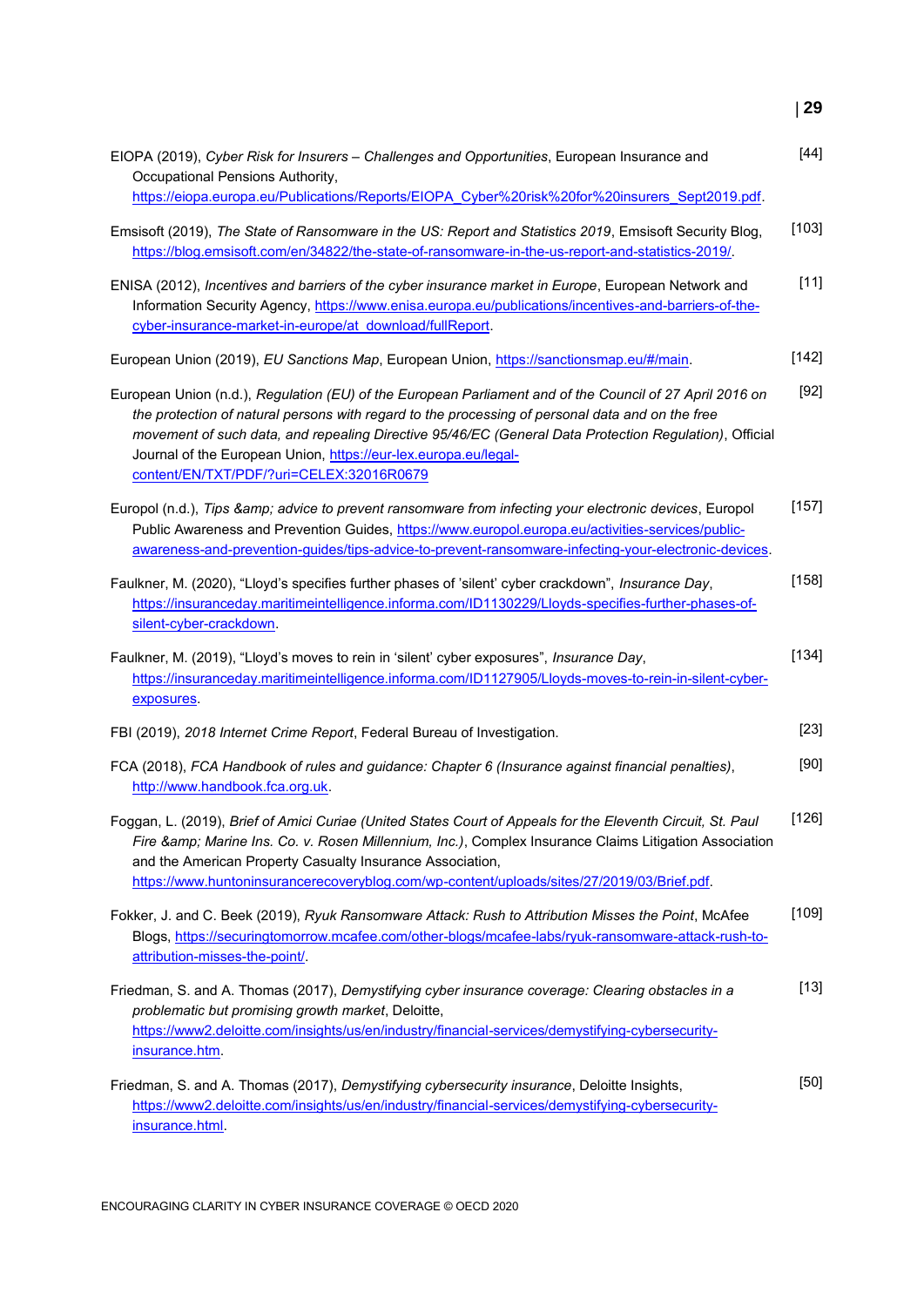| FTC (2019), Equifax Data Breach Settlement, Federal Trade Commission,<br>https://www.ftc.gov/enforcement/cases-proceedings/refunds/equifax-data-breach-settlement.                                                                                                                                           | $[67]$ |
|--------------------------------------------------------------------------------------------------------------------------------------------------------------------------------------------------------------------------------------------------------------------------------------------------------------|--------|
| Godes, S. (2019), Courts Favor Crime Coverage Of Email Hacks - For Now, Barnes & Thornburg,<br>https://btlaw.com/insights/publications/2019/courts-favor-crime-coverage-of-email-hacks---for-now.                                                                                                            | $[19]$ |
| Greene, L. et al. (2019), Part 3: Coverage Considerations Under CGL Policies for CCPA Violations,<br>Goldberg Segalla: The Insurance & Reinsurance Report, https://www.insurerereport.com/part-3-<br>coverage-considerations-under-cgl-policies-for-ccpa-violations/.                                        | $[97]$ |
| Harwell, D. (2019), "Artificial-intelligence voice is used in a theft", The Washington Post,<br>https://www.washingtonpost.com/technology/2019/09/04/an-artificial-intelligence-first-voice-mimicking-<br>software-reportedly-used-major-theft/.                                                             | $[25]$ |
| Hayashi, H. and R. Shimada (2019), Japan: Data Protection 2018 (International Comparative Legal<br>Guides), Global Legal Group, https://iclg.com/practice-areas/data-protection-laws-and-<br>regulations/japan                                                                                               | $[62]$ |
| Hiscox (2018), Hiscox Cyber Claims Report 2018, Hiscox, www.hiscoxgroup.com/sites/group/files/<br>documents/2018-07/2018%20Cyber%20Claims%20Report%20Final 0.pdf.                                                                                                                                            | $[28]$ |
| Howard, L. (2019), "Reinsurers Look at Cyber's Massive Growth Possibilities—With Caution", Carrier<br>Management, https://www.carriermanagement.com/features/2019/10/18/199207.htm.                                                                                                                          | $[4]$  |
| IAIS (2019), Insurance Core Principles and Common Framework for the Supervision of Internationally<br>Active Insurance Groups (Updated November 2019), International Association of Insurance<br>Supervisors.                                                                                                | $[48]$ |
| IAIS (2018), Insurance Core Principles (Updated November 2018), International Association of Insurance<br>Supervisors.                                                                                                                                                                                       | [123]  |
| International Association of Engineering Insurers (2018), Endorsement- IMIA Cyber Exclusion 2018 (short<br>version), International Association of Engineering Insurers, www.imia.com/wp-content/uploads/<br>2018/09/Endorsement-IMIA-Cyber-Exclusion-2018-short-version-and-PD-BI-write-back-24-09-2018.pdf. | $[15]$ |
| Internet Crime Complaint Center (IC3) (2019), High-Impact Ransomware Attacks Threaten U.S. Businesses<br>And Organizations, FBI Public Service Announcement, https://www.ic3.gov/media/2019/191002.aspx.                                                                                                     | [156]  |
| Intersoft Consulting (n.d.), General Data Protection Regulation (GDPR): Key Issues (Fines/Penalties),<br>Intersoft Consulting, https://gdpr-info.eu/issues/fines-penalties/.                                                                                                                                 | $[91]$ |
| lole, J. and M. Divelbiss (2015), Understanding "Fines and Penalties Coverage" Under Cyber Insurance,<br>Jones Day Blogs, https://www.jonesday.com/Understanding-Fines-and-Penalties-Coverage-Under-<br>Cyber-Insurance-ilnsurance-Policyholder-Advocatei-02-26-2015/.                                       | $[95]$ |
| Iram, R. (2019), "How to underwrite 2019's emerging cyber risks", Property Casualty 360,<br>https://www.propertycasualty360.com/2019/01/24/how-to-underwrite-2019s-emerging-cyber-risks/.                                                                                                                    | [102]  |
| ISO (2018), "Now Available in 42 States: ISO's Cyber Insurance Program", Carrier Management,<br>https://www.carriermanagement.com/news/2018/03/26/177127.htm.                                                                                                                                                | [114]  |
| IUA (2019), IUA 09-081 Cyber Loss Absolute Exclusion Clause, International Underwriting Association.                                                                                                                                                                                                         | [40]   |
| IUA (2019), IUA 09-082 Cyber Loss Limited Exclusion Clause, International Underwriting Association.                                                                                                                                                                                                          | $[41]$ |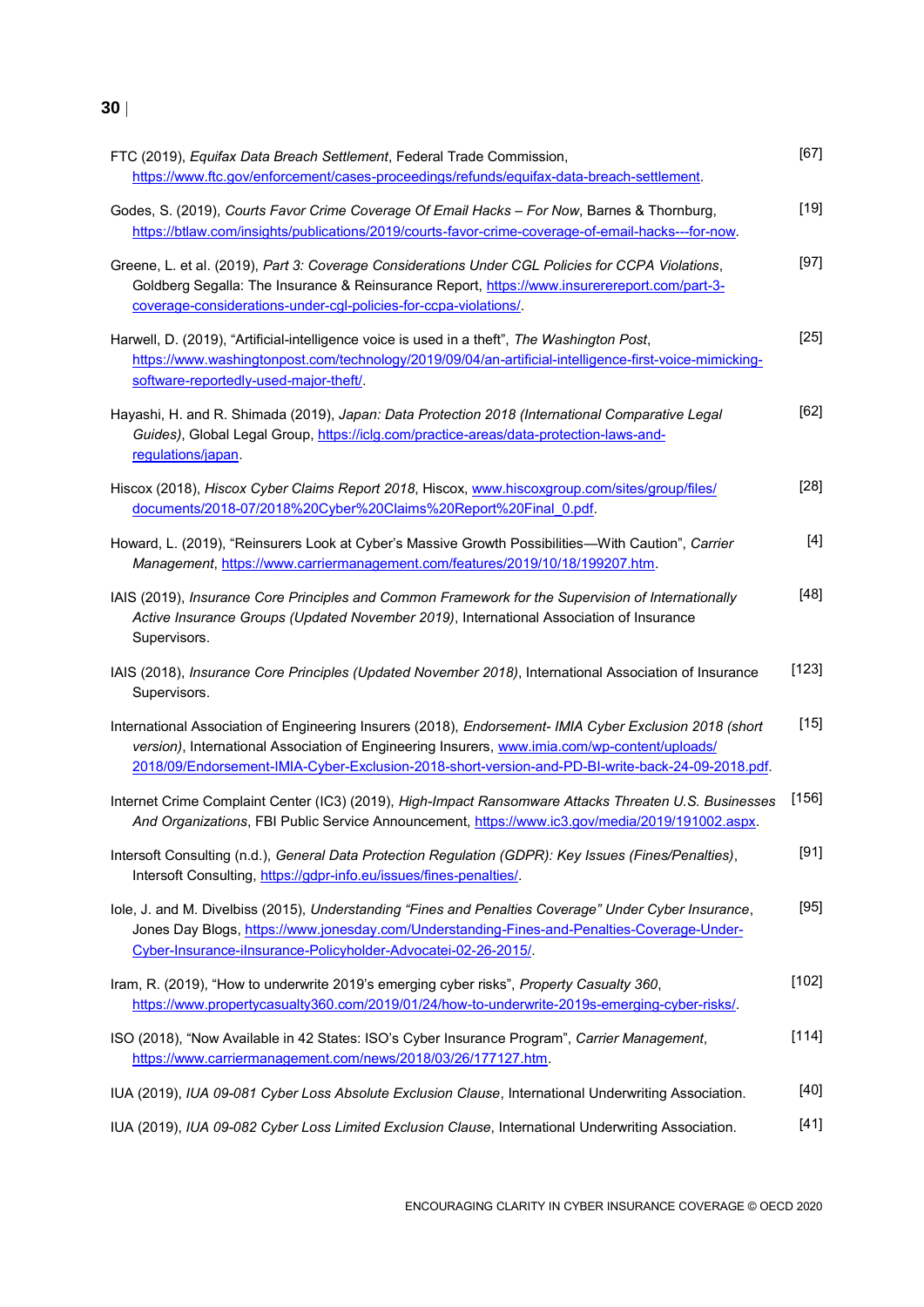| Jergler, D. (2019), "Cyber Alert: New Era in Privacy Liability to Begin. California's Data Privacy Law Could<br>Be Game-Changer", Insurance Journal, https://www.insurancejournal.com/magazines/mag-<br>features/2019/07/15/532104.htm.                                                                                                                                                                                                                                                                     | [83]    |
|-------------------------------------------------------------------------------------------------------------------------------------------------------------------------------------------------------------------------------------------------------------------------------------------------------------------------------------------------------------------------------------------------------------------------------------------------------------------------------------------------------------|---------|
| Johnson, K. (2018), "Lax Cyber Security Could Be Federal Law Violation, SEC Warns", Insurance Journal,<br>https://www.insurancejournal.com/news/national/2018/10/17/504783.htm.                                                                                                                                                                                                                                                                                                                             | [58]    |
| Kadar, D. and L. Gaillard (n.d.), First sanction decision rendered by the CNIL regarding data breaches<br>worth almost 1 per cent of the company's yearly turnover: the era of tolerance seems to be over, Reed<br>Smith Technology Law Dispatch, https://www.technologylawdispatch.com/2019/06/privacy-data-<br>protection/first-sanction-decision-rendered-by-the-cnil-regarding-data-breaches-worth-almost-1-per-<br>cent-of-the-companys-yearly-turnover-the-era-of-tolerance-seems-to-be-over/#page=1. | [88]    |
| Kang, C. (2019), "Facebook Fine Could Total Billions if F.T.C. Talks Lead to a Deal", The New York Times,<br>https://www.nytimes.com/2019/02/14/technology/facebook-ftc-settlement.html.                                                                                                                                                                                                                                                                                                                    | [81]    |
| King & Spalding (2019), Biometric Data Regulations: Do Your Insurance Policies Cover This Emerging<br>Risk?, JDSupra, https://www.jdsupra.com/legalnews/biometric-data-regulations-do-your-17015/.                                                                                                                                                                                                                                                                                                          | $[139]$ |
| Kovacs, E. (2018), UK, Australia Blame Russia for Bad Rabbit, Other Attacks, Security Week,<br>https://www.securityweek.com/uk-australia-blame-russia-bad-rabbit-other-attacks.                                                                                                                                                                                                                                                                                                                             | [151]   |
| Kuehner-Hebert, K. (2019), "Surge in class-action lawsuits resulting from biometric privacy laws",<br>PropertyCasualty360, https://www.propertycasualty360.com/2019/09/10/surge-in-class-action-lawsuits-<br>resulting-from-biometric-privacy-laws-414-162784/.                                                                                                                                                                                                                                             | [69]    |
| LaCroix, K. (2018), Are GDPR Fines and Penalties Insurable?, The D&O Diary,<br>https://www.dandodiary.com/2018/11/articles/cyber-liability/gdpr-fines-penalties-insurable/.                                                                                                                                                                                                                                                                                                                                 | [99]    |
| Lassalle, M. (2019), Are administrative fines insurable in Luxembourg?, International Law Office -<br>Newsletters, https://www.internationallawoffice.com/Newsletters/Insurance/Luxembourg/NautaDutilh-<br>Avocats-Luxembourg-S-rl/Are-administrative-fines-insurable-in-Luxembourg.                                                                                                                                                                                                                        | [141]   |
| Latham & Watkins LLP (2019), High GDPR Fines: German Data Protection Authority Joins the Club,<br>Latham & Watkins LLP Global Privacy & Security Compliance Law Blog,<br>https://www.globalprivacyblog.com/gdpr/high-gdpr-fines-german-data-protection-authority-joins-the-<br>$club/\#page=1$ .                                                                                                                                                                                                            | [86]    |
| Latham & Watkins LLP (2019), UK Regulator Imposes Two Substantial Fines for GDPR Data Breaches,<br>Latham & Watkins LLP Global Privacy & Security Compliance Law Blog,<br>www.globalprivacyblog.com/gdpr/uk-regulator-imposes-two-substantial-fines-for-gdpr-data-breaches/.                                                                                                                                                                                                                                | [87]    |
| Levine, M. and L. Ellis (2020), "Top social engineering insurance cases of 2019", PropertyCasualty360,<br>https://www.propertycasualty360.com/2020/01/28/year-in-review-top-social-engineering-insurance-<br>cases-of-2019-414-170514/                                                                                                                                                                                                                                                                      | [132]   |
| Levine, M. and L. Ellis (2019), Zurich Invokes War Exclusion in Battle Over Coverage for NotPetya Attack,<br>Hunton Andrews Kurth, https://www.huntoninsurancerecoveryblog.com/2019/01/articles/cyber/zurich-<br>invokes-war-exclusion-in-battle-over-coverage-for-notpetya-attack/#page=1.                                                                                                                                                                                                                 | $[34]$  |
| Levine, M. and J. White (2017), "Will Your Crime Insurance Cover Cyber?", Risk Management,<br>http://www.rmmagazine.com/2017/11/01/will-your-crime-insurance-cover-cyber/.                                                                                                                                                                                                                                                                                                                                  | [131]   |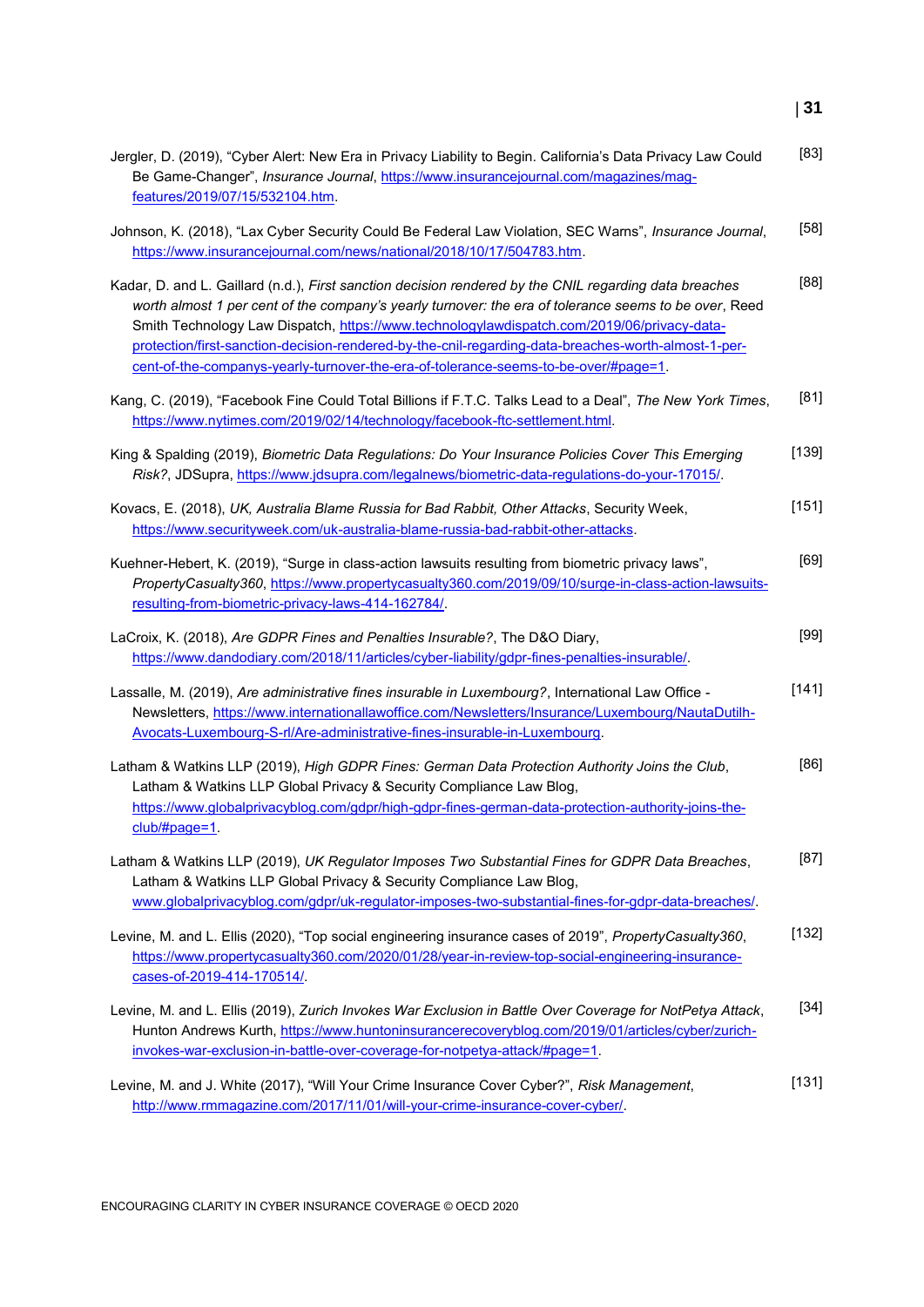| Lloyd's and Cyence (2017), Counting the cost - decoding cyber exposure, Lloyd's and Cyence,<br>https://www.lloyds.com/~/media/files/news-and-insight/risk-insight/2017/cyence/emerging-risk-report-<br>2017---counting-the-cost.pdf.                                                                                         | $[51]$ |
|------------------------------------------------------------------------------------------------------------------------------------------------------------------------------------------------------------------------------------------------------------------------------------------------------------------------------|--------|
| Lloyd's Market Association (2018), Cyber Risks and Exposures: Model Clauses - Class of Business<br>Review, Lloyd's Market Association,<br>http://www.lmalloyds.com/AsiCommon/Controls/BSA/Downloader.aspx?iDocumentStorageKey=c39104<br>76-c5d4-47b1-bf3c-8b7e12e08299&iFileTypeCode=PDF&iFileName=Cyber%20Clauses%20Review. | $[38]$ |
| Lloyd's Market Association (2016), Cyber Act Exclusion (Casualty Treaty Reinsurance) - LMA5274, Lloyd's<br>Market Association.                                                                                                                                                                                               | $[18]$ |
| Lloyd's Market Association (2015), Electronic Data Endorsement C, Lloyd's Market Association,<br>https://www.lmalloyds.com/AsiCommon/Controls/BSA/Downloader.aspx?iDocumentStorageKey=f980fb<br>b6-52d3-4d3a-87c5-d63052a9266f&iFileTypeCode=DOC&iFileName=NMA2914A.                                                         | $[16]$ |
| Lloyd's Market Association (2015), Electronic Data Endorsement D, Lloyd's Market Association,<br>https://www.lmalloyds.com/AsiCommon/Controls/BSA/Downloader.aspx?iDocumentStorageKey=c8992<br>553-d64d-4fc6-8f71-39a668695ffb&iFileTypeCode=DOC&iFileName=NMA2915A.                                                         | $[17]$ |
| Lubin, A. (2019), "The Insurability of Cyber Risk", SSRN Electronic Journal,<br>http://dx.doi.org/10.2139/ssrn.3452833.                                                                                                                                                                                                      | [119]  |
| MacAneney, J., J. Pitblado and A. Proctor (2018), "New Opinions From Second and Sixth Circuit Courts<br>Rock Phishing Loss Coverage Landscape", PropertyCasualtyFocus,<br>https://propertycasualtyfocus.com/new-opinions-from-second-and-sixth-circuit-courts-rock-phishing-loss-<br>coverage-landscape/.                    | [130]  |
| MamoTCV Advocates (2019), Recent GDPR Fines Issued in Various Countries, MamoTCV Advocates<br>Legal Update, https://www.mamotcv.com/resources/news/recent-gdpr-fines-issued-in-various-countries.                                                                                                                            | [85]   |
| Marsh (2018), GDPR Fines and Penalties: Insurability will Vary by Location, Policy Details, and More,<br>Marsh LLC, https://www.marsh.com/content/dam/marsh/Documents/PDF/UK-<br>en/Marsh%20Cyber%20Insurability%20Report%20UK.pdf.                                                                                          | [96]   |
| Marsh JLT Specialty (2019), Cyber Insurance is Supporting the Fight Against Ransomware, Marsh JLT<br>Specialty, https://www.marsh.com/us/insights/research/cyber-insurance-supporting-fight-against-<br><u>ransomware.html</u> .                                                                                             | [121]  |
| Matthews, L. (2019), "Toyota Parts Supplier Hit By \$37 Million Email Scam", Forbes,<br>https://www.forbes.com/sites/leemathews/2019/09/06/toyota-parts-supplier-hit-by-37-million-email-<br>scam/#153cfb4e5856                                                                                                              | $[33]$ |
| Mayer, U. (2016), The science of sanctions compliance, Munich Re Topics,<br>https://www.munichre.com/topics-online/en/economy/global-trends-and-politics/science-sanctions-<br>compliance.html.                                                                                                                              | [115]  |
| McQuinn, A. and D. Castro (2019), A Grand Bargain on Data Privacy Legislation for America, Information<br>Technology and Innovation Foundation, http://www2.itif.org/2019-grand-bargain-<br>privacy.pdf? ga=2.265788943.1616827105.1554987620-10636168.1553095341.                                                           | [64]   |
| Mondaq Business Briefing (2019), "FTC Enforcement Trends In Consumer Protection", Advisen Cyber<br>News, www.advisen.com/tools/fpnproc/fpns/articles_new_20/P/331715253.html?rid=331715253&list_id=20.                                                                                                                       | $[76]$ |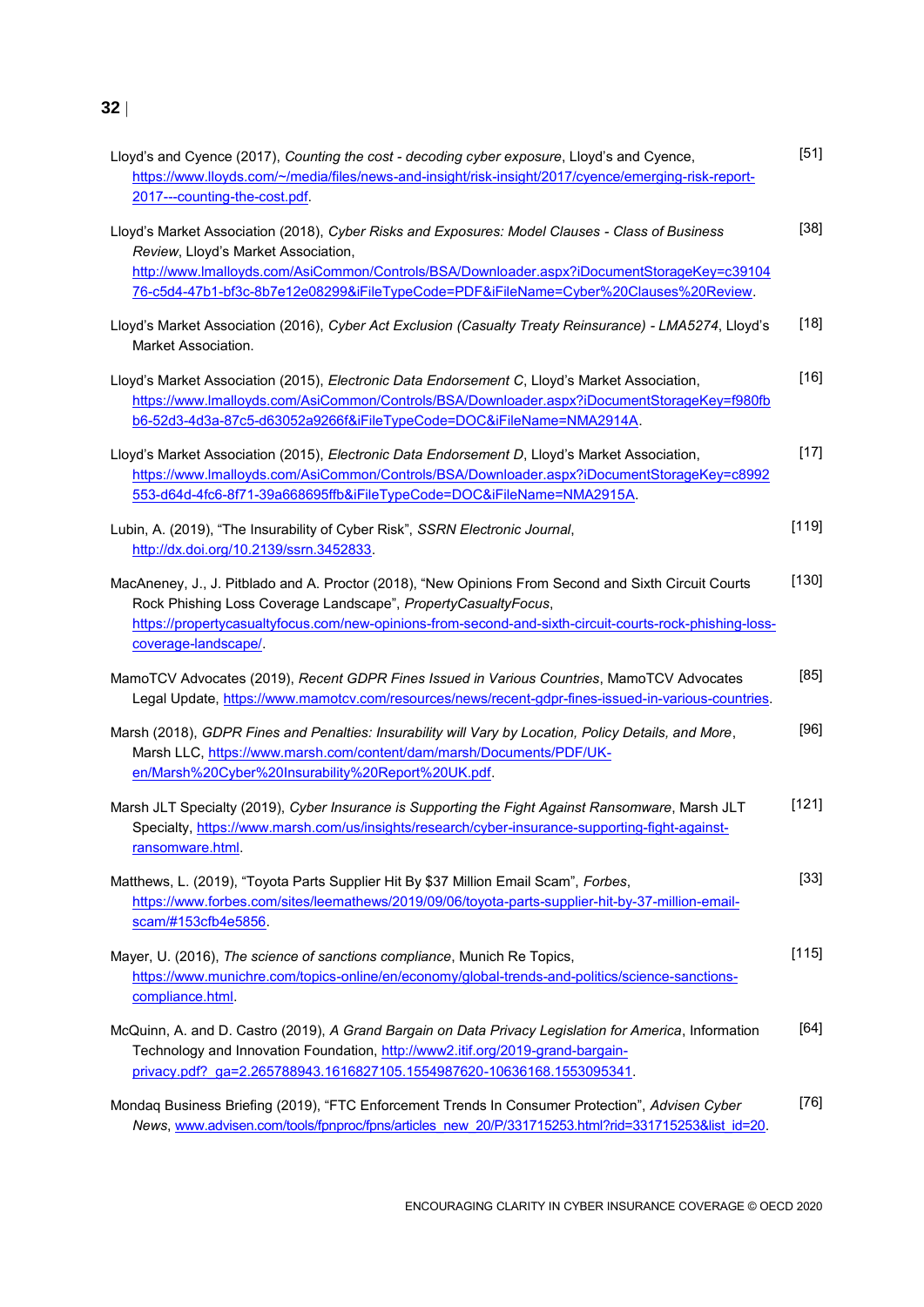| Mondaq Business Briefing (2019), "HHS: 2018 Was All-Time Record Year For HIPAA Enforcement",<br>Advisen Cyber News,                                                                                                                                                                                                  | $[77]$ |
|----------------------------------------------------------------------------------------------------------------------------------------------------------------------------------------------------------------------------------------------------------------------------------------------------------------------|--------|
| www.advisen.com/tools/fpnproc/fpns/articles_new_20/P/334273997.html?rid=334273997&list_id=20.                                                                                                                                                                                                                        |        |
| Montes de Oca, R. and P. Bandeira (2019), "New privacy laws taking shape worldwide",<br>PropertyCasualty360, https://www.propertycasualty360.com/2019/06/18/new-privacy-laws-taking-<br>shape-worldwide-414-157334/.                                                                                                 | [63]   |
| NAS Insurance (2019), 2019 Cyber Claims Digest: Analysis of 2018 Cyber Claims Data, NAS Insurance,<br>https://nasinsurance.com/wp-content/uploads/2019/03/2019NASCyberClaimsDigest.pdf.                                                                                                                              | [101]  |
| Navetta, D., J. Friedman and A. Ebrahem (2019), Standing to be Dismissed - The U.S. D.D.C. Weighs in<br>on "Actual Damage" in Data Breach Litigation, Cooley cyber/data/privacy insights,<br>https://cdp.cooley.com/standing-to-be-dismissed-the-u-s-d-d-c-weighs-in-on-actual-damage-in-data-<br>breach-litigation/ | $[70]$ |
| NetDiligence (2019), Cyber Claims Study: 2019 Report, https://netdiligence.com/2019-cyber-claims-study-<br>landing/                                                                                                                                                                                                  | $[75]$ |
| NetDiligence (2018), Cyber Claims Study 2018, NetDiligence, https://netdiligence.com/wp-<br>content/uploads/2018/11/2018-NetDiligence-Claims-Study Version-1.0.pdf.                                                                                                                                                  | $[30]$ |
| New York State Attorney General (2018), A.G. Underwood Announces Record \$148 Million Settlement With<br>Uber Over 2016 Data Breach, New York State Attorney General, https://ag.ny.gov/press-release/ag-<br>underwood-announces-record-148-million-settlement-uber-over-2016-data-breach.                           | $[78]$ |
| Newman, L. (2019), "281 Alleged Email Scammers Arrested in Massive Global Sweep", WIRED,<br>https://www.wired.com/story/email-scammer-global-takedown/                                                                                                                                                               | $[24]$ |
| NorthStar Insurance Services (2018), Commercial Crime Insurance: Key Considerations, NorthStar<br>Insurance Services: Our Blog, https://www.nsins.com/commercial-crime-insurance-key-considerations/.                                                                                                                | $[20]$ |
| O'Brien, C. (2018), Why is 'Attribution' Still the Focus Following Cyber Attacks?, https://www.infosecurity-<br>magazine.com/opinions/attribution-focus-attacks/.                                                                                                                                                    | [112]  |
| Oddy, A. (2018), Sanctions Clauses in a Changing Sanctions Regime, Herbert Smith Freehills,<br>https://hsfnotes.com/fsrandcorpcrime/2018/10/19/sanctions-clauses-in-a-changing-sanctions-<br>regime/#page=1.                                                                                                         | [153]  |
| OECD (2020), Insurance coverage for cyber-terrorism in Australia, Organisation for Economic Cooperation<br>and Development and Australian Reinsurance Pool Corporation.                                                                                                                                              | [45]   |
| OECD (2019), Insurance coverage for cyber-terrorism in Australia: an assessment of gaps and options,<br>Organisation for Economic Cooperation and Development and Australian Reinsurance Pool<br>Corporation.                                                                                                        | [122]  |
| OECD (2018), Unleashing the Potential of the Cyber Insurance Market: Conference Outcomes, OECD,<br>http://www.oecd.org/daf/fin/insurance/Unleashing-Potential-Cyber-Insurance-Market-Summary.pdf.                                                                                                                    | $[5]$  |
| OECD (2017), Enhancing the Role of Insurance in Cyber Risk Management, OECD,<br>http://www.oecd.org/daf/fin/insurance/Enhancing-the-Role-of-Insurance-in-Cyber-Risk-Management.pdf.                                                                                                                                  | $[3]$  |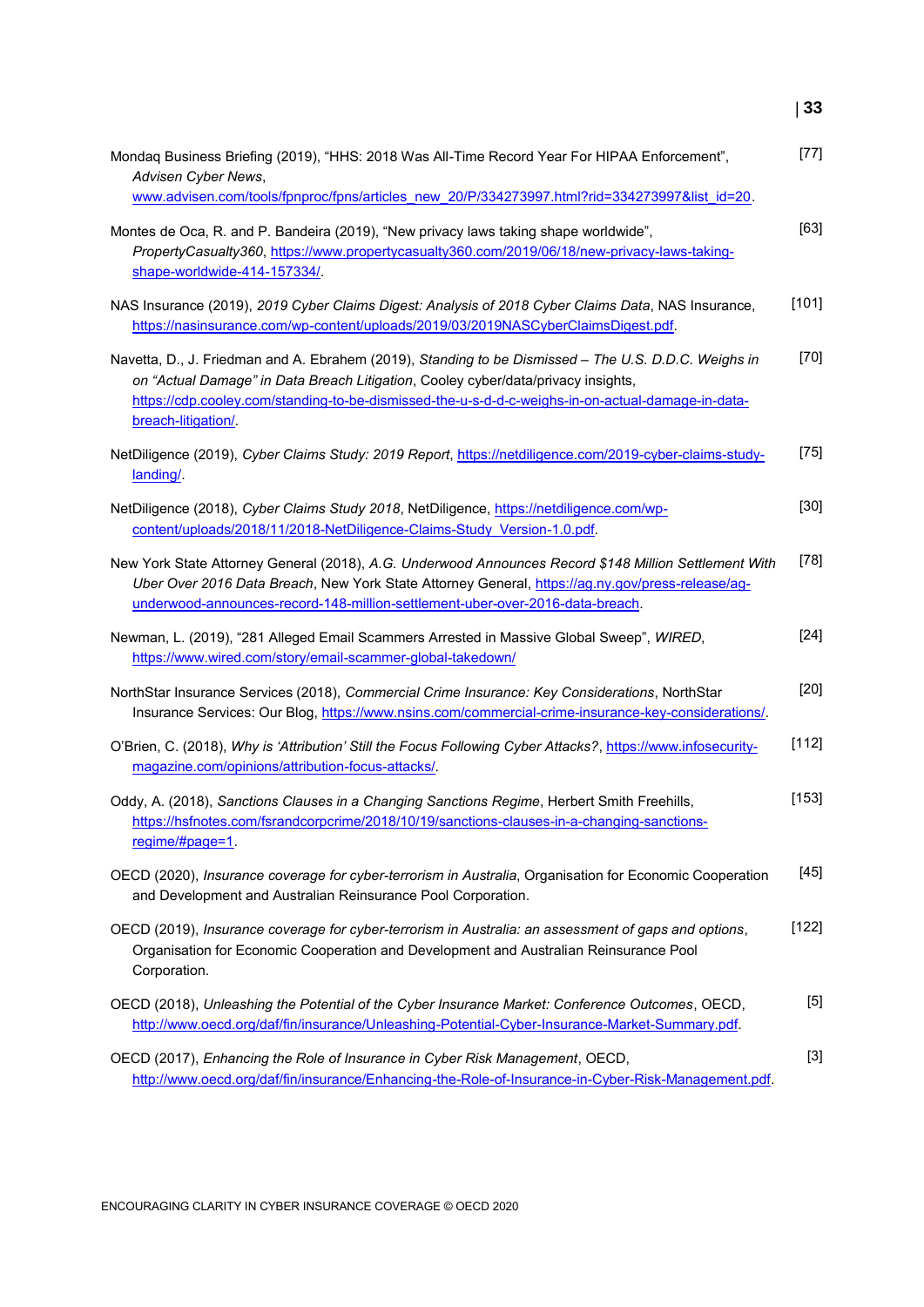| Oehninger, S. and P. Moura (2019), Equifax's Hefty \$700M Bill is a Powerful Reminder to Close Cyber<br>& D& O Coverage Gaps, Hunton Insurance Recovery Blog,<br>https://www.huntoninsurancerecoveryblog.com/2019/07/articles/cyber/equifaxs-hefty-700m-bill-is-a-<br>powerful-reminder-to-close-cyber-do-coverage-gaps/#page=1.                 | [98]    |
|--------------------------------------------------------------------------------------------------------------------------------------------------------------------------------------------------------------------------------------------------------------------------------------------------------------------------------------------------|---------|
| Office for Civil Rights (2018), Anthem Pays OCR \$16 Million in Record HIPAA Settlement Following Largest<br>U.S. Health Data Breach in History, Department of Health and Human Services,<br>https://www.hhs.gov/about/news/2018/10/15/anthem-pays-ocr-16-million-record-hipaa-settlement-<br>following-largest-health-data-breach-history.html. | [80]    |
| Office of Foreign Assets Control (2016), North Korea Sanctions Program, Department of the Treasury,<br>https://www.treasury.gov/resource-center/sanctions/Programs/Documents/nkorea.pdf.                                                                                                                                                         | $[144]$ |
| Office of the Australian Information Commissioner (OAIC) (n.d.), Privacy law, Australian Government,<br>https://www.oaic.gov.au/privacy-law/.                                                                                                                                                                                                    | $[61]$  |
| Office of the Privacy Commissioner of Canada (2019), Privacy Commissioner finds Equifax safeguards<br>"unacceptable" and will monitor company for six years following major data breach, Office of the Privacy<br>Commissioner of Canada: News release, https://www.priv.gc.ca/en/opc-news/news-and-<br>announcements/2019/nr-c 190409.          | [66]    |
| Office of the Privacy Commissioner of Canada (n.d.), Summary of privacy laws in Canada, Office of the<br>Privacy Commissioner of Canada, https://www.priv.gc.ca/en/privacy-topics/privacy-laws-in-<br>canada/02 05 d 15/                                                                                                                         | [60]    |
| Orbis Research (2018), Global Cyber Security Insurance Market 2018,<br>https://www.reuters.com/brandfeatures/venture-capital/article?id=36676.                                                                                                                                                                                                   | $[2]$   |
| Partner Re and Advisen (2019), Cyber Insurance - The Market's View, Partner Re and Advisen.                                                                                                                                                                                                                                                      | $[47]$  |
| Partner Re and Advisen (2018), 2018 Survey of Cyber Insurance Market Trends, Partner Re and Advisen,<br>https://partnerre.com/wp-content/uploads/2018/10/2018-Survey-of-Cyber-Insurance-Market-Trends.pdf.                                                                                                                                       | $[7]$   |
| Partner Re and Advisen (2017), 2017 Survey of Cyber Insurance Market Trends, Partner Re and Advisen,<br>https://partnerre.com/wp-content/uploads/2017/10/PartnerRe-2017-Survey-of-Cyber-Insurance-Market-<br>Trends.pdf.                                                                                                                         | [125]   |
| Ponemon Institute LLC (2017), 2017 Global Cyber Risk Transfer Comparison Report, Ponemon Institute<br>LLC, www.aon.com/attachments/risk-services/cyber/2017-Global-Cyber-Risk-Transfer-Report-Final.pdf.                                                                                                                                         | $[14]$  |
| Prime Minister of Australia (2018), Attribution of a pattern of malicious cyber activity to Russia, Government<br>of Australia, https://www.pm.gov.au/media/attribution-pattern-malicious-cyber-activity-russia.                                                                                                                                 | [149]   |
| Raskin, J. (2019), Consider Enhancing Cyberliability Insurance Policies to Align with CCPA: Part 1, Morgan<br>Lewis Health Law Scan, https://www.morganlewis.com/blogs/healthlawscan/2019/09/consider-<br>enhancing-cyberliability-insurance-policies-to-align-with-ccpa-part-1#page=1.                                                          | [138]   |
| Reeve, T. (n.d.), Cyber insurance not trusted by business, KPMG claims, SC Media,<br>https://www.scmagazineuk.com/cyber-insurance-not-trusted-business-kpmg-claims/article/1478868.                                                                                                                                                              | $[54]$  |
| Rennack, D. and C. Welt (2019), U.S. Sanctions on Russia: An Overview, Congressional Research<br>Service, http://www.crs.gov 7-5700.                                                                                                                                                                                                             | $[146]$ |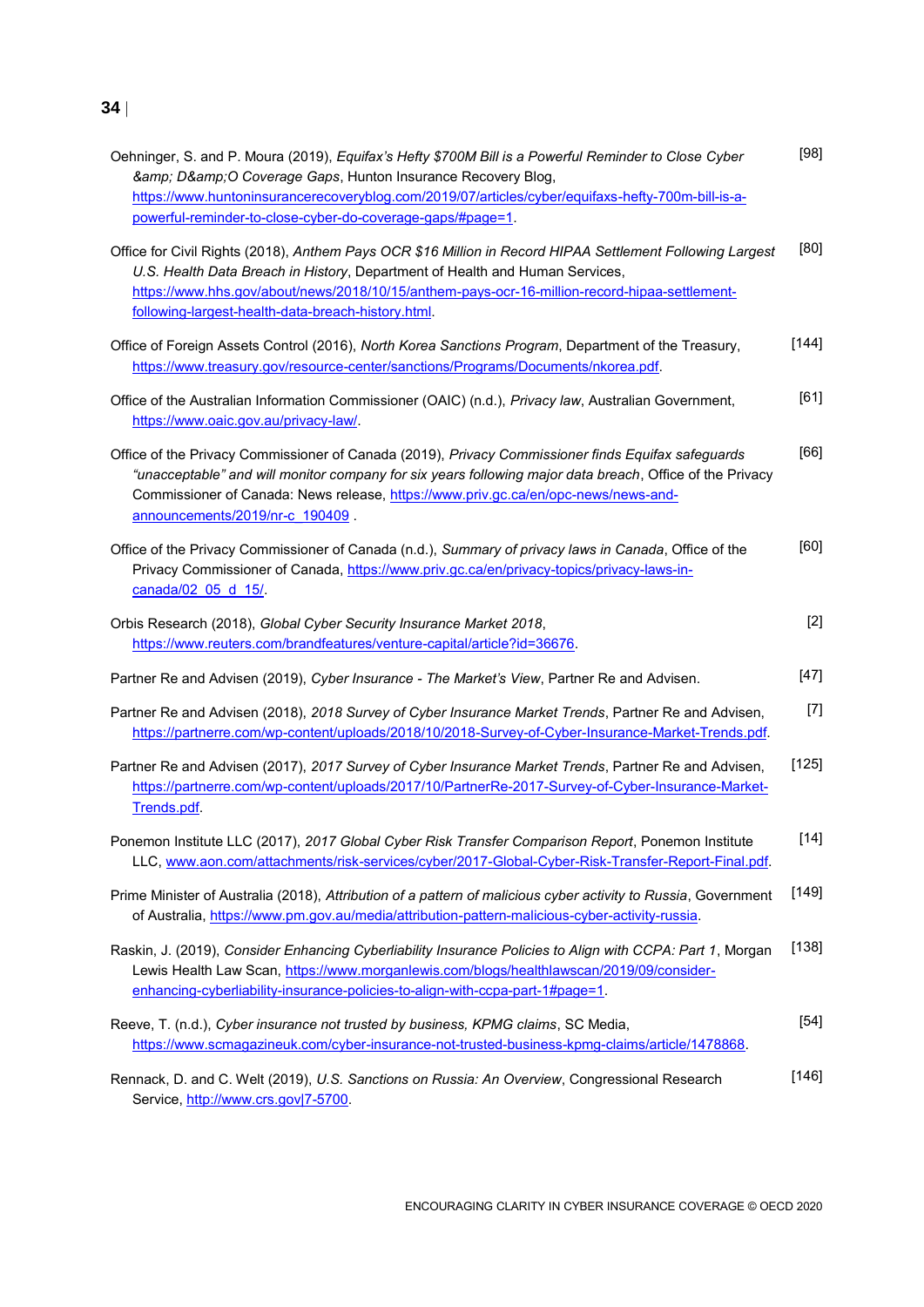| Reseller Middle East (UAE) (2019), "Rising phishing threats push businesses to rethink security priorities:<br>report", Advisen Cyber News, http://www.advisen.com/tools/fpnproc/<br>fpns/articles_new_20/P/332916091.html?rid=332916091&list_id=20.                                                                  | $[32]$ |
|-----------------------------------------------------------------------------------------------------------------------------------------------------------------------------------------------------------------------------------------------------------------------------------------------------------------------|--------|
| Reyneri, R. (2019), California Supreme Court Case to Address Scope of TCPA Insurance Coverage,<br>Covington & Burling LLP, https://www.insideprivacy.com/advertising-marketing/tcpa/california-supreme-<br>court-case-to-address-scope-of-tcpa-insurance-coverage/.                                                   | [129]  |
| Rosemain, M. (2019), "France Fines Google \$57M for Breaching EU's Data Privacy Rules Under GDPR",<br>Insurance Journal, https://www.insurancejournal.com/news/international/2019/01/23/515593.htm).                                                                                                                  | [84]   |
| Saunt, R. (2019), "Half a million British Airways customers told they can sue the airline over data breach",<br>Daily Mail Online, https://www.dailymail.co.uk/news/article-7539707/Half-million-British-Airways-<br>customers-told-sue-airline-data-breach.html.                                                     | $[73]$ |
| Saxena, A. (2019), "Equifax says US regulators seek damages related to 2017 breach", Reuters,<br>https://www.reuters.com/article/uk-equifax-cyber/equifax-says-us-regulators-seek-damages-related-to-<br>2017-breach-idUSKCN1QB24R.                                                                                   | [65]   |
| Schaloske, H. and K. Feldmann (2017), German Financial Supervisory Authority allows coverage of ransom<br>payments in cyber policies, Clyde & Co., https://www.clydeco.com/insight/article/german-financial-<br>supervisory-authority-allows-coverage-of-ransom-payments-i.                                           | [107]  |
| Schiffer, L. (2019), A Brief Review of What's Happening in TCPA Insurance Coverage Cases from<br>TCPAWorld, Squire Patton Boggs Insurance and Reinsurance Disputes Blog,<br>https://www.inredisputesblog.com/2019/06/a-brief-review-of-whats-happening-in-tcpa-insurance-<br>coverage-cases-from-tcpaworld/#page=1.   | [140]  |
| Schiffer, L. (2019), War (Exclusions), What Is It Good For?, Squire Patton Boggs Insurance and<br>Reinsurance Disputes Blog, https://www.inredisputesblog.com/2019/07/war-exclusions-what-is-it-good-<br>$for \#page=1$ .                                                                                             | [133]  |
| Securities and Exchange Commission (2018), Commission Statement and Guidance on Public Company<br>Cybersecurity Disclosures, Federal Register, https://www.sec.gov/rules/interp/2018/33-10459.pdf.                                                                                                                    | $[57]$ |
| Shepardson, D. (2019), "U.S. Announces \$5 Billion Fine Against Facebook, Other Privacy Settlement<br>Terms", <i>Insurance Journal</i> , <u>https://www.insurancejournal.com/news/national/2019/07/24/533779.htm</u> .                                                                                                | [82]   |
| Shooter, S. (2019), The Cookie Crumbles: cyber insurance dust-up over denial of cover,<br>https://www.twobirds.com/en/news/articles/2019/global/the-cookie-crumbles-cyber-insurance-dust-up-<br>over-denial-of-cover.                                                                                                 | $[36]$ |
| Simpson, A. (2016), "Federal Court Rules CGL Insurance Covers Data Breach", Insurance Journal,<br>https://www.insurancejournal.com/news/national/2016/04/12/404881.htm.                                                                                                                                               | [128]  |
| Skidmore, M. (2018), Kidnap Ransom Insurance: Unlocking Coverage for Ransomware Attacks, Haynes<br>Boone, http://www.haynesboone.com/alerts/kidnap-ransom-insurance-unlocking-coverage-for-<br>ransomware.                                                                                                            | $[21]$ |
| Soylu, M. and B. Oztoprak (2019), "A Case Study In Data Breaches - Uber's Data Security Breach Fines<br>Reach USD 150 Million - Data Protection - Turkey", Mondaq,<br>http://www.mondag.com/turkey/x/768680/data+protection/A+Case+Study+In+Data+Breaches+Ubers+D<br>ata+Security+Breach+Fines+Reach+Usd+150+Million. | [68]   |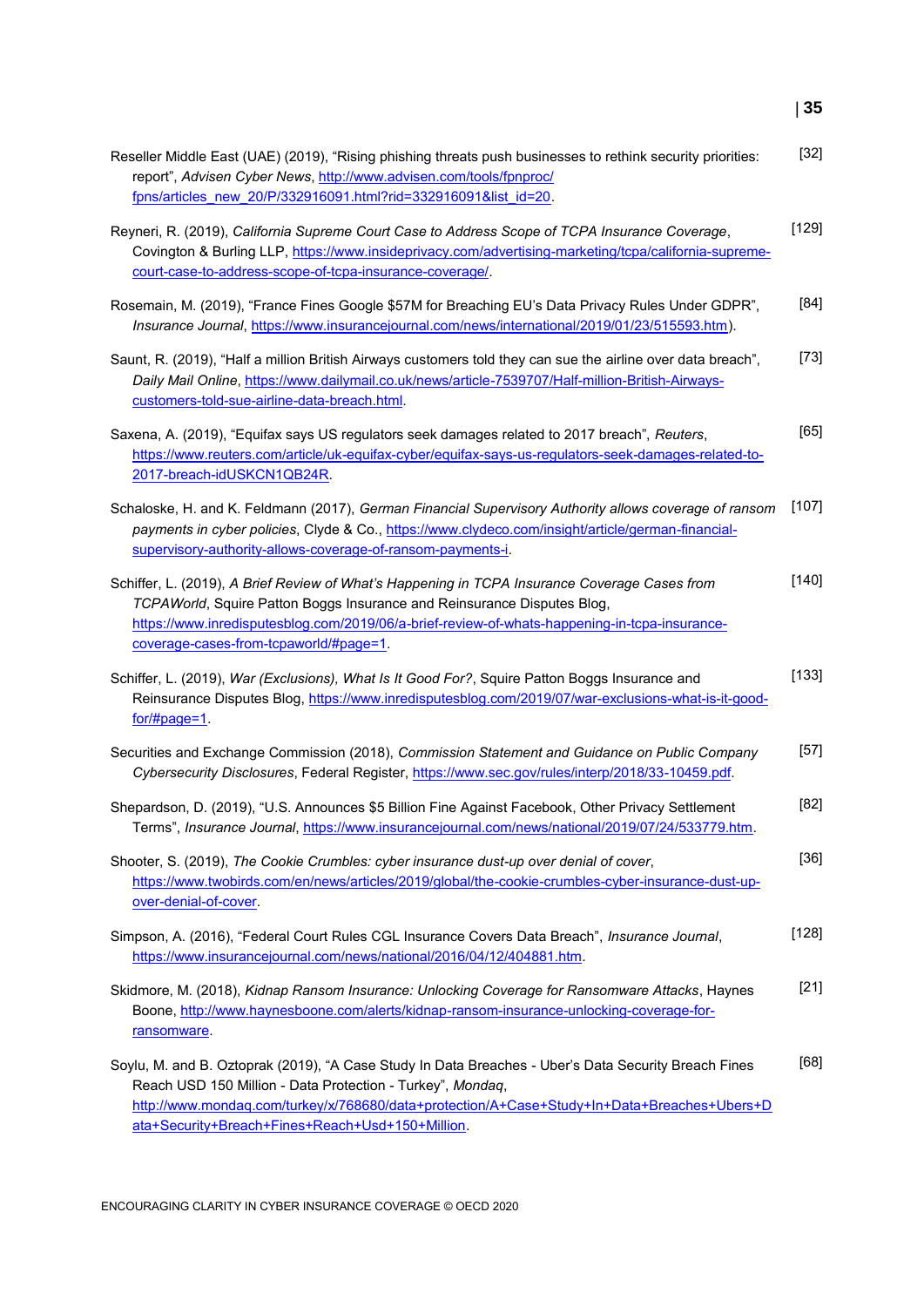| Spoerry, L. (2019), "Lloyd's cyber underwriters look to solve war exclusion problem", Insurance Day,<br>https://insuranceday.maritimeintelligence.informa.com/ID1125536/Lloyds-cyber-underwriters-look-to-<br>solve-war-exclusion-problem.                                             | $[42]$  |
|----------------------------------------------------------------------------------------------------------------------------------------------------------------------------------------------------------------------------------------------------------------------------------------|---------|
| Swiss Re and IBM Institute for Business Value (2016), Cyber: in search of resilience in an interconnected<br>world, Swiss Re and IBM Institute for Business Value, https://www.swissre.com/dam/jcr:30b64544-<br>9514-4389-aaf1-13fb74f51eab/ZRH-16-09789-P1 Cyber+Publication web.pdf. | $[12]$  |
| Thanawala, S. (2019), "Georgia County Ransomware Attack Highlights Cyber Exposures to Local<br>Agencies", Insurance Journal,<br>https://www.insurancejournal.com/news/southeast/2019/10/23/546298.htm.                                                                                 | $[155]$ |
| The Geneva Association (2019), New Geneva Association and IFTRIP task force to address emerging<br>cyber terror risks, The Geneva Association, https://www.genevaassociation.org/news/ga-news-press-<br>releases/new-geneva-association-and-iftrip-task-force-address-emerging-cyber.  | $[46]$  |
| The White House (2018), Statement from the Press Secretary - Foreign Policy, The White House,<br>https://www.whitehouse.gov/briefings-statements/statement-press-secretary-25/.                                                                                                        | [147]   |
| The White House (2017), Press Briefing on the Attribution of the WannaCry Malware Attack to North Korea,<br>The White House, https://www.whitehouse.gov/briefings-statements/press-briefing-on-the-attribution-of-<br>the-wannacry-malware-attack-to-north-korea-121917/.              | [148]   |
| Thomas, J. (ed.) (2018), New Appleman on Insurance Law (Library Edition): Volume 2, Lexis Nexis.                                                                                                                                                                                       | [124]   |
| United States Conference of Mayors (n.d.), Resolutions - United States Conference of Mayors, United<br>States Conference of Mayors, https://www.usmayors.org/the-<br>conference/resolutions/?category=a0D4N00000FCb3LUAT&meeting=87th%20Annual%20Meeting.                              | $[120]$ |
| Verisk Analytics (n.d.), ISO Cyber Risk Solutions, Verisk Analytics,<br>https://www.verisk.com/insurance/products/iso-cyber-risk-solutions/.                                                                                                                                           | $[113]$ |
| Voreacos, D., K. Chiglinsky and R. Griffin (2019), "Merck Cyberattack's \$1.3 Billion Question: Was It an Act<br>of War?", Bloomberg, https://www.bloomberg.com/news/features/2019-12-03/merck-cyberattack-s-1-3-<br>billion-question-was-it-an-act-of-war.                            | $[37]$  |
| Wesson, C. (2015), Kidnap and ransom insurance: Don't wait until you need it!, Clayton Utz,<br>www.claytonutz.com/knowledge/2015/october/kidnap-and-ransom-insurance-don-t-wait-until-you-need-it.                                                                                     | $[106]$ |
| Willis Towers Watson (2019), 2019 Silent Cyber Risk Outlook, Willis Towers Watson,<br>https://www.willistowerswatson.com/en-GB/Insights/2019/08/silent-cyber-risk-concerns-decline-after-<br>2018-spike.                                                                               | $[39]$  |
| Wood, C. (2019), "Allianz to address silent cyber with updated policy wordings", Reinsurance News,<br>https://www.reinsurancene.ws/allianz-to-address-silent-cyber-with-updated-policy-wordings/.                                                                                      | $[136]$ |
| Wragg, A. (2015), Lloyd's Sanctions Guidance - Sanctions Clauses (Market Bulletin Y4832), Lloyd's of<br>London, https://www.lloyds.com/~/media/files/the-market/communications/market-<br>bulletins/2014/10/y4832.pdf.                                                                 | [108]   |
| Wraight, P. (2019), "Cyber Coverage Confusion", Insurance Journal,<br>https://www.insurancejournal.com/blogs/academy-journal/2019/09/05/538987.htm.                                                                                                                                    | $[56]$  |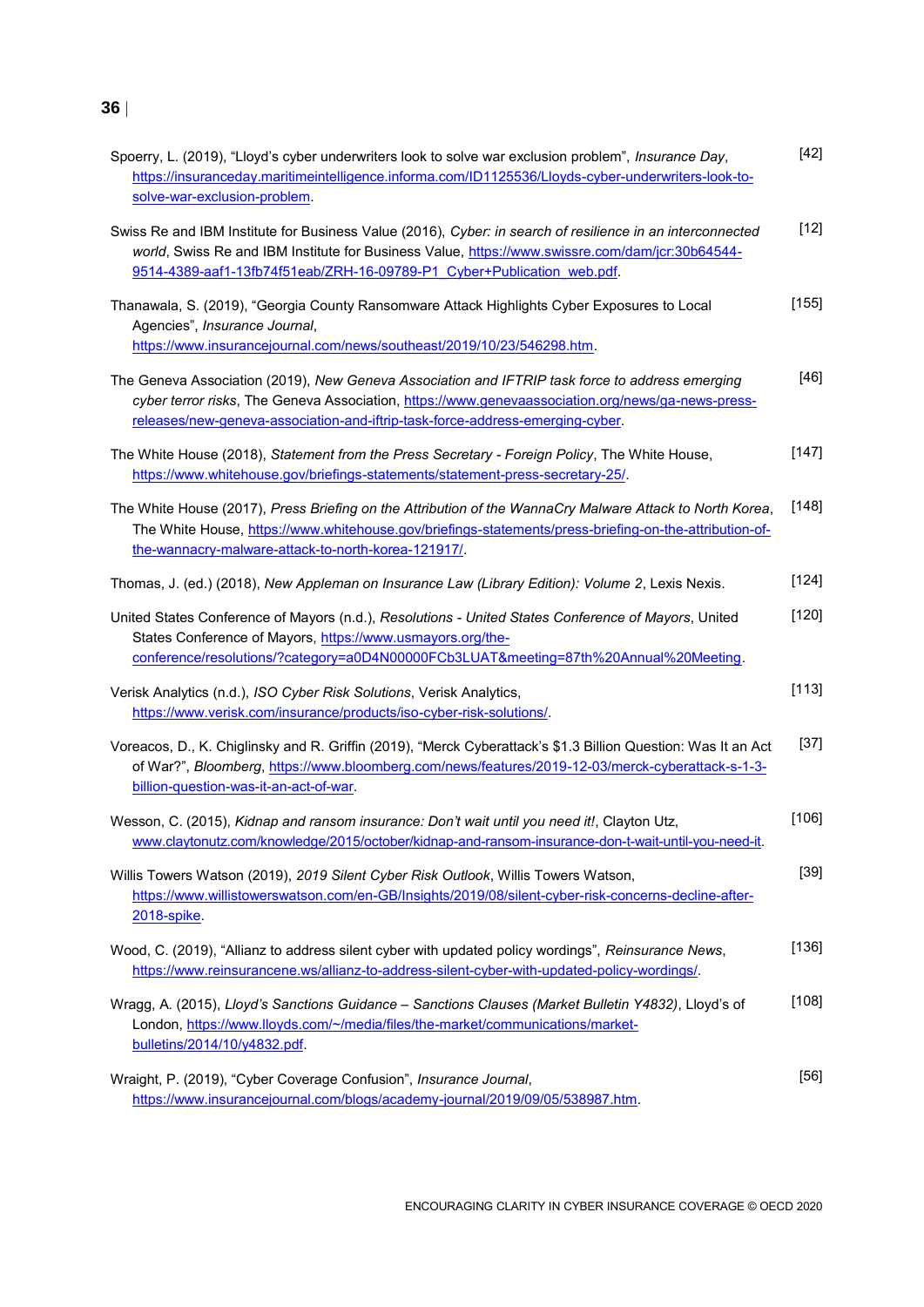### <span id="page-37-0"></span>**Notes**

<sup>1</sup> As noted below, different insurers might use different terminology or classifications to describe the types of incidents covered in cyber insurance policies.

<sup>2</sup> While cyber insurance coverage does not generally reimburse losses related to physical damage, coverage for "bricked" devices (i.e. hardware rendered useless due to malware infection) is increasingly offered.

<sup>3</sup> [www.oecd.org/finance/insurance/2018-oecd-conference-cyber-insurance-market.htm\)](http://www.oecd.org/finance/insurance/2018-oecd-conference-cyber-insurance-market.htm).

<sup>4</sup> Responses to the questionnaire were received from Argentina, Austria, Belgium, Bermuda, Brazil, Chile, Colombia, Estonia, France, Germany, Italy, Japan, Latvia, Lithuania, Portugal, Russian Federation, Slovak Republic, Slovenia, South Africa, Switzerland, the United Kingdom and the United States.

<sup>5</sup> The share of survey respondents providing endorsements to these policies actually increased in 2018 relative to 2017 across most of these lines of business, which may be evidence that either cyber risks are increasingly being placed in other lines of business or, more likely, that cyber coverage is increasingly being provided on an affirmative (rather than silent) basis (as the survey also found an increasing use of stand-alone coverage over endorsements) (Partner Re and Advisen, 2017[125]), (Partner Re and Advisen, 2018[7]).

<sup>6</sup> The coverage disputes have generally focused on the coverage of losses resulting from privacy-related breaches under the coverage for personal and advertising injury liability that is included in standard commercial general liability policies in the United States. The disputes have focused on the definition of publication and whether the disclosure of private information in the possession of the insured as a result of data breach is an intentional act of publication by the insured (which would be covered). In at least three disputes involving unauthorised access to – and disclosure of – personal information by a third-party hacker, decisions have been in favour of the insurance company denying coverage (*Innovak International, Inc. v. The Hanover Insurance Co.*; *Zurich American Insurance Co. v. Sony Corporation of America*; *St. Paul Fire & Marine Ins. Co. v. Rosen Millennium, Inc.*) (Foggan, 2019[126]), (Bear, 2018[127]). In another case, which did not clearly involve a breach by a third party, the decision was in favour of the policyholder finding coverage for claims related to the release of confidential medical records (Simpson, 2016<sub>[128]</sub>). Some of these disputes were initiated before (and some after) the application of a confidential and personal information disclosure exclusion for such losses in standard ISO commercial general liability forms although it is not clear whether the policies in dispute applied that exclusion (or if it would have been effective in the case decided in favour of the policyholder). A further complexity may arise as the scope of privacy protection regulation expands beyond unauthorised disclosure of personal information to protect consumers against other related harms such as unwanted intrusion (see Box 3.1) (Reyneri, 2019<sub>[129]</sub>).

 $7$  Some individual companies have developed cyber fraud exclusions for use in crime/fidelity policies.

<sup>8</sup> The coverage disputes have generally focused on: (i) whether authorisation by an employee for the transfer of funds based on fraudulent instructions (i.e. social engineering) voids coverage for the losses; and (ii) the scope of coverage for computer fraud (which is often included in crime/fidelity policies). In most (but not all) recent litigation in the United States, disputes have (ultimately) been decided in the favour of policyholders as the fraudulent emails containing instructions for the fund transfer were deemed to be the proximate cause of the ultimate loss of funds, no matter the types of company processes in place for approving the payments. In these cases, computer fraud coverage - which appeared to be aimed at providing coverage for fraudulent transfers involving a network security breach - were interpreted broadly enough to find coverage for fraud perpetrated by email. However, one recent dispute involving similar circumstances and policy language was decided in favour of the insurance company denying coverage as the policyholder's failure to decline the fund transfer was deemed to be the proximate cause rather than the initial social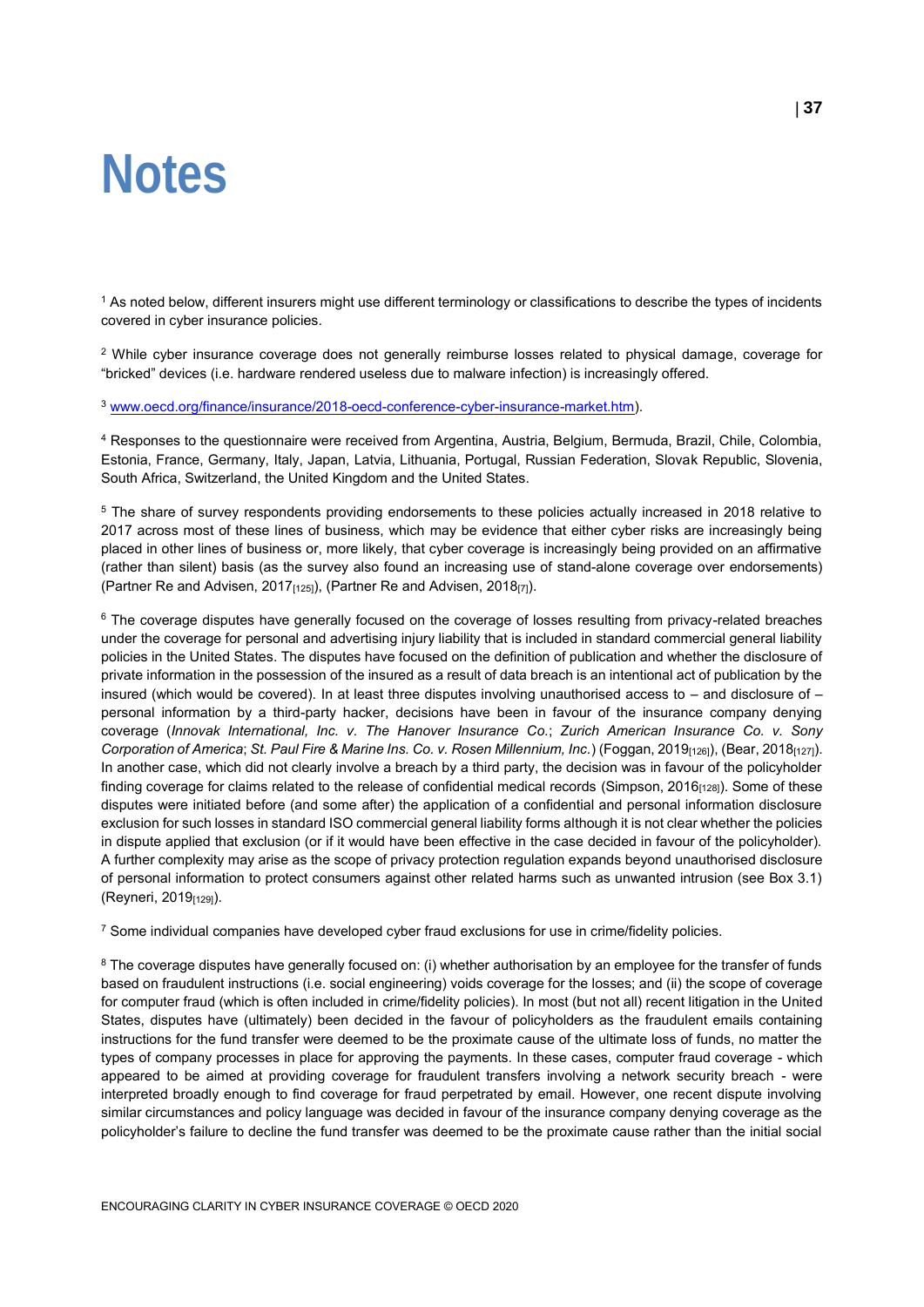engineering calls and emails (MacAneney, Pitblado and Proctor, 2018<sub>[130]</sub>), (Levine and White, 2017<sub>[131]</sub>), (Levine and Ellis, 2020[132]).

<sup>9</sup> Some individual companies have developed cyber extortion exclusions for use in kidnap and ransom policies.

 $10$  None of the respondents to the OECD questionnaire indicated that there is a legislative, regulatory or supervisory requirement that terrorism or war incidents be excluded although some countries (e.g. Italy) have legislation that specifically allows insurance companies to exclude such risks.

<sup>11</sup> In one recent test of the scope of the war exclusion in the United States, an appellate court found that the generally understood meaning of "war" within the insurance sector as hostilities between *de facto* and *de jure* governments is applicable in coverage disputes (Schiffer, 2019<sub>[133]</sub>), suggesting that the strength of the link between a cyber attacker and a government could be a critical factor.

 $12$  In the Lloyd's market, all first party property damage policies that renew after 1 January 2020 will need to either provide affirmative coverage for – or exclude – cyber risks (and the same will apply to property catastrophe reinsurance from June/July 2020 and liability lines from 2021) (Faulkner, 2019<sub>[134]</sub>) (Faulkner, 2020<sub>[158]</sub>). AIG has committed to provide affirmative coverage or apply exclusions for physical and non-physical cyber risks across almost all commercial property and liability lines by January 2020 (Carrier Management, 2019<sub>[135]</sub>). Allianz has committed to clarify whether cyber risks are covered across property and casualty policies beginning with 2019 renewals (Wood, 2019<sub>[136]</sub>) and FM Global revised its commercial property policies to address silent cyber from July 2019 (Collins, 2019<sub>[137]</sub>).

<sup>13</sup> For example, in the United Kingdom commercial property market, less than 5% of policies applied the CL380 (cyber attack) exclusion although 75%-100% applied the NMA 2914 or 2915 (electronic data) exclusion. For liability lines, an estimated 0%-25% applied the CL380 (cyber-attack) exclusion to general liability and errors and omissions/professional indemnity policies (Lloyd's Market Association, 2018[38]).

<sup>14</sup> The report provides estimates by insurance companies of their exposure to cyber risk across different business lines (i.e. expected cyber claims in that business line as a share of all claims). The responses indicate that most insurers expect claims resulting from cyber incidents to account for less than 1% of all property and other liability claims. Estimates of cyber claim frequency in property policies has declined since 2017 although estimates for other liability lines has increased slightly (Willis Towers Watson, 2019[39]).

<sup>15</sup> The "absolute" exclusion would remove any coverage for "loss, damage, liability, expense, fines or penalties or any other amount" directly or indirectly caused by a cyber (computer, network or data) incident while the "limited" exclusion removes coverage for these types of losses if caused directly by a cyber incident.

 $16$  The reasons cited for not taking any action include: (i) it may be impractical to apply cyber exclusions to other types of policies; (ii) cyber exposure is not seen as a relevant threat; (iii) implementation of cyber exclusions are widely related to market dynamics; (iv) competitive impacts; and (v) a "wait-and-see" approach was being taken (EIOPA, 2019[44]).

<sup>17</sup> A 2018 survey found that, while most underwriters (54%) believed that property damage from cyber risks should be covered in property policies, 36% of underwriters (and 49% of surveyed brokers) thought it should be covered in cyber insurance policies (Partner Re and Advisen, 2019 $\mu$ <sub>71</sub>). A survey of insurance buyers in 2019 found a slight preference for property damage from cyber incidents to be covered in cyber insurance policies rather than property policies (49% vs. 41%) (Advisen and Zurich North America, 2019<sub>[116]</sub>). A similar incongruity was found for fund transfer fraud as 74% of underwriters indicated the coverage should be provided in crime/fidelity policies while 17% thought it was best placed in cyber insurance policies (along with 38% of brokers) (Partner Re and Advisen, 2019[47]).

<sup>18</sup> For example, insurance coverage for various natural catastrophes must be included in residential and commercial property insurance coverage in France, Iceland, Spain and many Swiss cantons (along with terrorism coverage in France and Spain). Coverage for earthquake must be offered in residential property policies in Japan and California (United States) although policyholders can choose to opt-out of such coverage. In the United States, coverage for terrorism (including cyber-terrorism) must be offered in insurance policies across a number of business lines.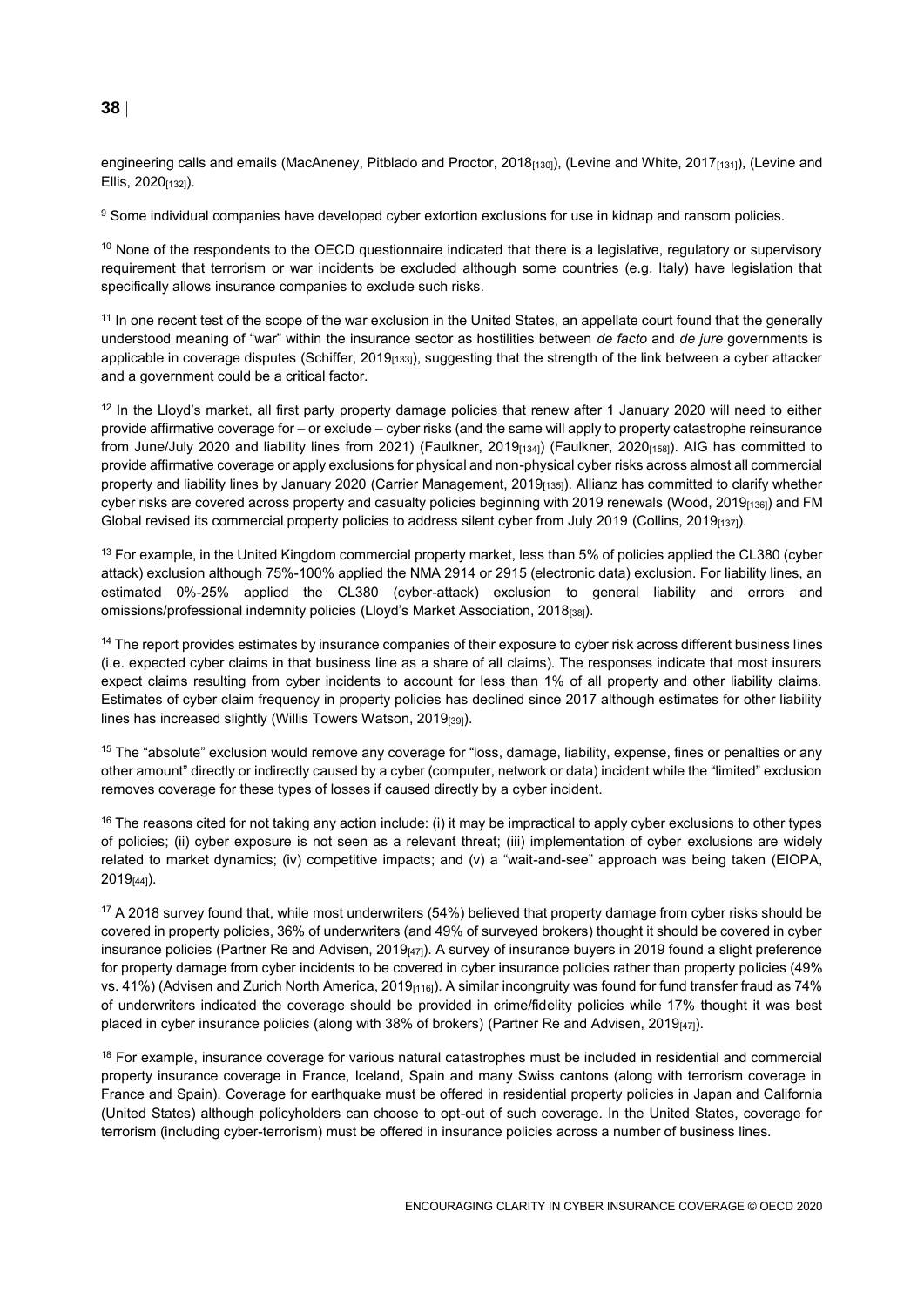<sup>19</sup> Two countries that responded to the OECD questionnaire indicated that they require insurers to seek the approval (or non-objection) of insurance supervisors of policy forms providing coverage for cyber risks to corporate policyholders. In Argentina, the approval of the insurance supervisor (Superintendencia de Seguros de la Nación) must be sought for distributing all types of insurance products which includes a detailed review of the risks covered (in standard coverage and as endorsements). In Colombia, the financial sector supervisor (Superintendencia Financiera de Colombia) requires companies to seek prior authorisation of policy forms where an insurer intends to commence activity in a new line of business. In addition, in the United States, most state supervisors have broad authority to review and approve policy forms and prescribe policy provisions (Thomas, 2018[124]).

<sup>20</sup> A number of other countries (including Belgium, Bermuda and Germany) are specifically collecting information on non-affirmative coverage for cyber risks with some considering how that information might inform future regulatory or supervisory measures.

<sup>21</sup> A significant challenge related to excluding an incident based on the perpetrator is the ability to clearly attribute the source of a cyber-attack. This issue is discussed in the section on ransomware below.

 $22$  While not the focus of this report, there are a number of limitations within the terms and conditions of insurance policies that might lead to coverage denials (and disputes). For example, privacy protection legislation in the US state of California allows a private right of action where a company has not satisfactorily responded to a request from a consumer (i.e. to prevent harm) whereas many cyber insurance policies will only provide coverage for actions by the policyholders deemed to have caused an injury (Raskin, 2019<sub>[138]</sub>). Also in the United States, some insurers will exclude coverage for regulatory fines and penalties imposed under certain privacy (related) statutes, such as the Telephone Consumer Protection Act (TCPA) and state legislation protecting biometric data, either explicitly or based on the definitions used for covered regulatory investigations and fines (King & Spalding, 2019 $_{[139]}$ ), (Schiffer, 2019 $_{[140]}$ ).

<sup>23</sup> Including Belgium, Bulgaria, Cyprus, Denmark, Estonia, Hungary, Ireland, Lithuania, Luxembourg, Malta, Poland, Portugal, Slovenia, United Kingdom (under the Data Protection Act which complements the GDPR.

*Note by Turkey:* The information in this document with reference to "Cyprus" relates to the southern part of the Island. There is no single authority representing both Turkish and Greek Cypriot people on the Island. Turkey recognises the Turkish Republic of Northern Cyprus (TRNC). Until a lasting and equitable solution is found within the context of the United Nations, Turkey shall preserve its position concerning the "Cyprus issue".

*Note by all the European Union Member States of the OECD and the European Union*: The Republic of Cyprus is recognised by all members of the United Nations with the exception of Turkey. The information in this document relates to the area under the effective control of the Government of the Republic of Cyprus.

<sup>24</sup> Including Belgium, Cyprus, Czech Republic, Denmark, Estonia, Germany, Hungary, Ireland, Latvia, Lithuania, Malta, Romania, Slovenia, United Kingdom.

 $25$  The California Insurance Code prohibits insurance coverage for fines and penalties imposed under the state's Unfair Competition Law. The authority to impose CCPA fines and penalties is found in that legislation and therefore CCPA fines and penalties would also be deemed uninsurable.

 $26$  In Belgium, a penalty cannot be subject to an insurance contract although this only applies to criminal cases and regulations related to road traffic and transport.

 $27$  In some jurisdictions, insurance legislation or regulation may reguire that policies issued – or covering risk - within a jurisdiction must recognise the authority of courts within that jurisdiction in the context of any litigation or action against the insurer.

<sup>28</sup> For example, the European Union has imposed asset freezes and a prohibition on making funds available to a list of terrorist organisations as well as listed individuals and entities in Iran, North Korea and the Ukraine (including entities linked to governments and the military). North Korea is also subject to sanctions restricting financial assistance (including insurance) (European Union, 2019<sub>[142]</sub>). In May, the EU Council adopted a framework for imposing sanctions in response to cyber attacks that have a significant impact in the European Union (AFP, 2019<sub>[143]</sub>). The United States has imposed asset freezes (blocked property and interests in property) on categories of entities in North Korea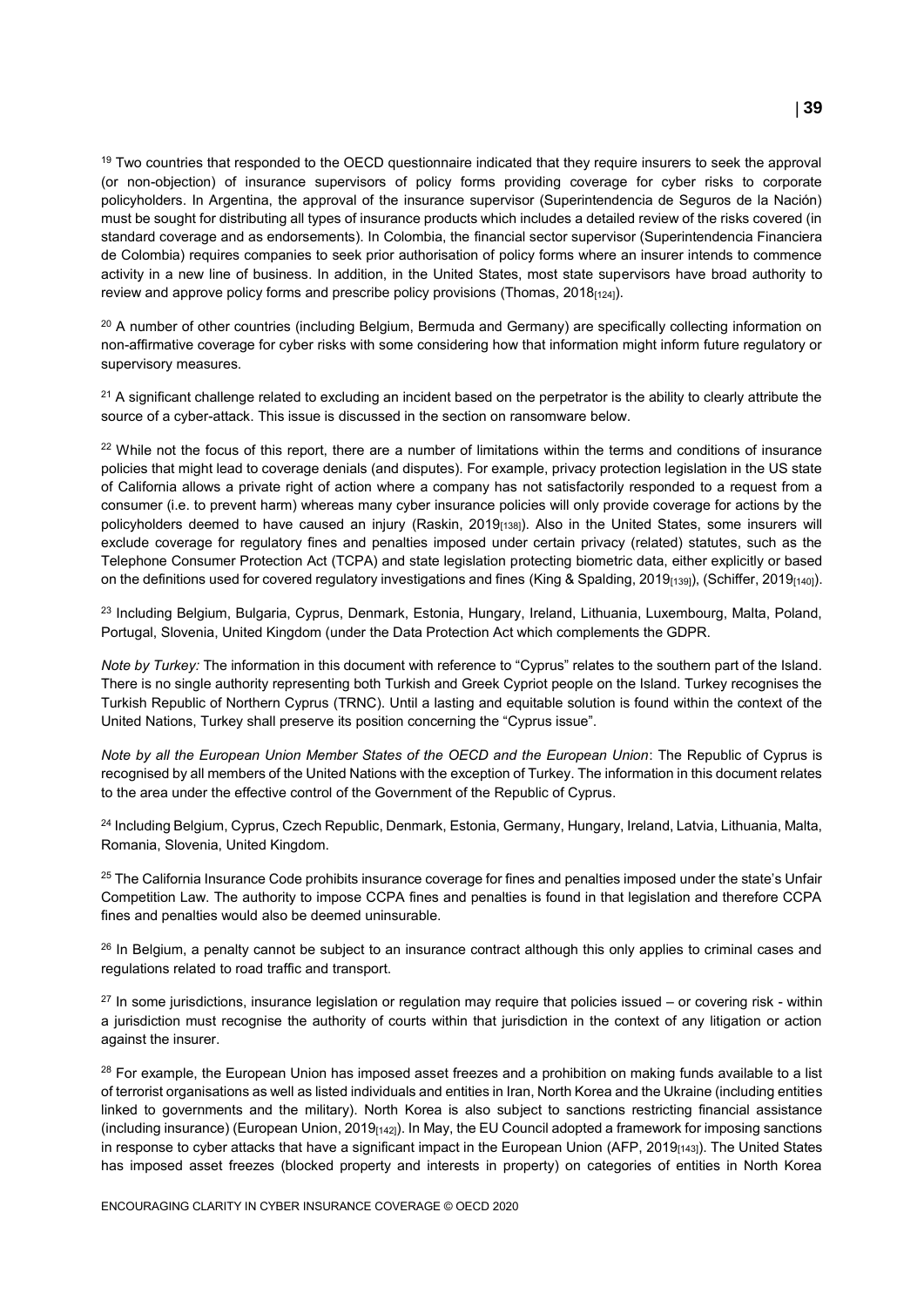(including entities that are or are controlled by the Government of North Korea or the Workers' Party of Korea as well as entities engaged in money laundering or other illicit economic activity that involves or supports the Government of North Korea) (Office of Foreign Assets Control, 2016<sub>[144]</sub>); Iran (including entities involved in malicious cyber attacks as well as the Iran Revolutionary Guard) (Congressional Research Service, 2019<sub>[145]</sub>); and Russia (including intelligence and military intelligence agencies (FSB and GRU)) (Rennack and Welt, 2019<sub>[146]</sub>).

 $29$  The WannaCry ransomware, which infected networks around the world starting in May 2017, was attributed by the United States, United Kingdom, Australia, Canada, New Zealand, and Japan to North Korea (The White House,  $2017<sub>[148]</sub>$  – with other reports attributing the attack to a specific organisation with suspected links to the North Korean government (O'Brien, 2018<sub>[112]</sub>). The NotPetya malware, which infected networks around the world in June 2017, was attributed to the Russian military by the United States (as well as Australia, Canada and the United Kingdom) (The White House, 2018<sub>[147]</sub>). The BadRabbit ransomware, which mostly affected Ukrainian and Russian organisations in the media and transportation sectors in 2017, was also attributed ("with some certainty") to the Russian military by Australia and the United Kingdom (Prime Minister of Australia, 2018<sub>[149]</sub>), (Burgess, 2017<sub>[150]</sub>), (Kovacs, 2018<sub>[151]</sub>).

<sup>30</sup> Many of the (re)insurance companies suggested that, currently, their general aim is to demonstrate the value of cyber insurance as a form of coverage and that a positive response to claims was an important aspect of achieving that objective. Reputational risks could arise as the result of a reimbursement of a fine or penalty related to an egregious (and high-profile) act by the policyholder.

 $31$  For example, some (re)insurance companies had contradictory views as to whether ransom payments were insurable in country A – or did not seem aware of (relatively clear) restrictions on insurability in country B. It should be noted that many of the (re)insurance company representatives contacted had global responsibilities and so may not be aware of every country-specific restriction.

32 This is consistent with a 2014 report of the Analytical Support and Sanctions Monitoring Team to the President of the United Nations Security Council which recommended that insurance companies be encouraged to apply a sanctions exclusion clause in kidnap and ransom policies in order to avoid contravening counter-terrorism sanctions (Analytical Support and Sanctions Monitoring Team, 2014[152]).

<sup>33</sup> For example, a recent marine insurance dispute in the United Kingdom established that the insurer must demonstrate not only a risk of exposure to a sanctions violation but that the payment of the claim would clearly breach an applicable law (Oddy, 2018[153]).

<sup>34</sup> There are potential level playing field issues inherent in the ability of only multinational companies to recover payments in a favourable jurisdictions – and in the ability of only insurance companies operating in another jurisdiction to offer such coverage.

 $35$  For example, the reimbursement of a fine imposed on a policyholder for a breach that occurred as the result of the negligence of a third party service provider (vicarious liability), a misunderstanding of the requirements of a new legal framework or due to a sophisticated attack by a nation-state-backed entity might be easier to accept (Lubin, 2019<sub>[119]</sub>).

<sup>36</sup> One recent study of companies affected by ransomware found that, among the 45% that paid the ransom, close to 40% did not gain access to their data after payment (CYBEREDGE Group, 2019[154]).

<sup>37</sup> For example, a number of ransomware attacks on municipal governments in the United States have led to disruptions to the dispatch systems for emergency services (Thanawala, 2019[155]).

<sup>38</sup> In the United States, the Federal Bureau of Investigation discourages the payment of ransoms for a number of reasons although the guidance recognises that "when businesses are faced with an inability to function, executives will evaluate all options to protect their shareholders, employees, and customers" (Internet Crime Complaint Center (IC3), 2019[156]). In Europe, EUROPOL's tips and advice to prevent ransomware discourages the payment of ransoms and encourages consulting a website that can assist in decrypting data (Europol, n.d.[157]).